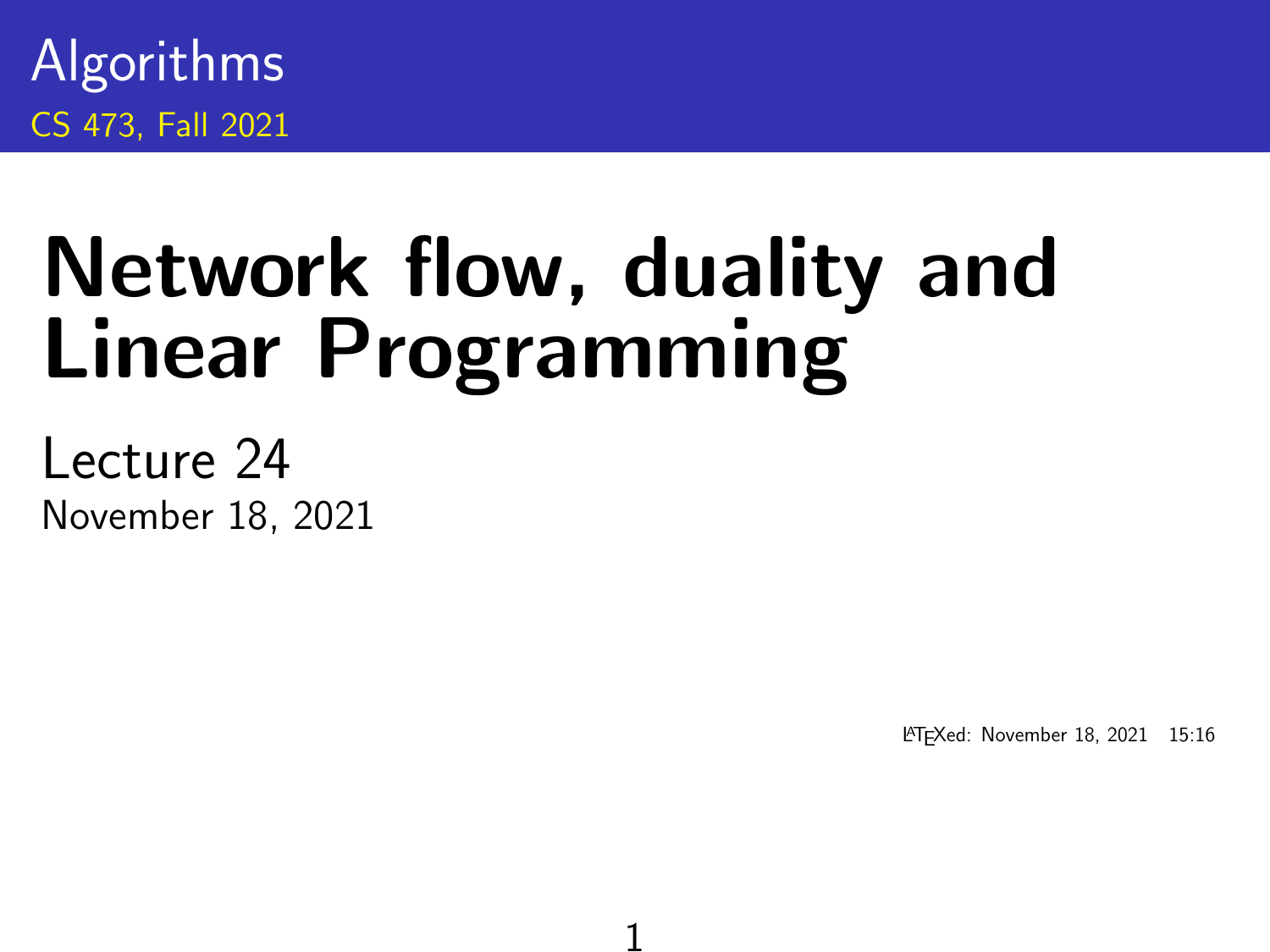### Rounding thingies I Clicker question

Let  $G = (V, E)$  be a given graph. Consider the following:

| max       | $\sum x_{v}$<br>v∈V |                       |
|-----------|---------------------|-----------------------|
| such that | $x_v \in \{0, 1\}$  | $\forall v \in V$     |
|           | $x_v + x_u \leq 1$  | $\forall$ vu $\in$ E. |

The above IP (Integer program) solves the problem of:

- Computing largest clique in  $G$ .
- **B** Computing largest edge cover in **G**.
- $\bullet$  Computing largest vertex cover in **G**.
- $\bullet$  Computing largest clique cover in **G**.
- $\bullet$  Computing largest independent set in  $\mathsf G$ .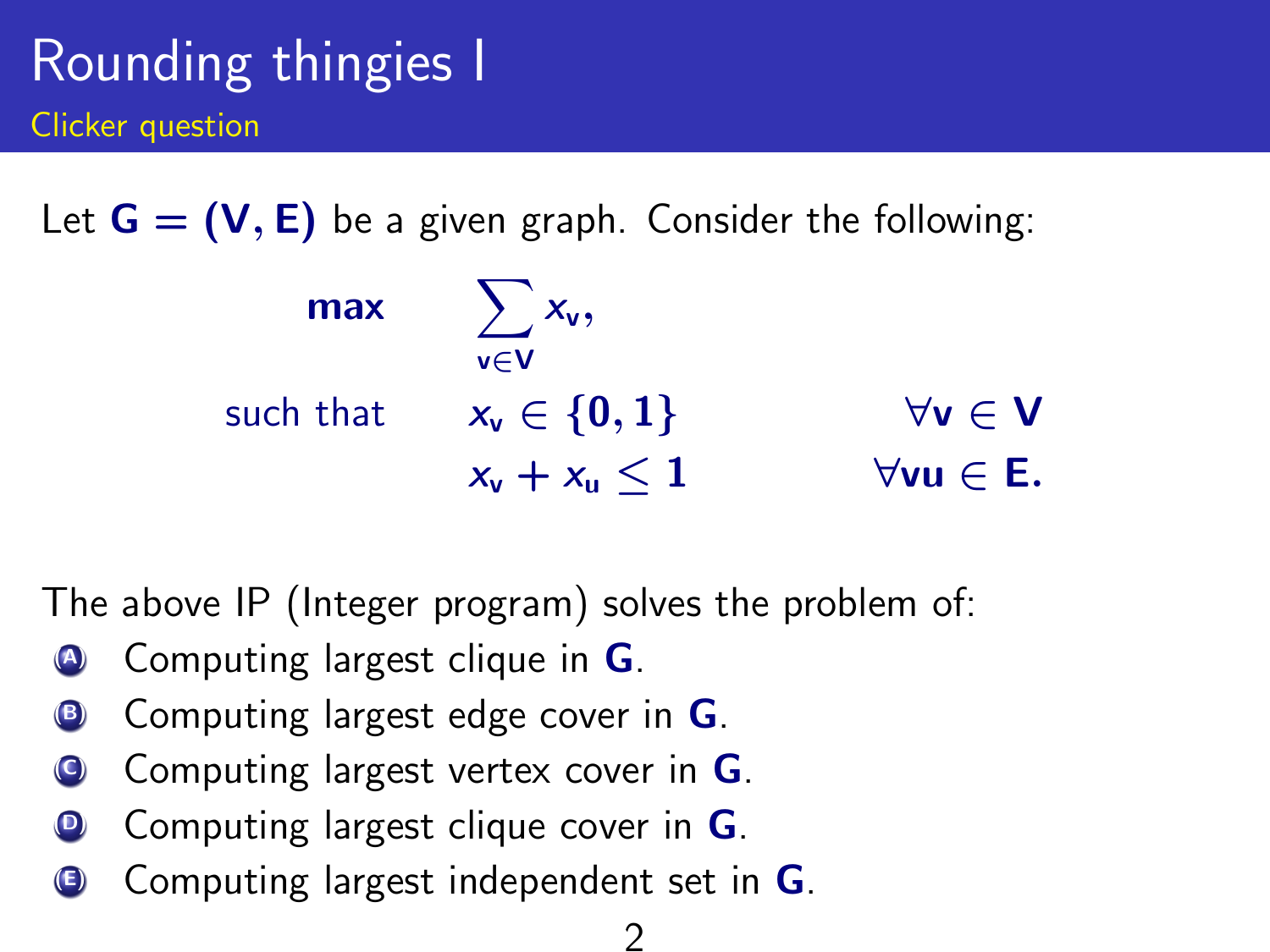# 24.1: Network flow via linear programming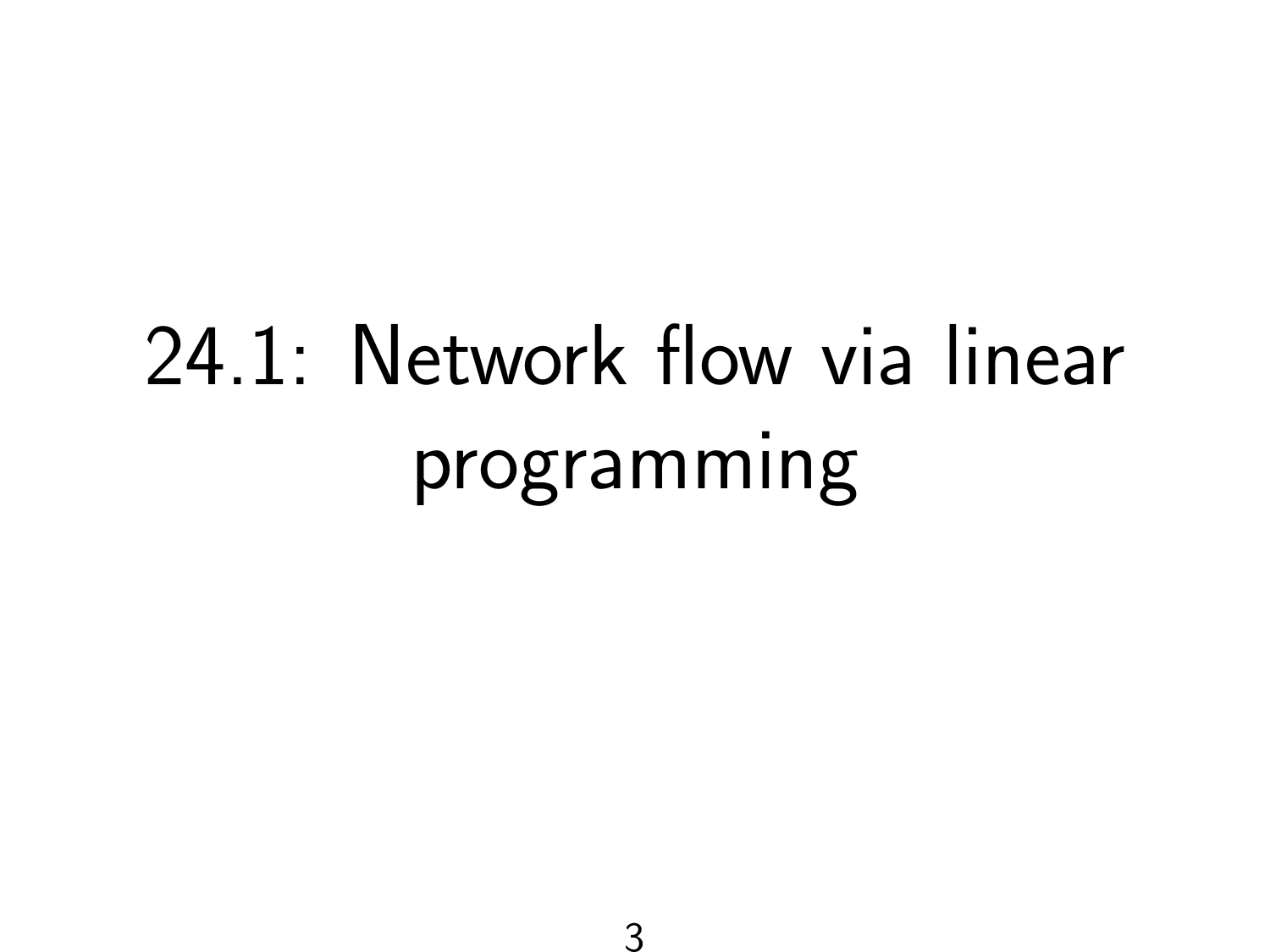# 24.1.1: Network flow: Problem definition

4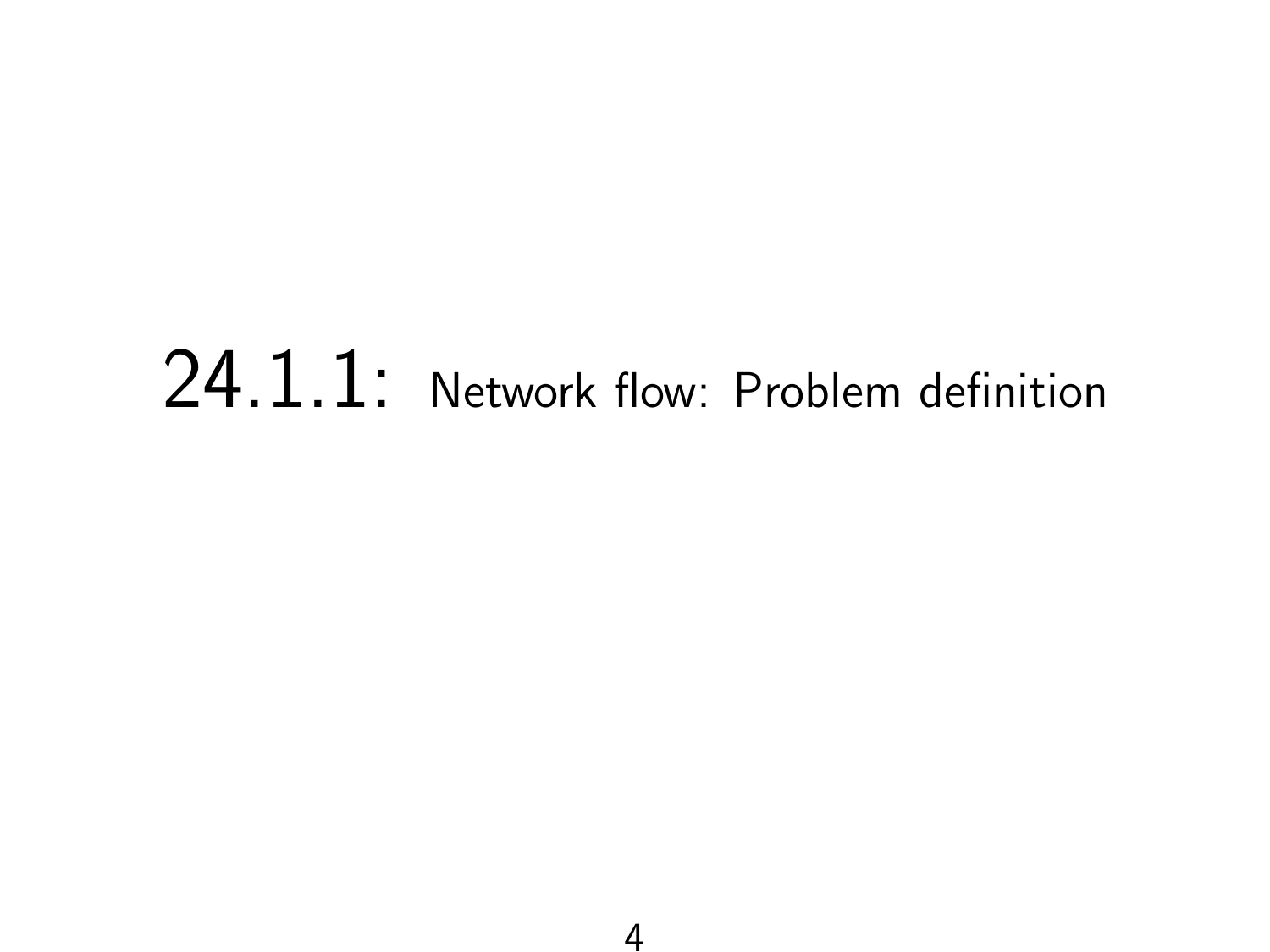### Network flow

- **1** Transfer as much "merchandise" as possible from one point to another.
- $\bullet$  Wireless network, transfer a large file from  $s$  to  $t$ .
- **3** Limited capacities.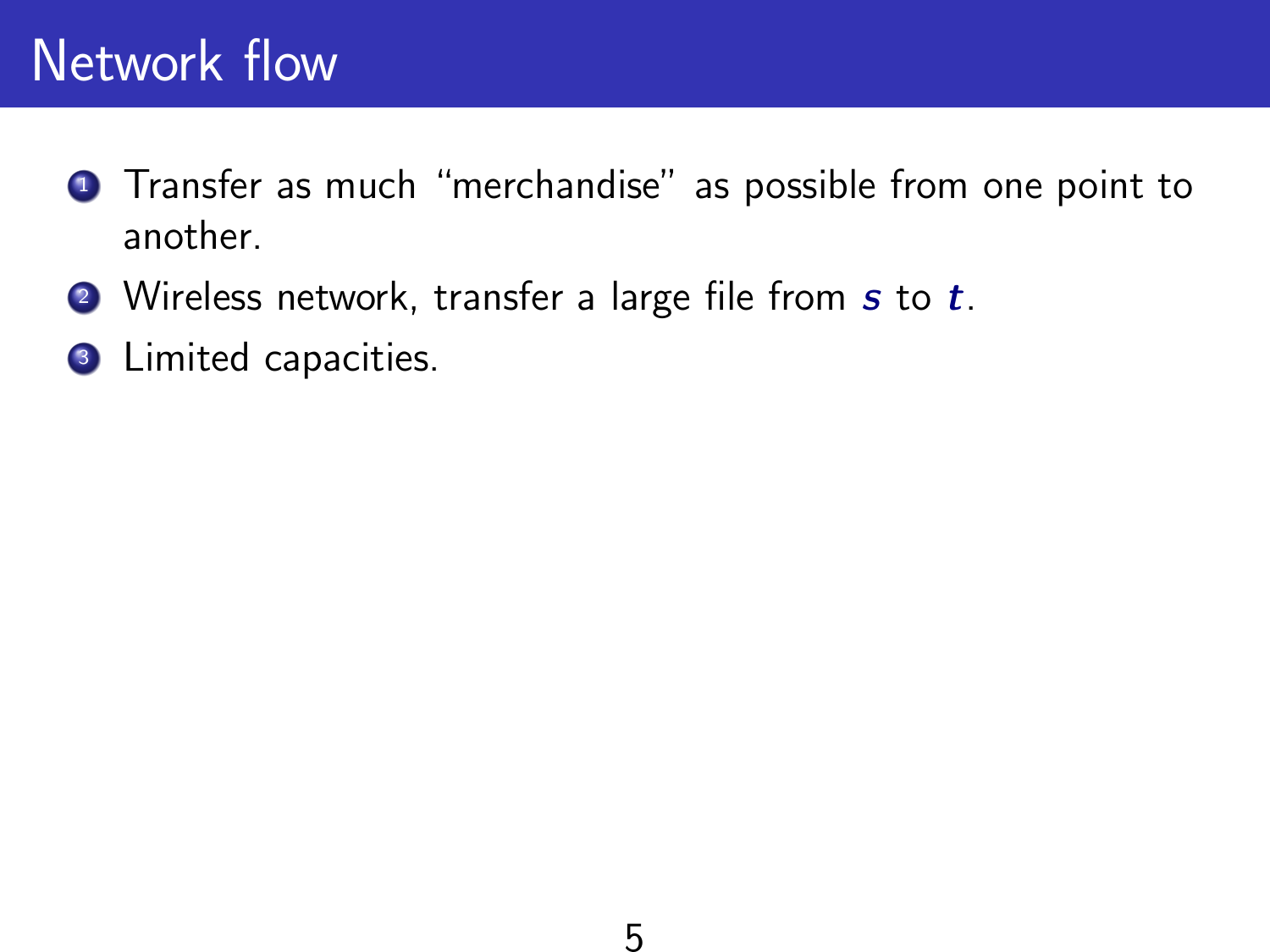### Network flow

- Transfer as much "merchandise" as possible from one point to another.
- $\bullet$  Wireless network, transfer a large file from  $s$  to  $t$ .
- Limited capacities.

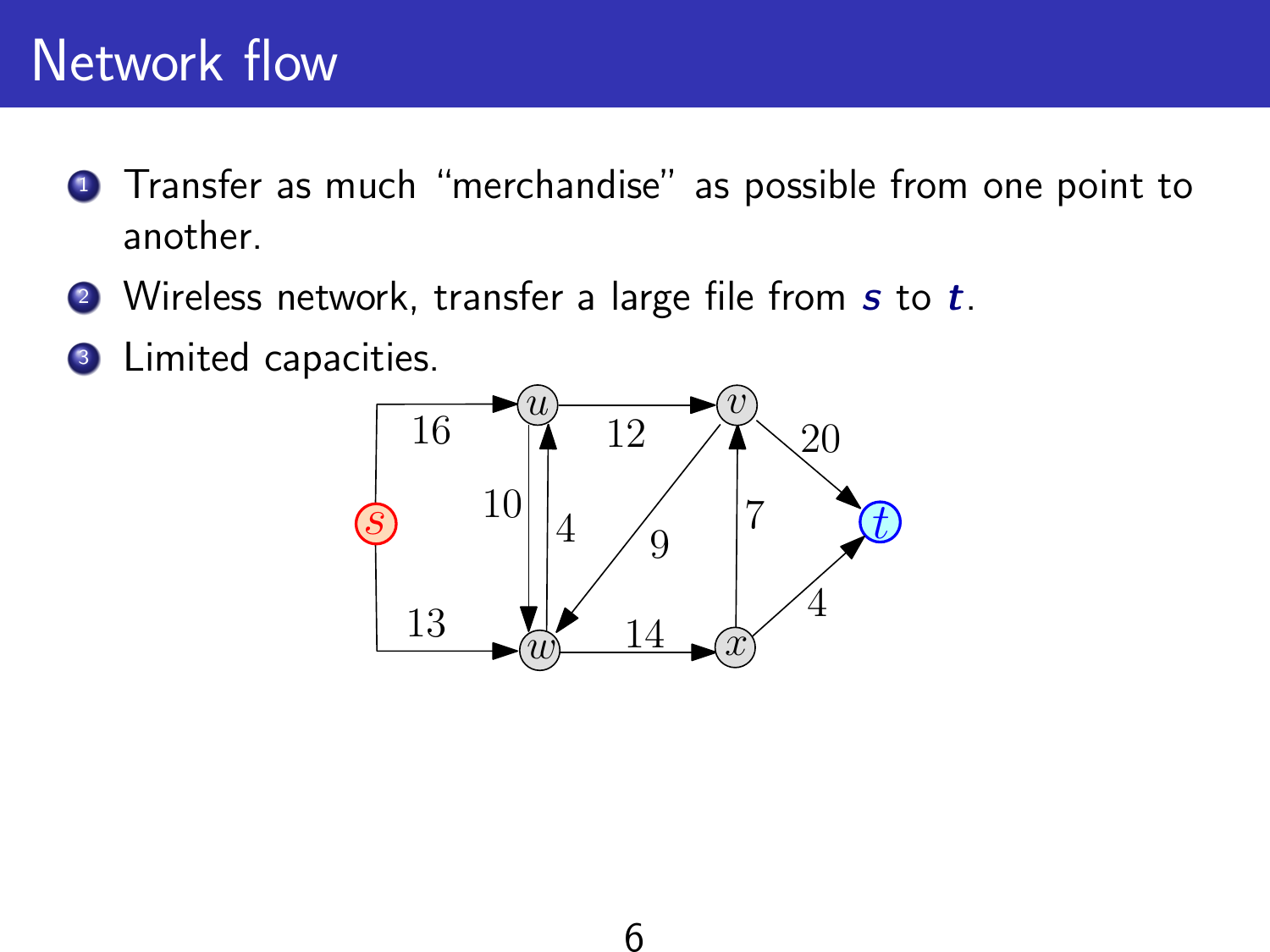### Network: Definition

- **1** Given a network with capacities on each connection.
- $\bullet$  Q: How much "flow" can transfer from source s to a sink  $t$ ?
- **3** The flow is **splitable**.
- <sup>4</sup> Network examples: water pipes moving water. Electricity network.
- **•** Internet is packet base, so not quite splitable.

#### Definition

- $G = (V, E)$ : a directed graph.
- $\forall (u, v) \in E(G)$ : capacity  $c(u, v) \geq 0$ ,
- $\bullet$  (u, v)  $\notin G \implies c(u, v) = 0.$
- $\bullet$  s: source vertex, t: target sink vertex.
- $\bullet$  G, s, t and  $c(\cdot)$ : form flow network or network.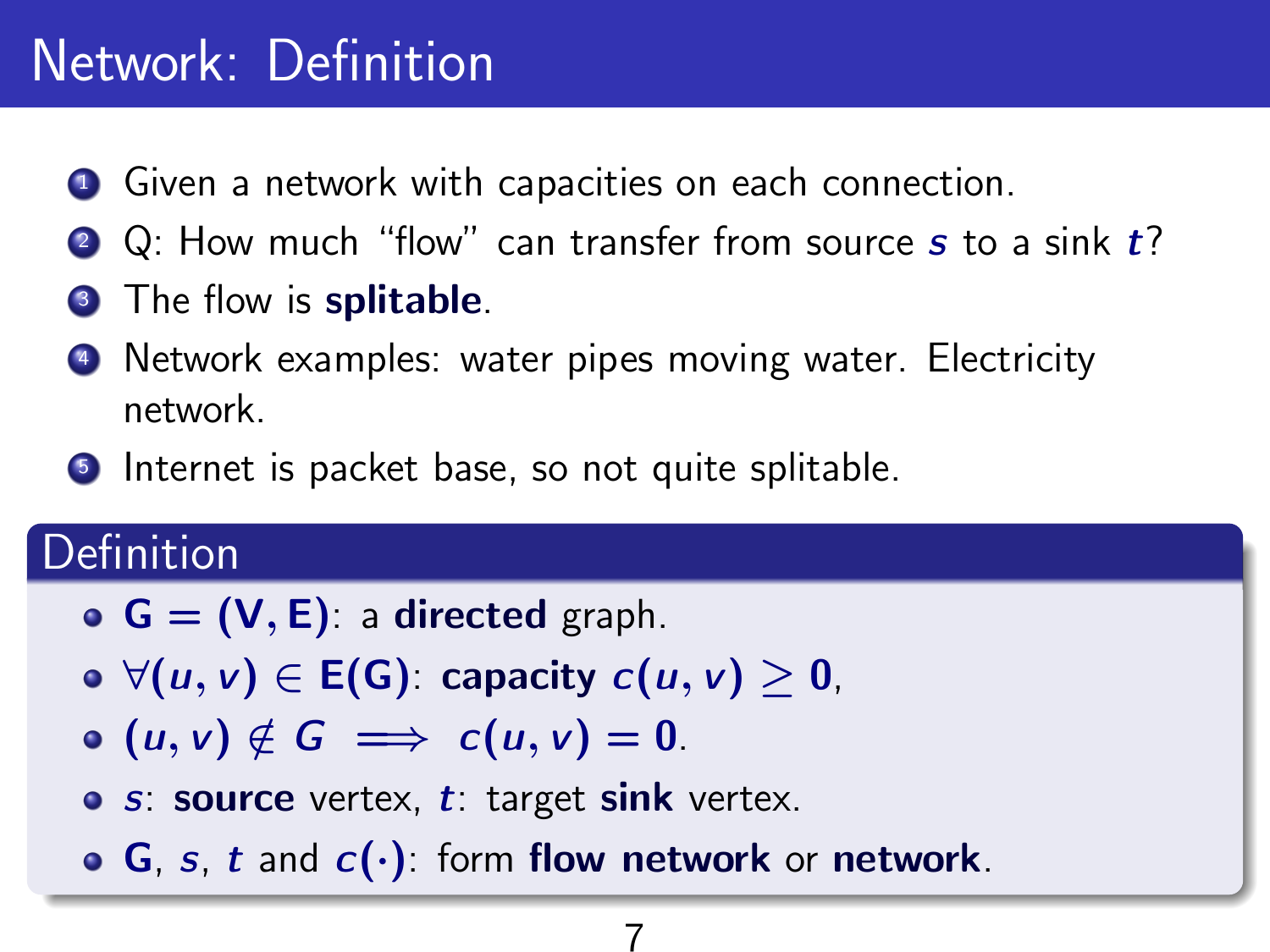## Network Example



- **1** All flow from the source ends up in the sink.
- 2 Flow on edge: non-negative quantity  $\leq$  capacity of edge.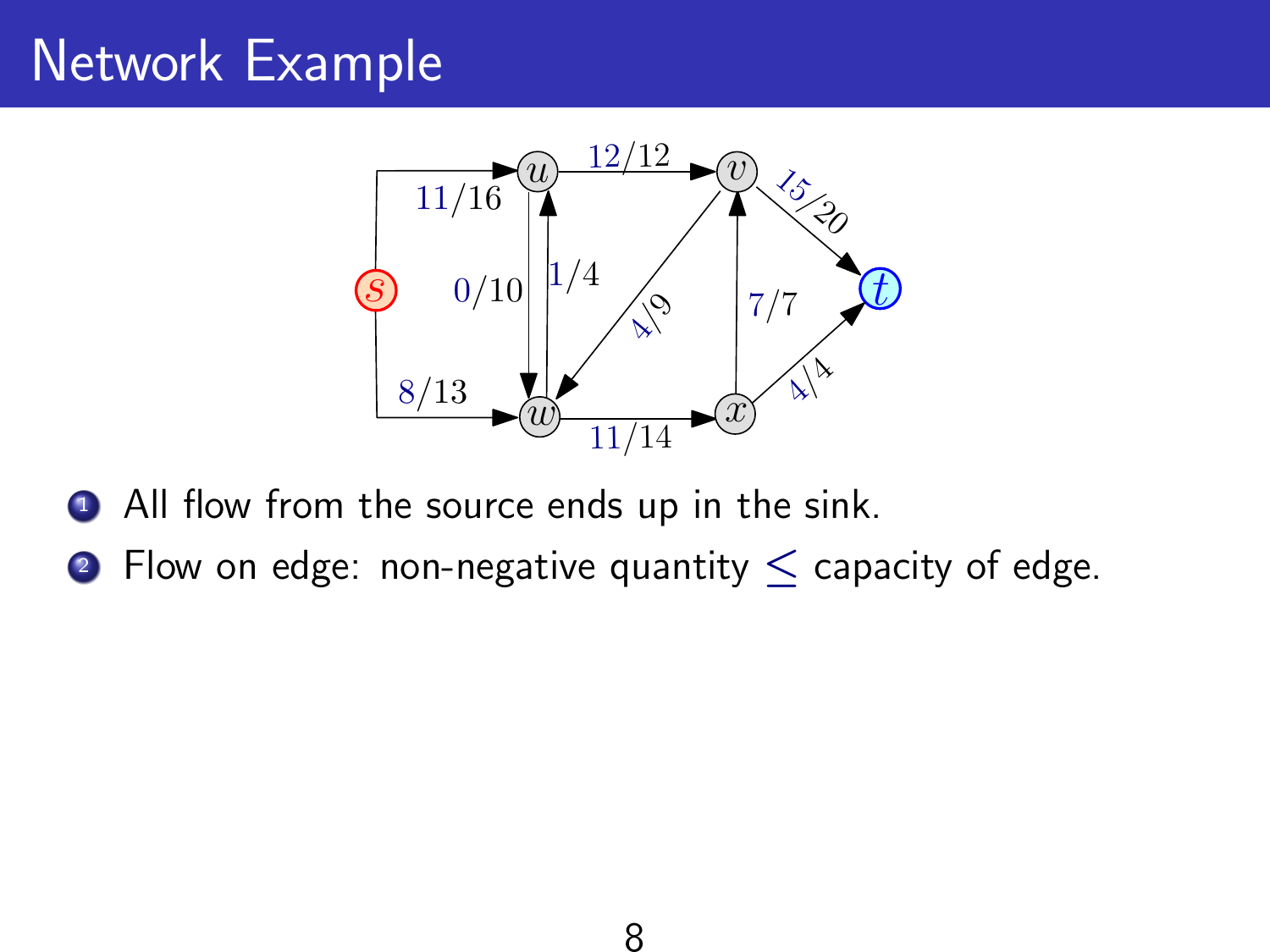## Flow definition

### Definition (flow)

**flow** in network is a function  $f(\cdot, \cdot) : E(G) \to \mathbb{R}$ :

- **1** Bounded by capacity:  $\forall (u, v) \in \mathsf{E}$   $f(u, v) \leq c(u, v)$ .
- **2** Anti symmetry:  $\forall u, v \quad f(u, v) = -f(v, u).$
- $\bullet$  Two special vertices: (i) the **source** s and the sink t.

v

**4 Conservation of flow** (Kirchhoff's Current Law):  $\forall u \in V \setminus \{s, t\}$   $\qquad \sum f(u, v) = 0.$ 

flow/value of  $f$ :  $|f| = \sum f(s, v)$ . v∈V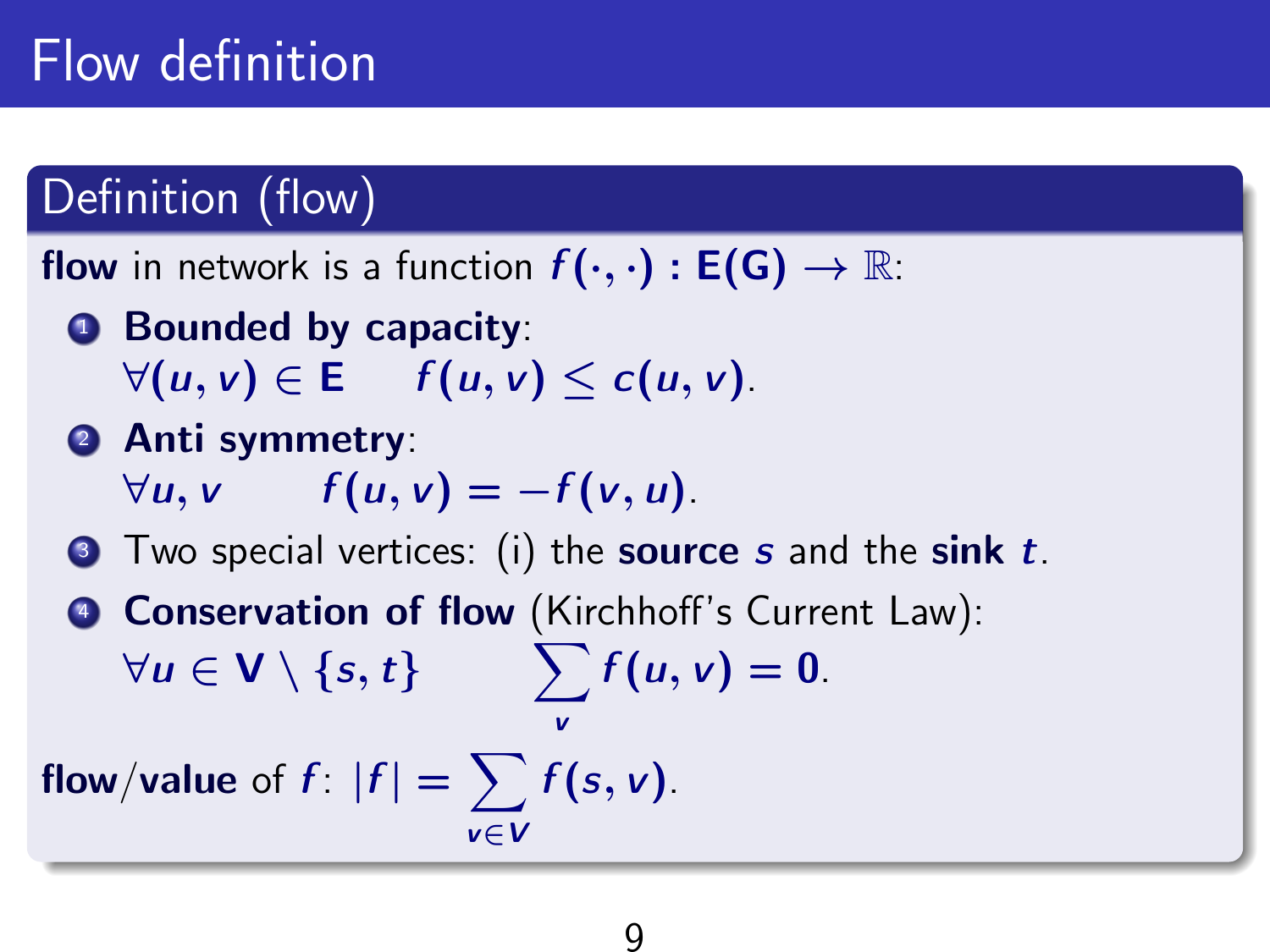### Problem: Max Flow

**1** Flow on edge can be negative (i.e., positive flow on edge in other direction).

### Problem (Maximum flow)

Given a network  $G$  find the maximum flow in  $G$ . Namely, compute a legal flow **f** such that  $|f|$  is maximized.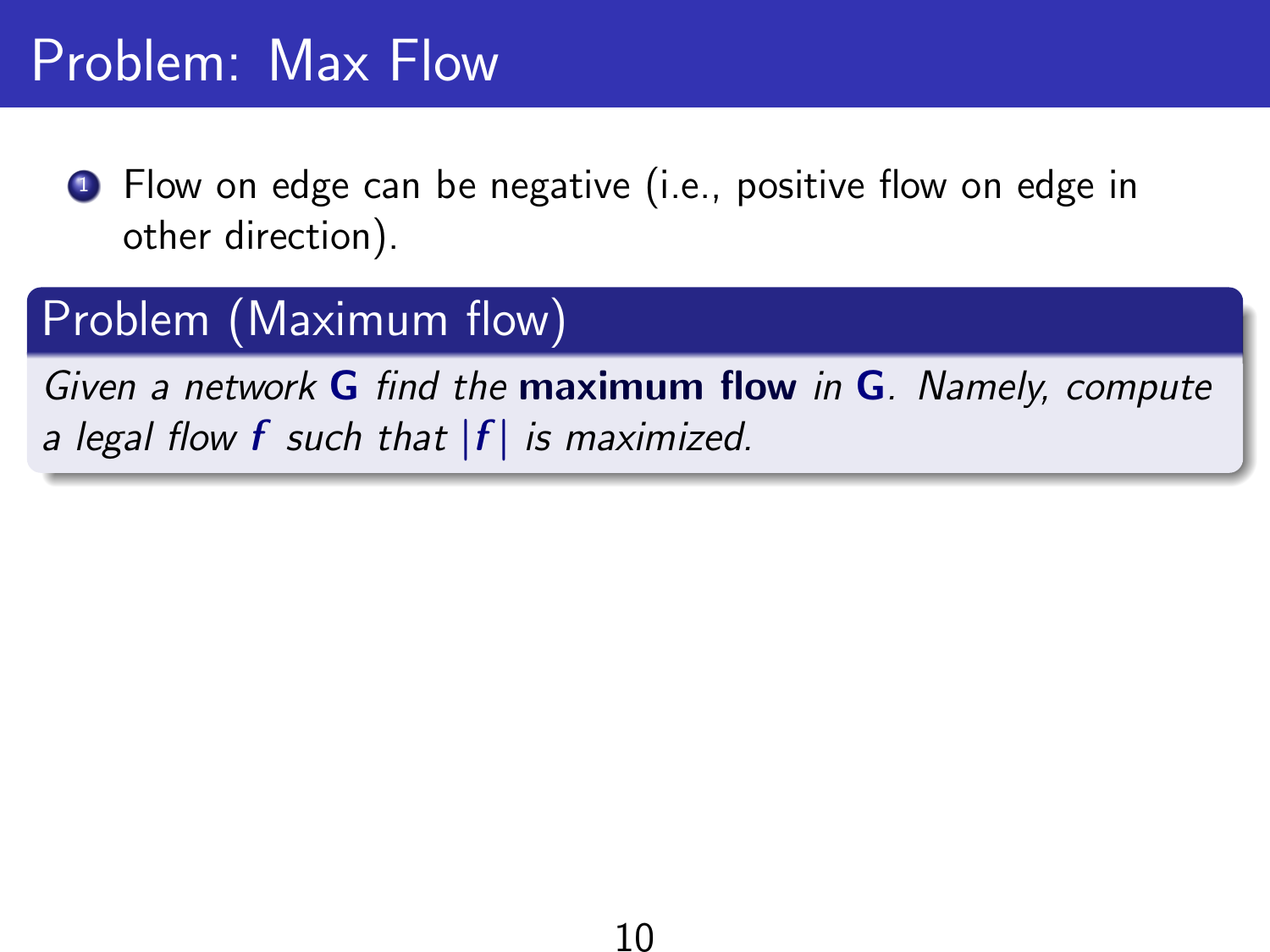# 24.1.2: Network flow via linear programming

11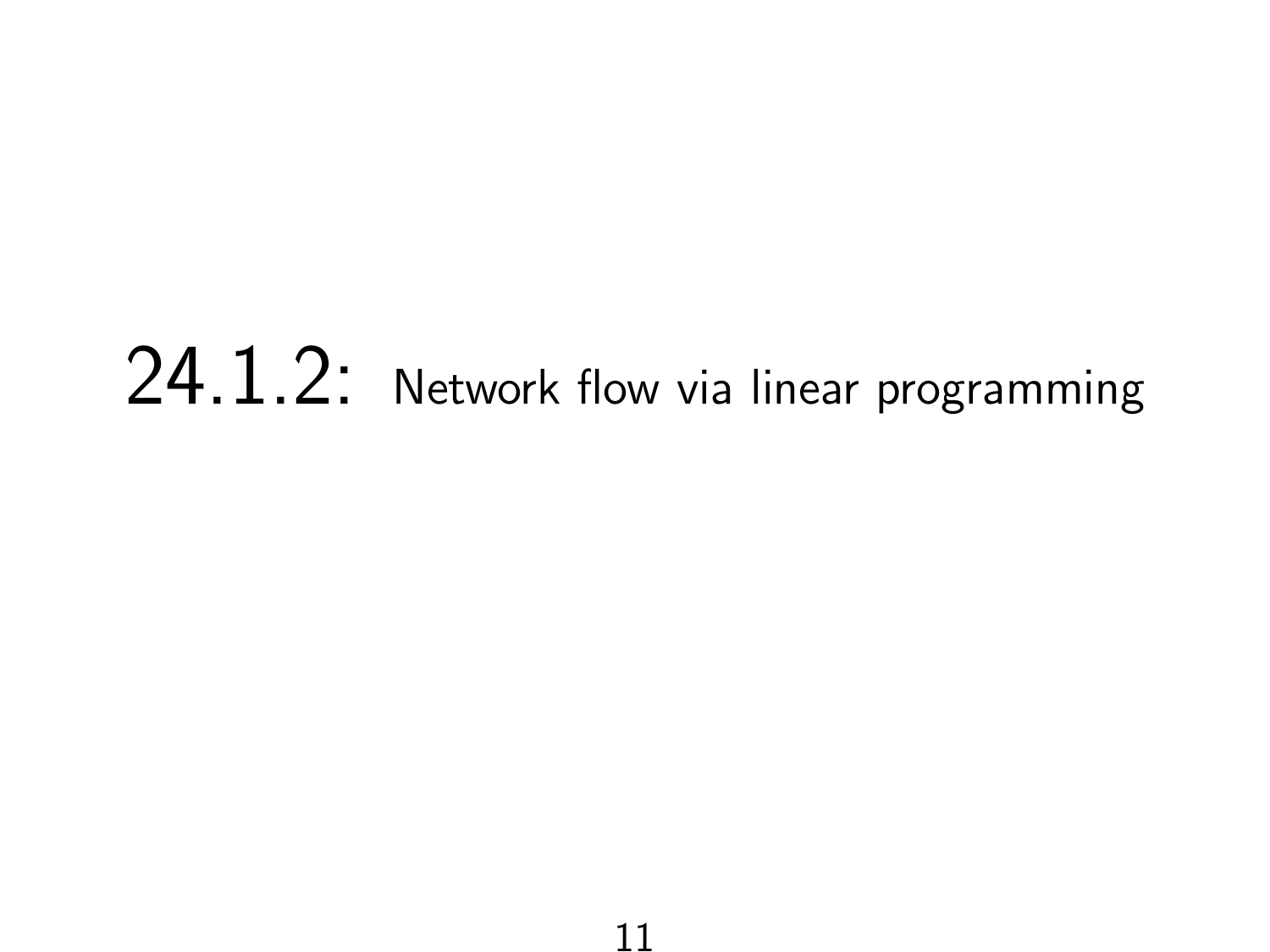### Network flow via linear programming

Input:  $G = (V, E)$  with source s and sink t, and capacities  $c(\cdot)$  on the edges. Compute max flow in G.  $\forall (u, v) \in E \qquad 0 \leq x_{u \to v}$  $x_{u\rightarrow v} < c(u \rightarrow v)$  $\forall v \in V \setminus \{\mathrm{s},\mathrm{t}\} \quad \sum_{u \to v} x_{u \to v} - \sum_{v \to w} x_{v \to w} \leq 0$  $(u,v) \in E$  $(v,w) \in E$  $\sum_{w \to v} x_{w \to w} - \sum_{w \to w} x_{w \to w} \ge 0$ (u,v)∈E (v,w)∈E maximizing P (s,u)∈E  $x_{s\rightarrow u}$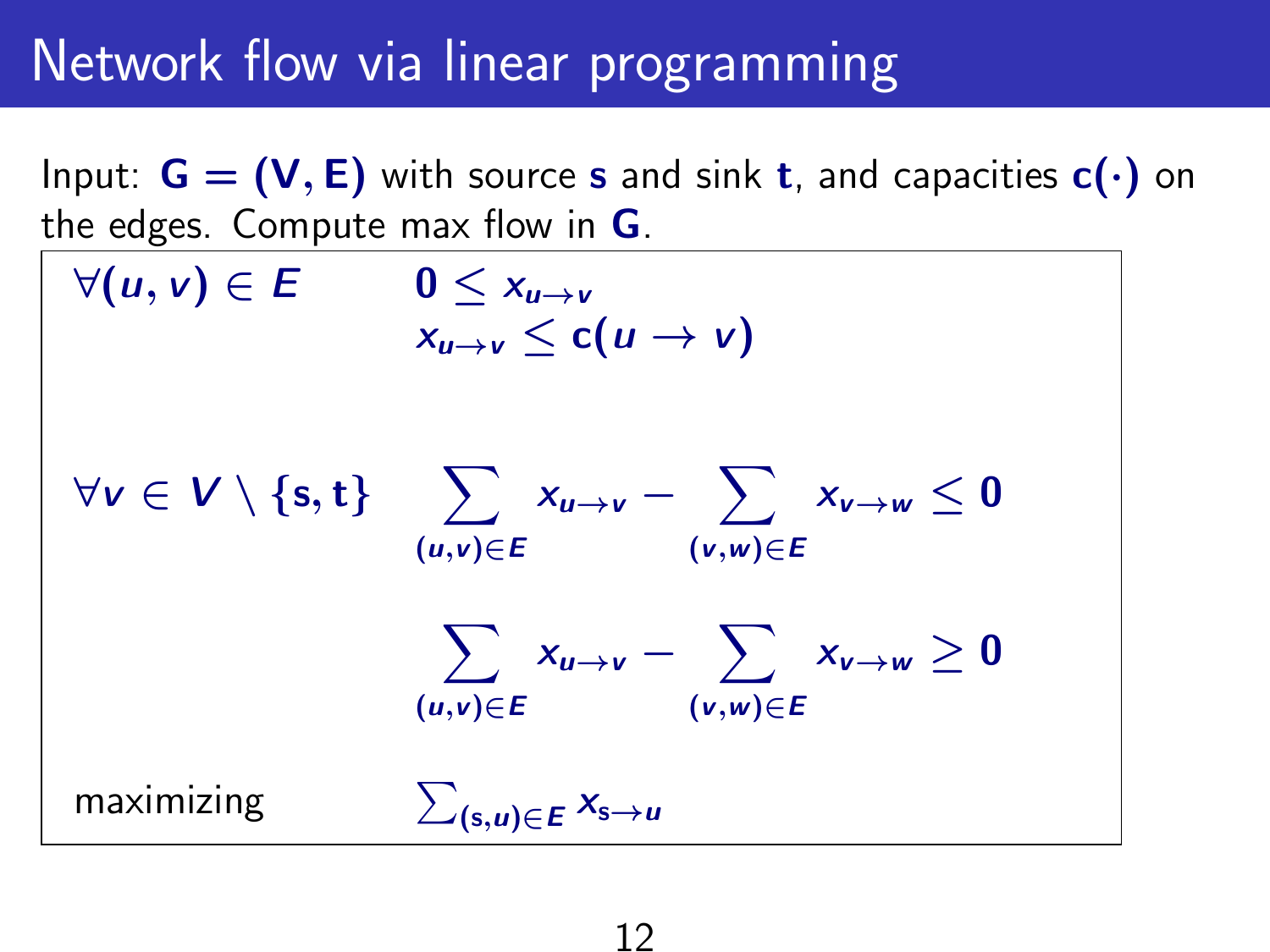# 24.1.3: Min-Cost Network flow via linear programming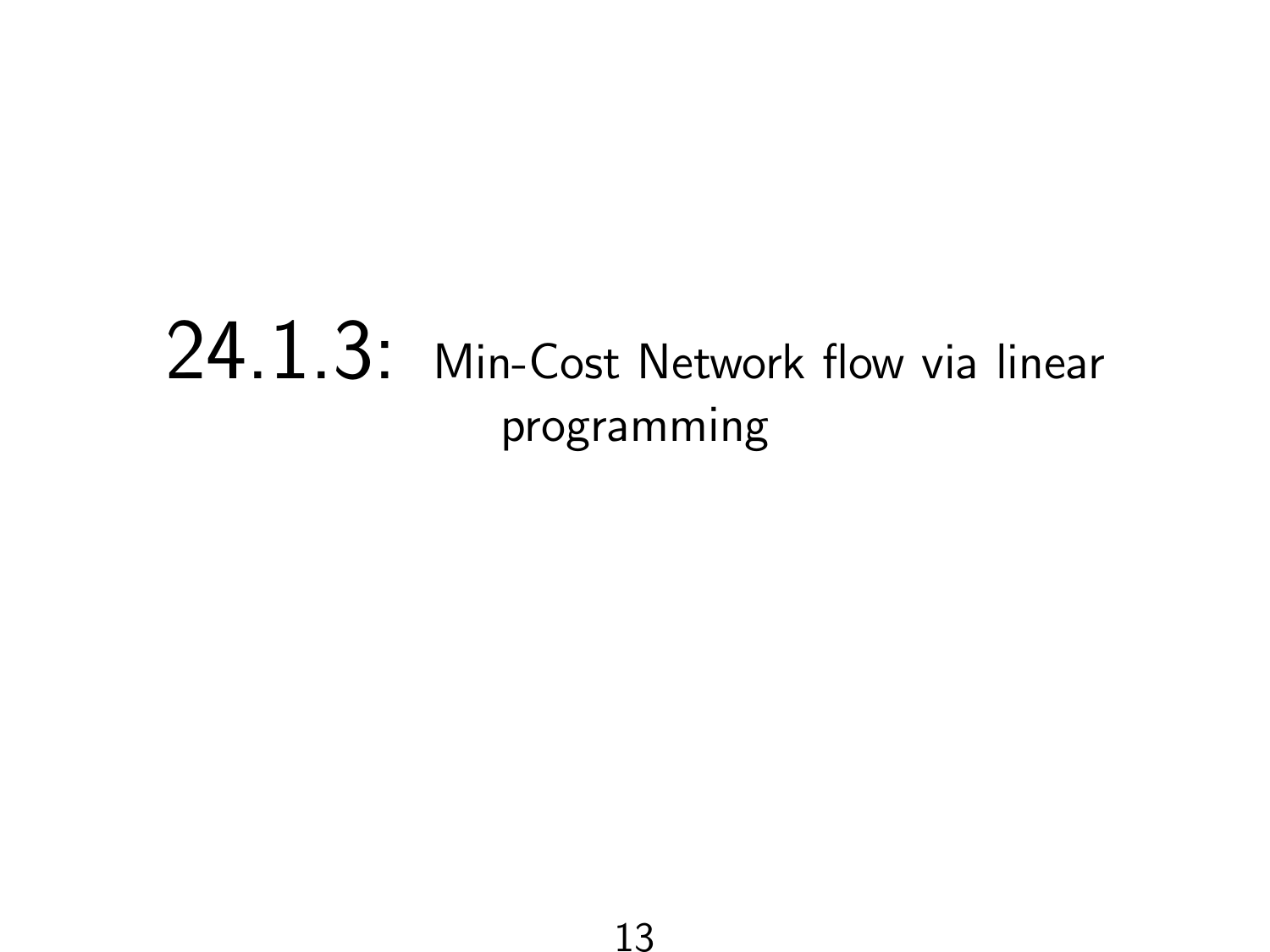### Min cost flow

#### Input:

 $G = (V, E)$ : directed graph.  $|s|$  source. t: sink  $c(\cdot)$ : capacities on edges,  $\phi$ : Desired amount (value) of flow.  $\kappa(\cdot)$ : Cost on the edges.

#### Definition - cost of flow

cost of flow  $f$ :  $cost(f) = \sum \kappa(e) * f(e)$ . e∈E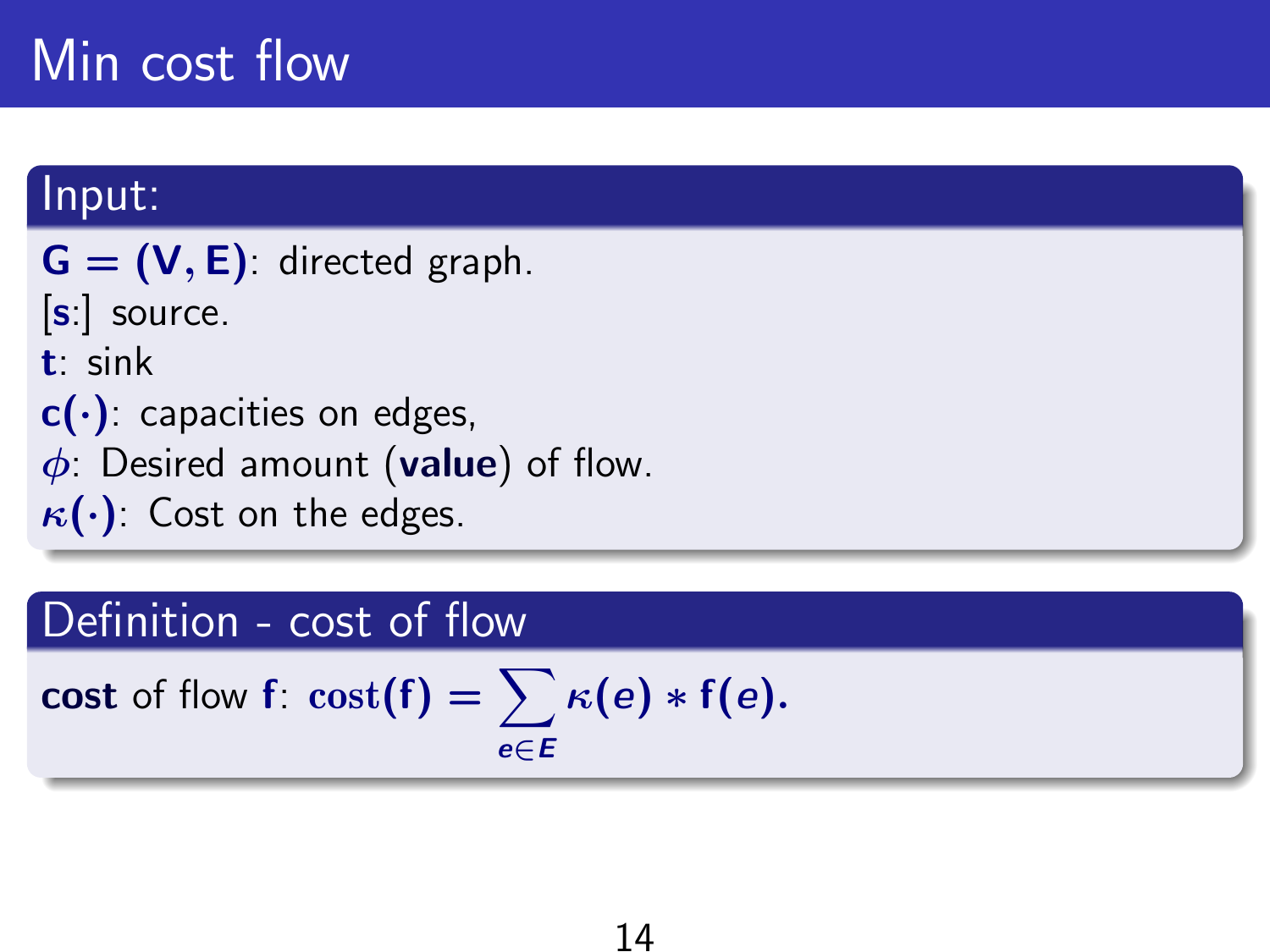## Min cost flow problem

#### Min-cost flow

minimum-cost  $s$ -t flow problem: compute the flow  $f$  of min cost that has value  $\phi$ .

#### min-cost circulation problem

Instead of  $\phi$  we have lower-bound  $\ell(\cdot)$  on edges. (All flow that enters must leave.)

#### Claim

If we can solve min-cost circulation  $\implies$  can solve min-cost flow.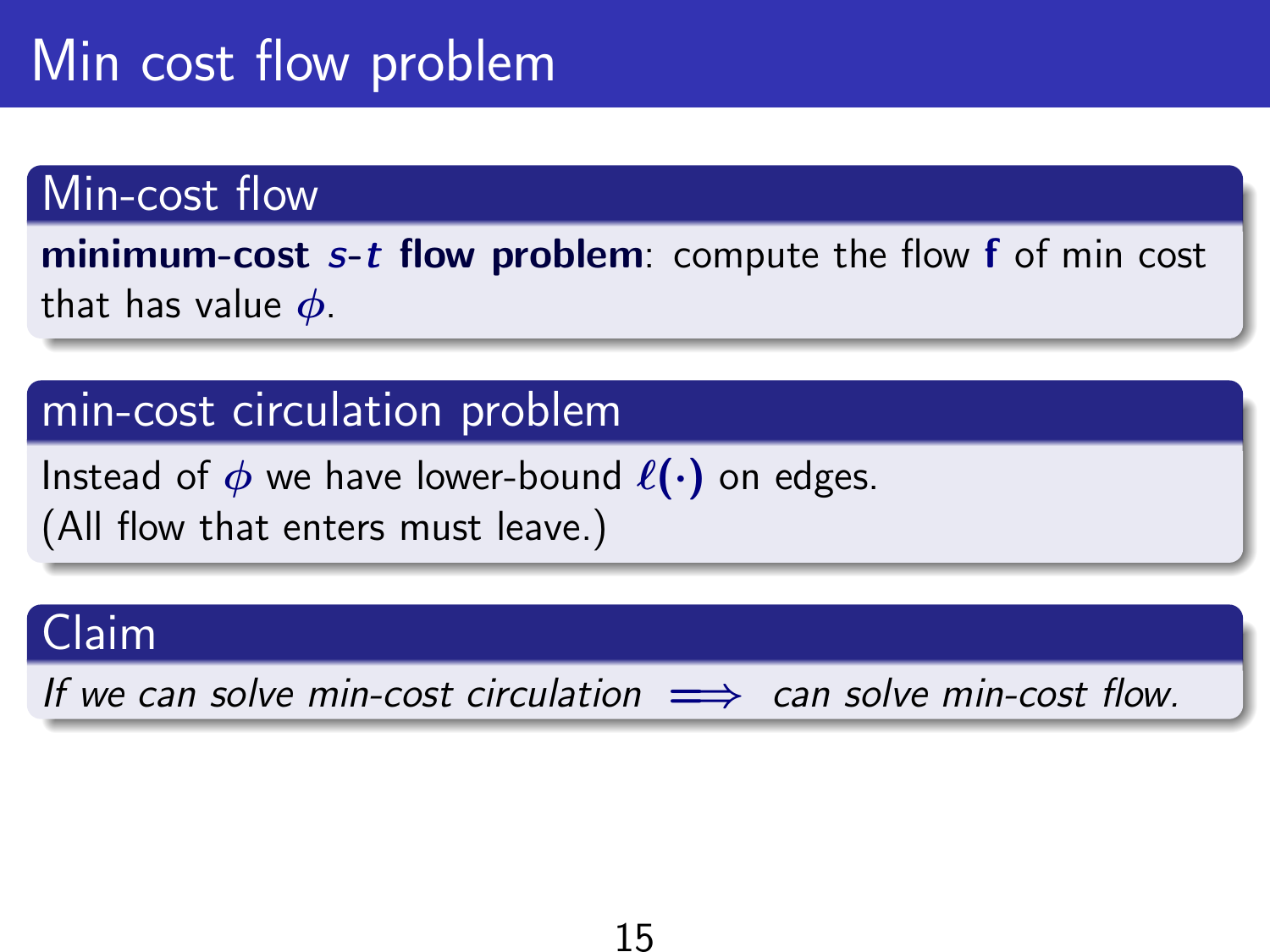### Rounding thingies II Clicker question

Let  $G = (V, E)$  be a given graph. Consider the following:

| max       | $\sum x_{v}$             |                       |
|-----------|--------------------------|-----------------------|
| such that | v∈V<br>$x_v \in \{0,1\}$ | $\forall v \in V$     |
|           | $x_v + x_u \leq 1$       | $\forall$ vu $\in$ E. |

16

In the worst case, the optimal solution to the above IP is:



- (C) |E|
- $\bullet$   $\infty$ .

 $\mathbf{0}$ .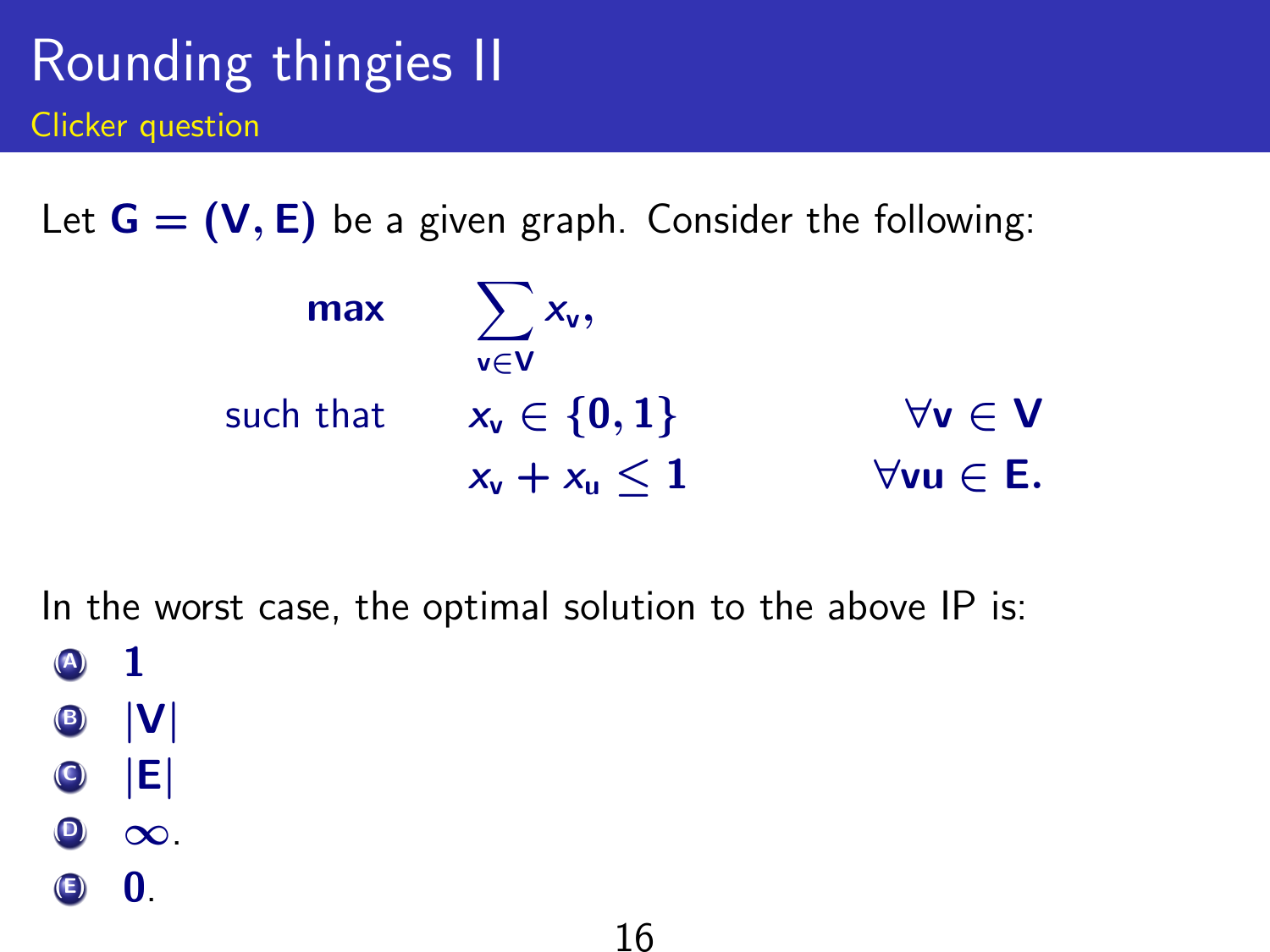### Rounding thingies III Clicker question

Let  $G = (V, E)$  be a given graph. Consider the following  $LP$ :

| max       | $\sum x_{v}$<br>v∈V   |                       |
|-----------|-----------------------|-----------------------|
| such that | $0 \leq x_{v} \leq 1$ | $\forall v \in V$     |
|           | $x_v + x_u \leq 1$    | $\forall$ vu $\in$ E. |

17

In the worst case, the optimal solution to the above  $\mathrm{LP}$  is:

- $(A) > 1$
- $\bullet$   $\geq$   $|V|/2$
- $\odot$  > |E| /2
- $\bullet$   $\infty$ .
- $\mathbf{0}$ .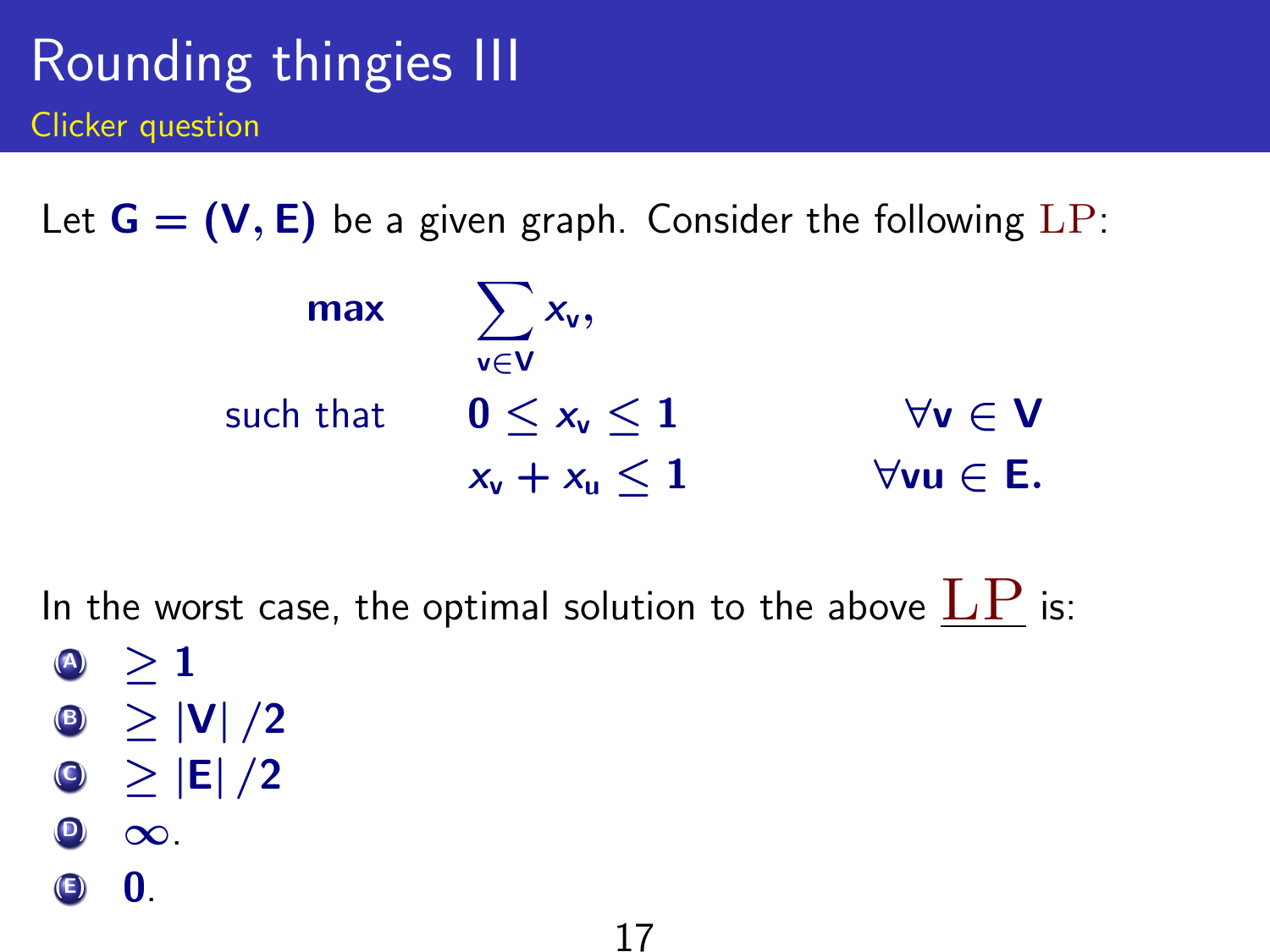### Rounding thingies IV Clicker question

Consider an optimization problem (a maximization problem) on a graph, that can be written as an IP.

 $\alpha^{\prime}$ : optimal solution of the IP.

 $\alpha$ : optimal solution of the LP (aka fractional solution). We always have that:

- $\alpha' > \alpha$ .
- $\alpha' = \alpha$ .
- $\bullet \ \alpha' \leq 2\alpha$ .
- $\mathbf{0} \quad \alpha' \leq \alpha$ .
- $\mathbf{0} \quad \alpha' \alpha < 2.$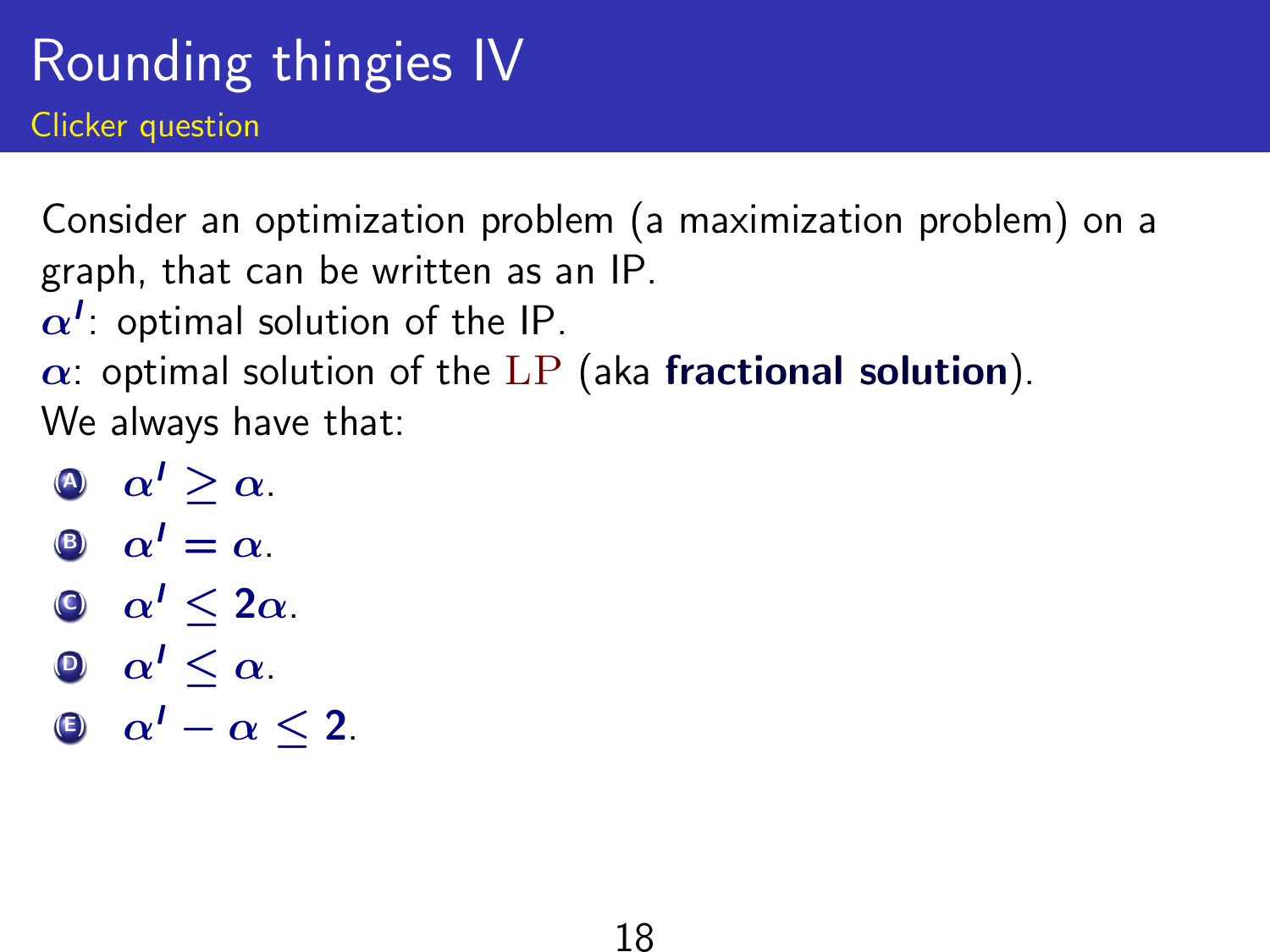### Rounding thingies V Clicker question

Consider an optimization problem (a maximization problem) on a graph with *n* vertices and *m* edges, that can be written as an IP.  $\alpha^{\prime}$ : optimal solution of the IP.  $\alpha$ : optimal solution of the LP.

We always have that:

- $\omega/\alpha' \leq 1$ .
- $\Theta$   $\alpha/\alpha' \leq n$ .
- **(C**) Always  $\alpha/\alpha' \ge m$ . Unless  $m \le n^{3/2}$  and then  $\alpha/\alpha' \geq \sqrt{m}/n$ .
- **D** In the worst case  $\alpha/\alpha' > n/2$ , but it can be much worse.
- $\omega/\alpha' > 1$ .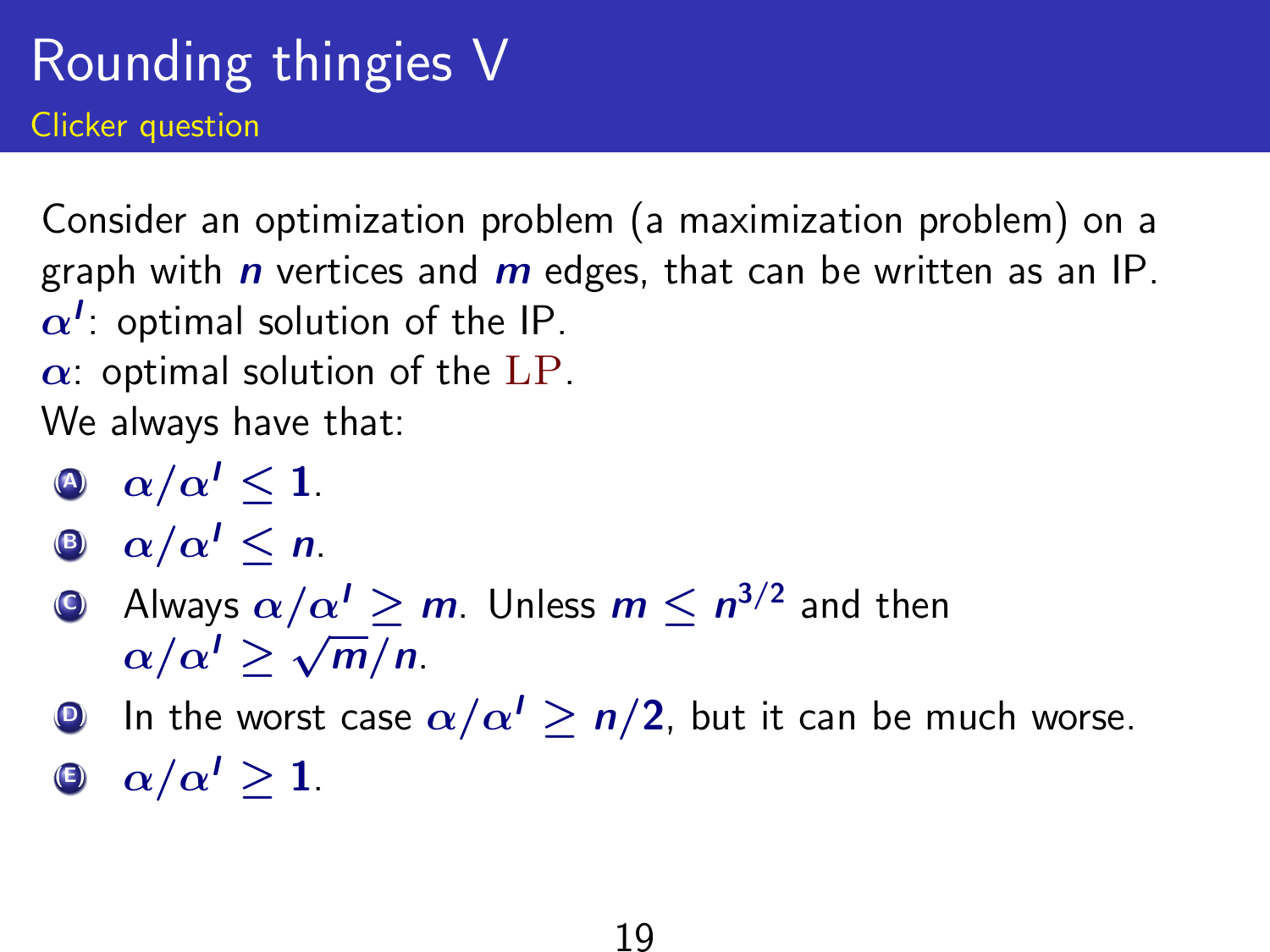# 24.2: Duality and Linear Programming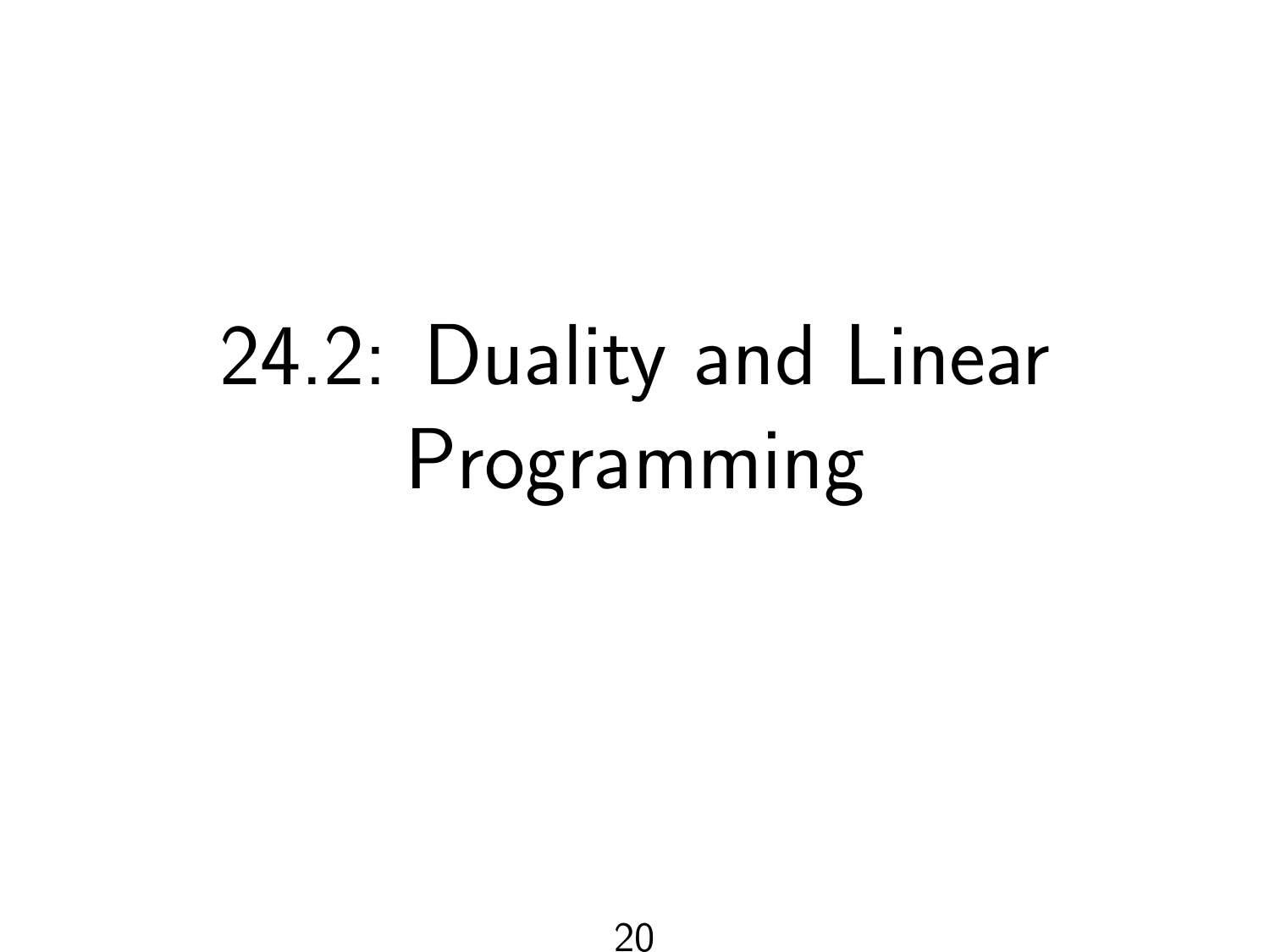### Duality...

- **D** Every linear program  $L$  has a dual linear program  $L'$ .
- <sup>2</sup> Solving the dual problem is essentially equivalent to solving the primal linear program original LP.
- **3** Lets look an example..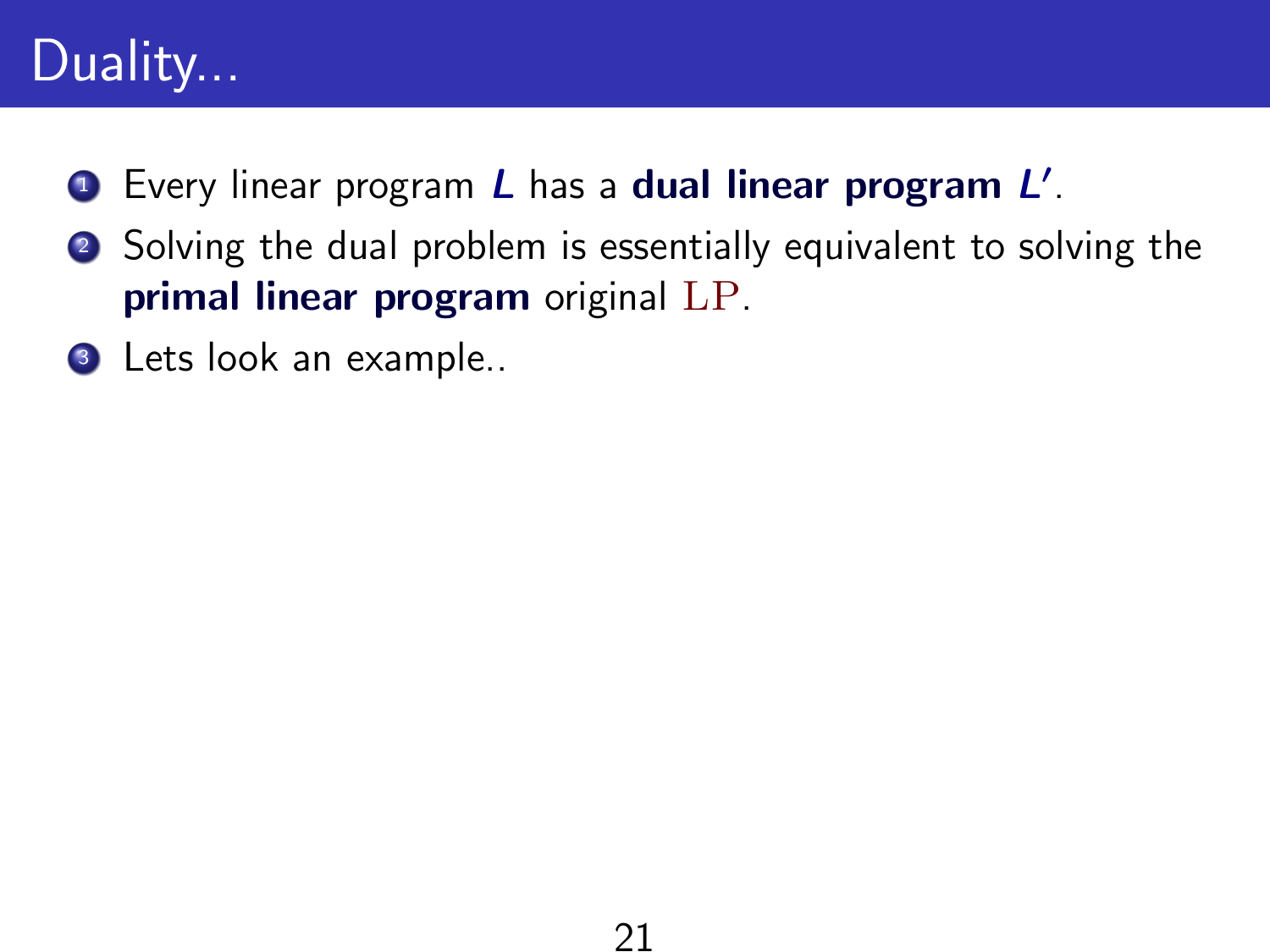# 24.2.1: Duality by Example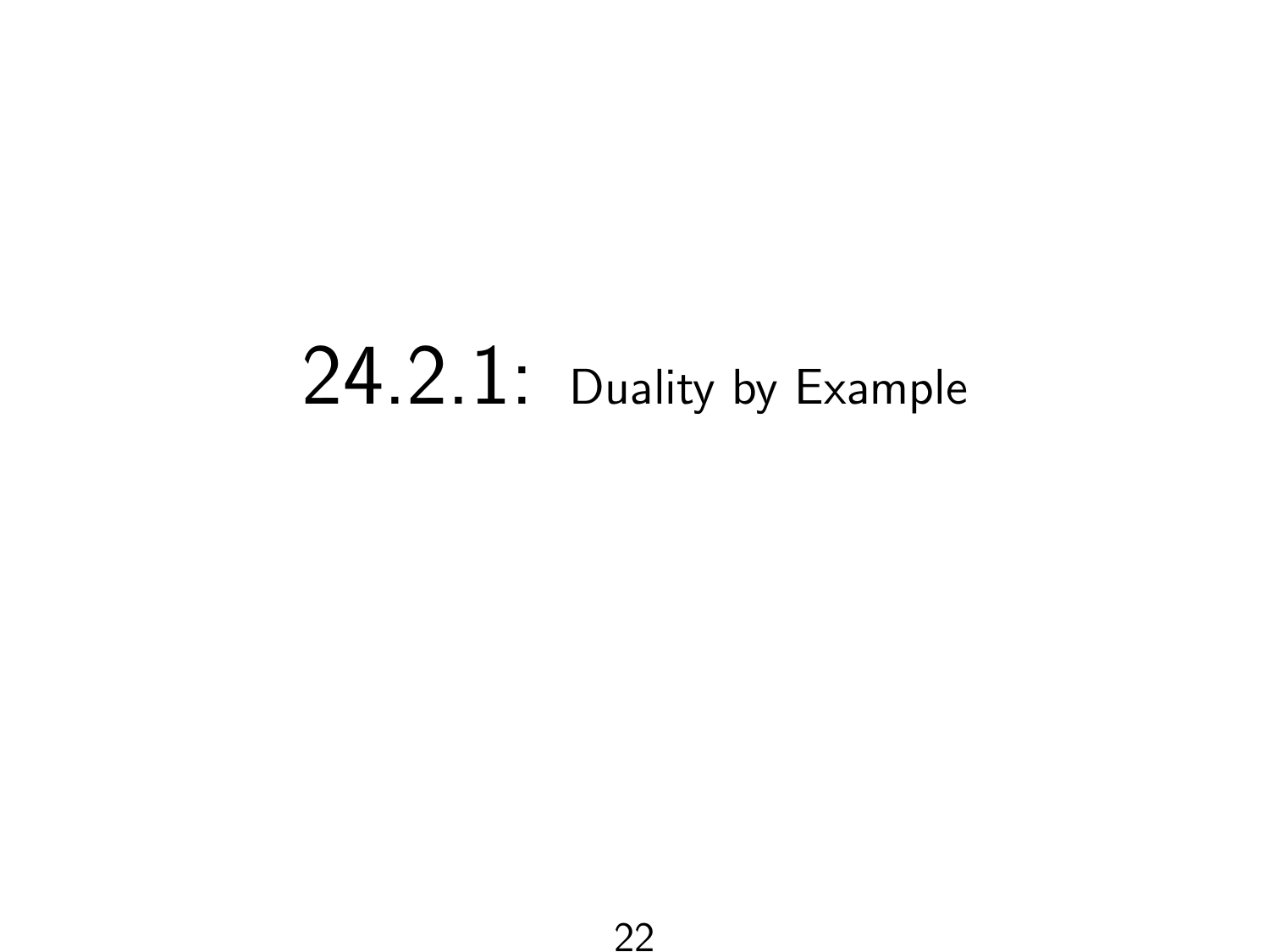### Duality by Example

| max  | $z = 4x_1 + x_2 + 3x_3$   |
|------|---------------------------|
| s.t. | $x_1 + 4x_2 \leq 1$       |
|      | $3x_1 - x_2 + x_3 \leq 3$ |
|      | $x_1, x_2, x_3 \ge 0$     |

- $\bullet$   $\eta$ : maximal possible value of target function.
- 2 Any feasible solution  $\Rightarrow$  a lower bound on  $\eta$ .
- **3** In above:  $x_1 = 1$ ,  $x_2 = x_3 = 0$  is feasible, and implies  $z = 4$ and thus  $\eta > 4$ .
- $\bullet$   $x_1 = x_2 = 0$ ,  $x_3 = 3$  is feasible  $\implies \eta > z = 9$ .
- **5** How close this solution is to opt? (i.e.,  $\eta$ )
- $\bullet$  If very close to optimal might be good enough. Maybe stop?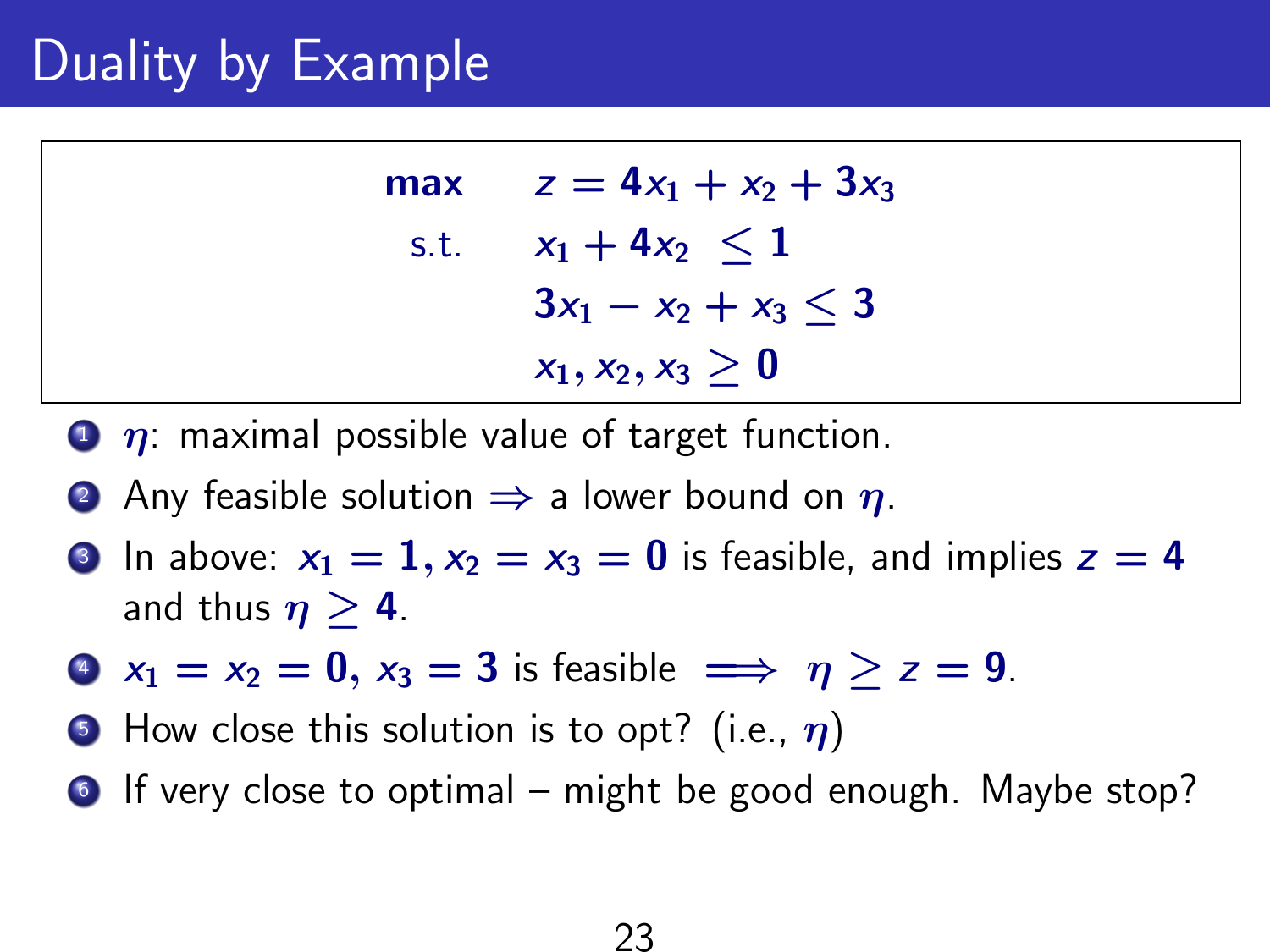max  $z = 4x_1 + x_2 + 3x_3$ s.t.  $x_1 + 4x_2 < 1$  $3x_1 - x_2 + x_3 < 3$  $x_1, x_2, x_3 > 0$ 

 $\bullet$  Add the first inequality (multiplied by 2) to the second inequality (multiplied by 3):

$$
2(x_1+4x_2) \le 2(1) +3(3x_1-x_2+x_3) \le 3(3).
$$

**2** The resulting inequality is

```
11x_1 + 5x_2 + 3x_3 \le 11. (1)
```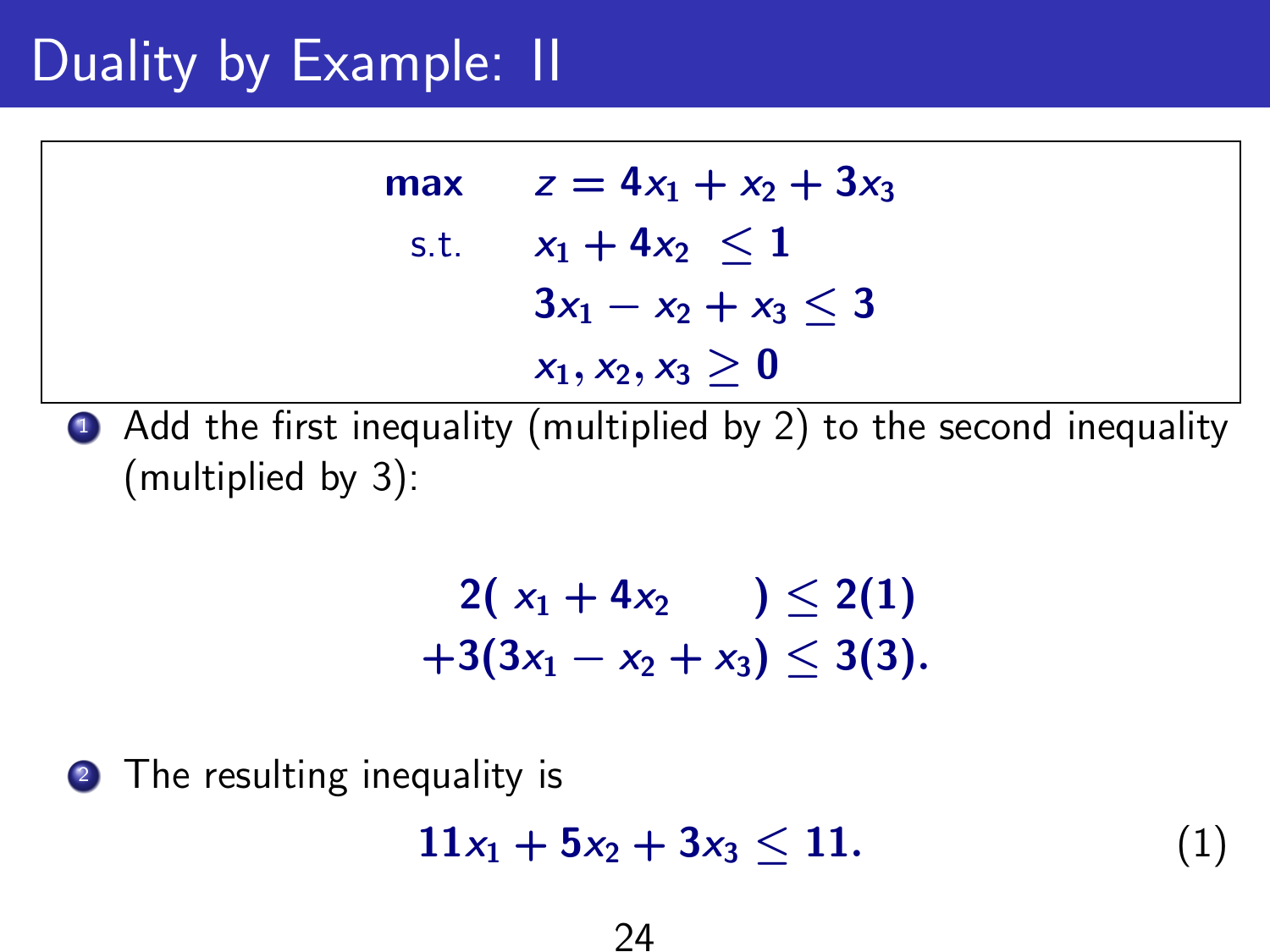| max  | $z = 4x_1 + x_2 + 3x_3$   |
|------|---------------------------|
| s.t. | $x_1 + 4x_2 \leq 1$       |
|      | $3x_1 - x_2 + x_3 \leq 3$ |
|      | $x_1, x_2, x_3 \ge 0$     |

- **1** got  $11x_1 + 5x_2 + 3x_3 < 11$ .
- **2** inequality must hold for any feasible solution of **L**.
- Objective:  $z = 4x_1 + x_2 + 3x_3$  and  $x_1, x_2$  and  $x_3$  are all non-negative.
- **4** Inequality above has larger coefficients than objective (for corresponding variables)
- **5** For any feasible solution:

 $z = 4x_1 + x_2 + 3x_3 < 11x_1 + 5x_2 + 3x_3 < 11$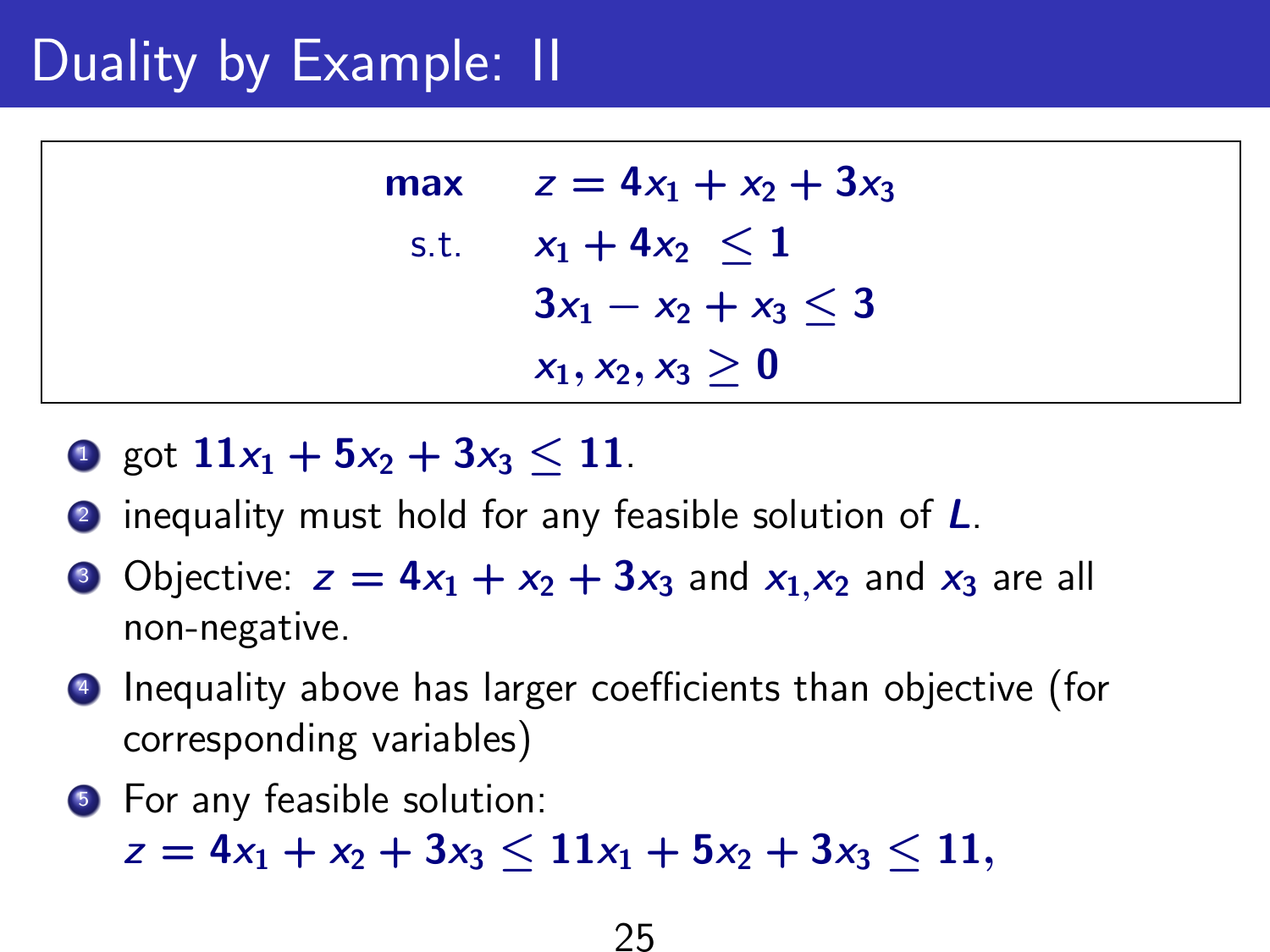max  $z = 4x_1 + x_2 + 3x_3$ s.t.  $x_1 + 4x_2 < 1$  $3x_1 - x_2 + x_3 < 3$  $x_1, x_2, x_3 > 0$ 

- **1** For any feasible solution:
	- $z = 4x_1 + x_2 + 3x_3 \le 11x_1 + 5x_2 + 3x_3 \le 11$
- **2** Opt solution is LP L is somewhere between 9 and 11.
- $\bullet$  Multiply first inequality by  $y_1$ , second inequality by  $y_2$  and add them up:

| $y_1(x_1)$        |                          |                                |       |                      | $y_1(1)$     |
|-------------------|--------------------------|--------------------------------|-------|----------------------|--------------|
| + $y_2(3x_1)$     | <b>Contract Contract</b> | $X_2$                          | $X_3$ | $\geq$               | $y_2(3)$     |
| $(y_1 + 3y_2)x_1$ |                          | $+$ $(4y_1 - y_2)x_2 + y_2x_3$ |       | $\sim$ $\leq$ $\sim$ | $y_1 + 3y_2$ |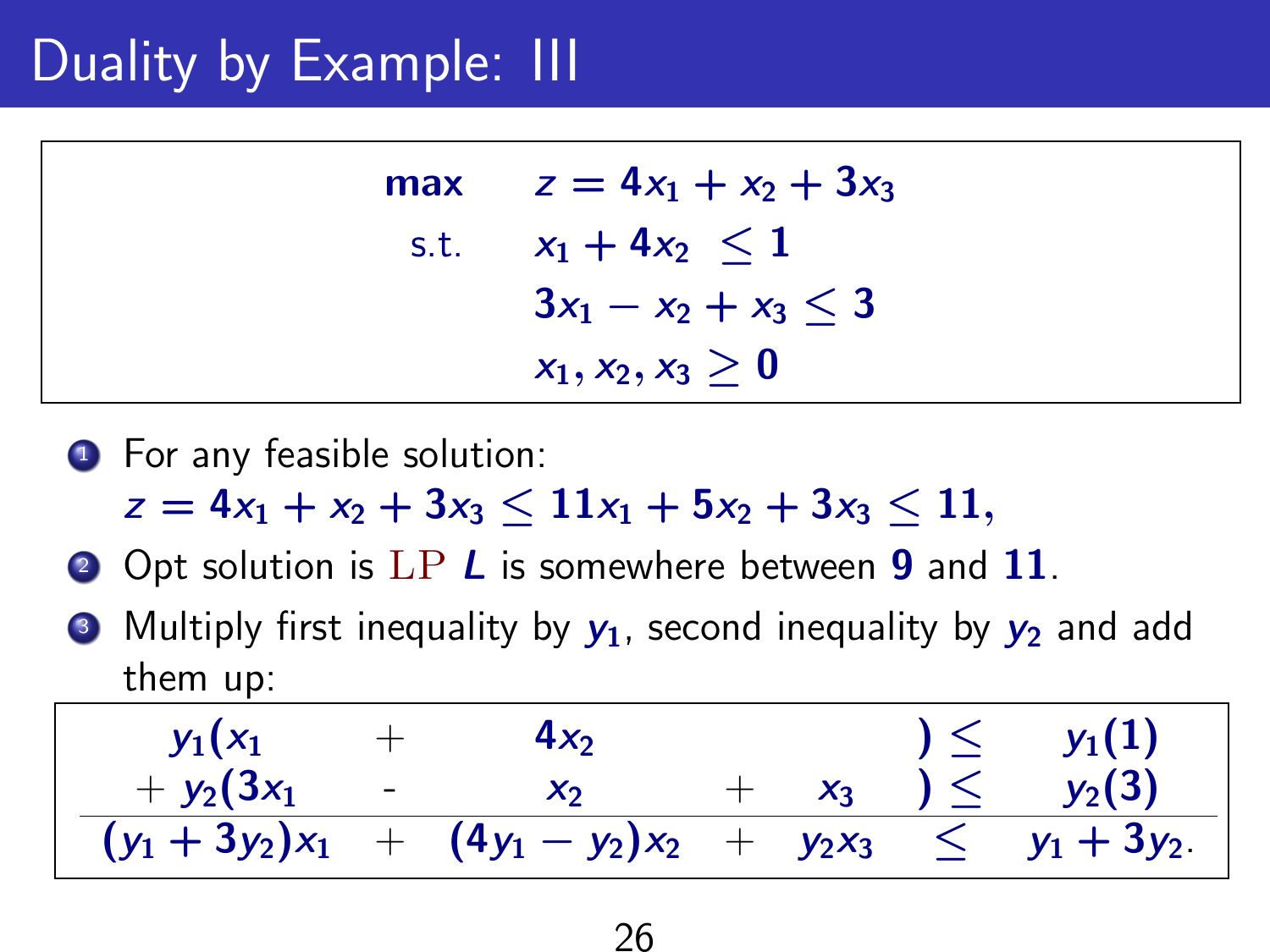| max  | $z = 4x_1 + x_2 + 3x_3$   |
|------|---------------------------|
| s.t. | $x_1 + 4x_2 \leq 1$       |
|      | $3x_1 - x_2 + x_3 \leq 3$ |
|      | $x_1, x_2, x_3 \ge 0$     |

 $\bullet$   $(y_1 + 3y_2)x_1 + (4y_1 - y_2)x_2 + y_2x_3 \leq y_1 + 3y_2$ .

**1** Compare to target function – require expression bigger than target function in each variable.  $\implies$  z = 4x<sub>1</sub> + x<sub>2</sub> + 3x<sub>3</sub> < (y<sub>1</sub> + 3y<sub>2</sub>)x<sub>1</sub> + (4y<sub>1</sub> - y<sub>2</sub>)x<sub>2</sub> + y<sub>2</sub>x<sub>3</sub>  $< y_1 + 3y_2$ .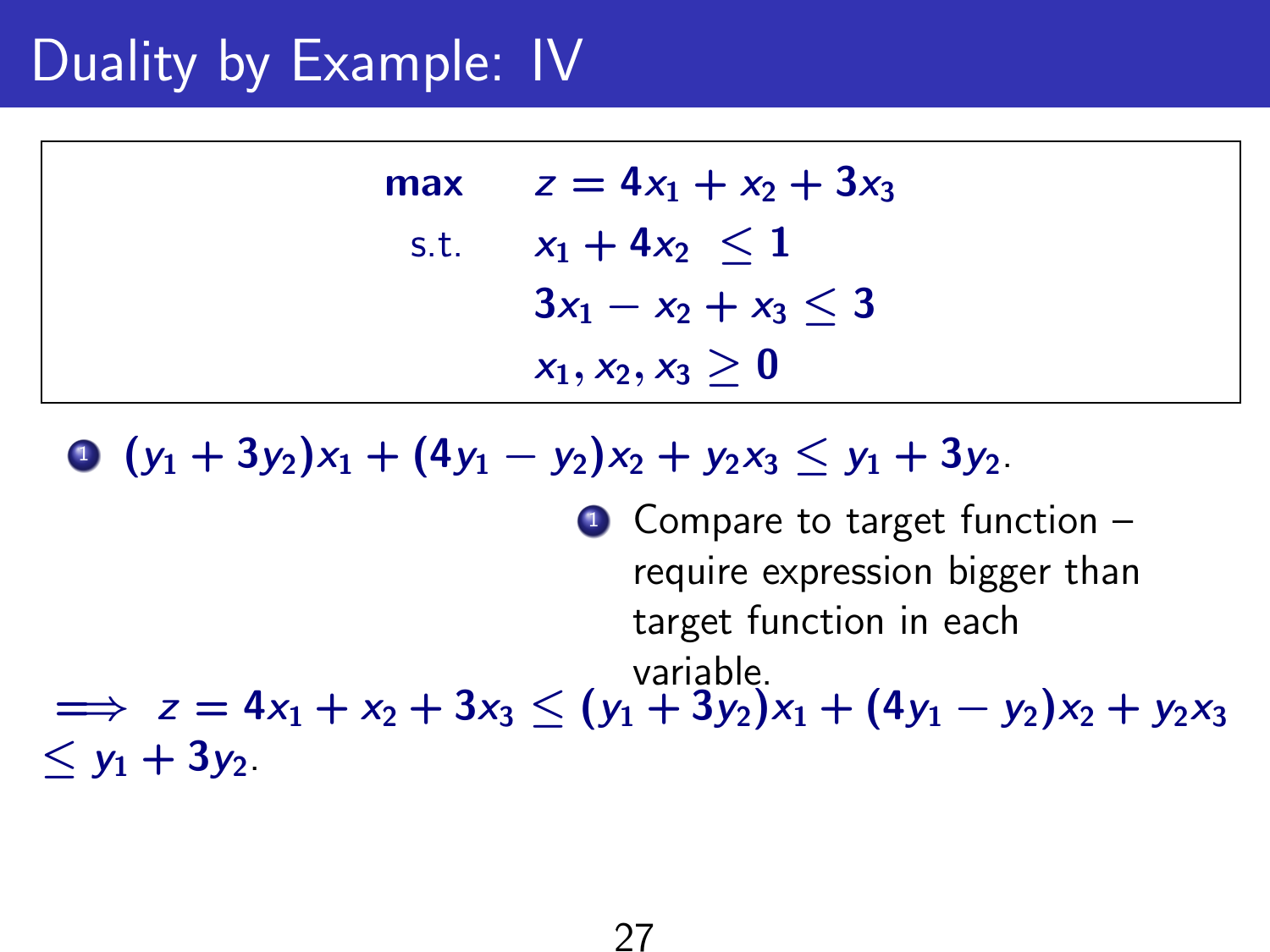| max  | $z = 4x_1 + x_2 + 3x_3$   |
|------|---------------------------|
| s.t. | $x_1 + 4x_2 \leq 1$       |
|      | $3x_1 - x_2 + x_3 \leq 3$ |
|      | $x_1, x_2, x_3 \ge 0$     |

 $\bullet$   $(y_1 + 3y_2)x_1 + (4y_1 - y_2)x_2 + y_2x_3 \leq y_1 + 3y_2$ .

**1** Compare to target function – require expression bigger than target function in each variable.  $\implies$  z = 4x<sub>1</sub> + x<sub>2</sub> + 3x<sub>3</sub> < (y<sub>1</sub> + 3y<sub>2</sub>)x<sub>1</sub> + (4y<sub>1</sub> - y<sub>2</sub>)x<sub>2</sub> + y<sub>2</sub>x<sub>3</sub>  $< y_1 + 3y_2$ .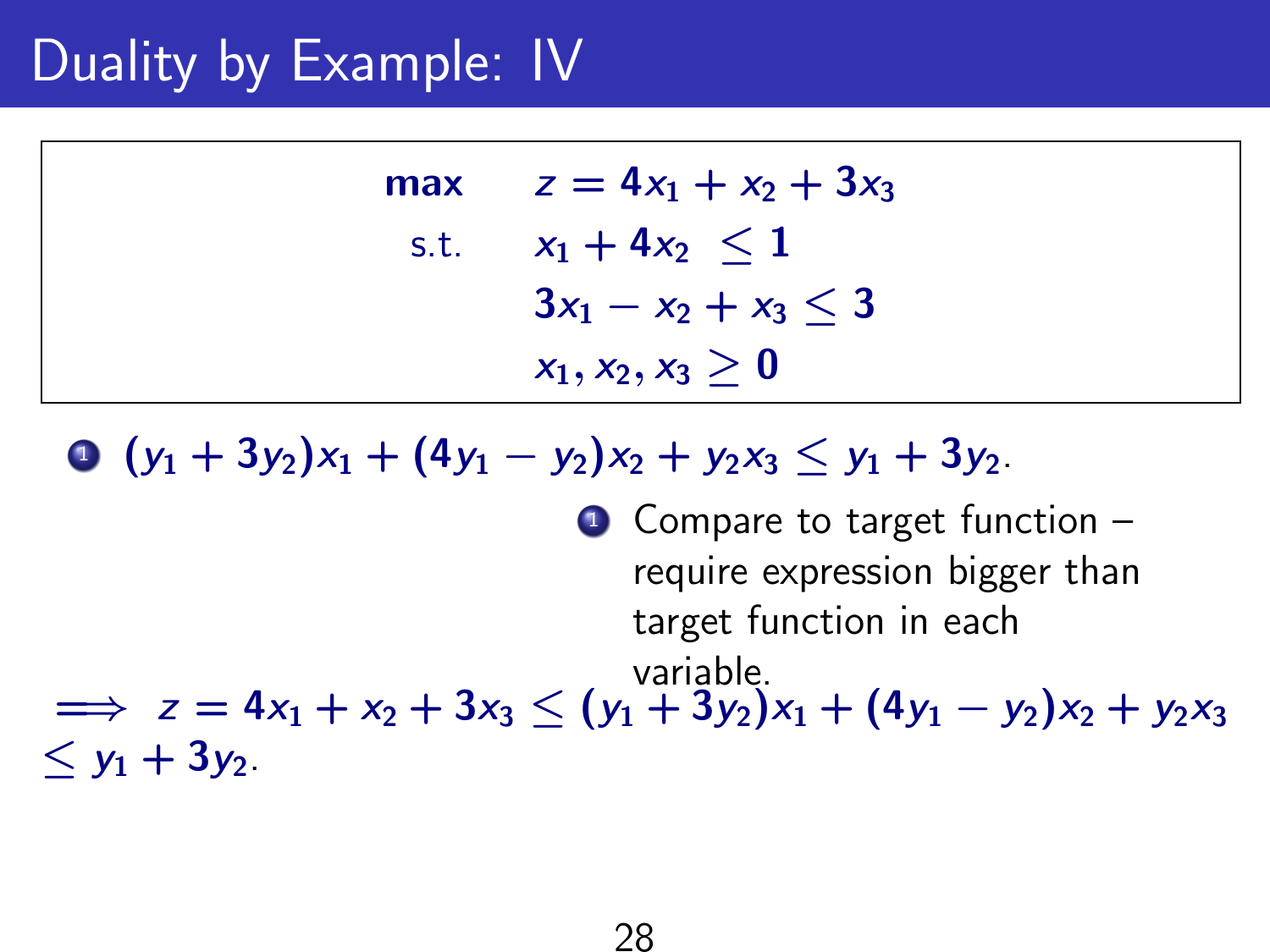| max  | $z = 4x_1 + x_2 + 3x_3$   |
|------|---------------------------|
| s.t. | $x_1 + 4x_2 \leq 1$       |
|      | $3x_1 - x_2 + x_3 \leq 3$ |
|      | $x_1, x_2, x_3 \ge 0$     |

 $\bullet$   $(y_1 + 3y_2)x_1 + (4y_1 - y_2)x_2 + y_2x_3 \leq y_1 + 3y_2$ .

 $4 < y_1 + 3y_2$  $1 \leq 4y_1 - y_2$  $3 < y_2$ . **1** Compare to target function – require expression bigger than target function in each variable.

 $\implies$  z = 4x<sub>1</sub> + x<sub>2</sub> + 3x<sub>3</sub> < (y<sub>1</sub> + 3y<sub>2</sub>)x<sub>1</sub> + (4y<sub>1</sub> - y<sub>2</sub>)x<sub>2</sub> + y<sub>2</sub>x<sub>3</sub>  $< y_1 + 3y_2$ .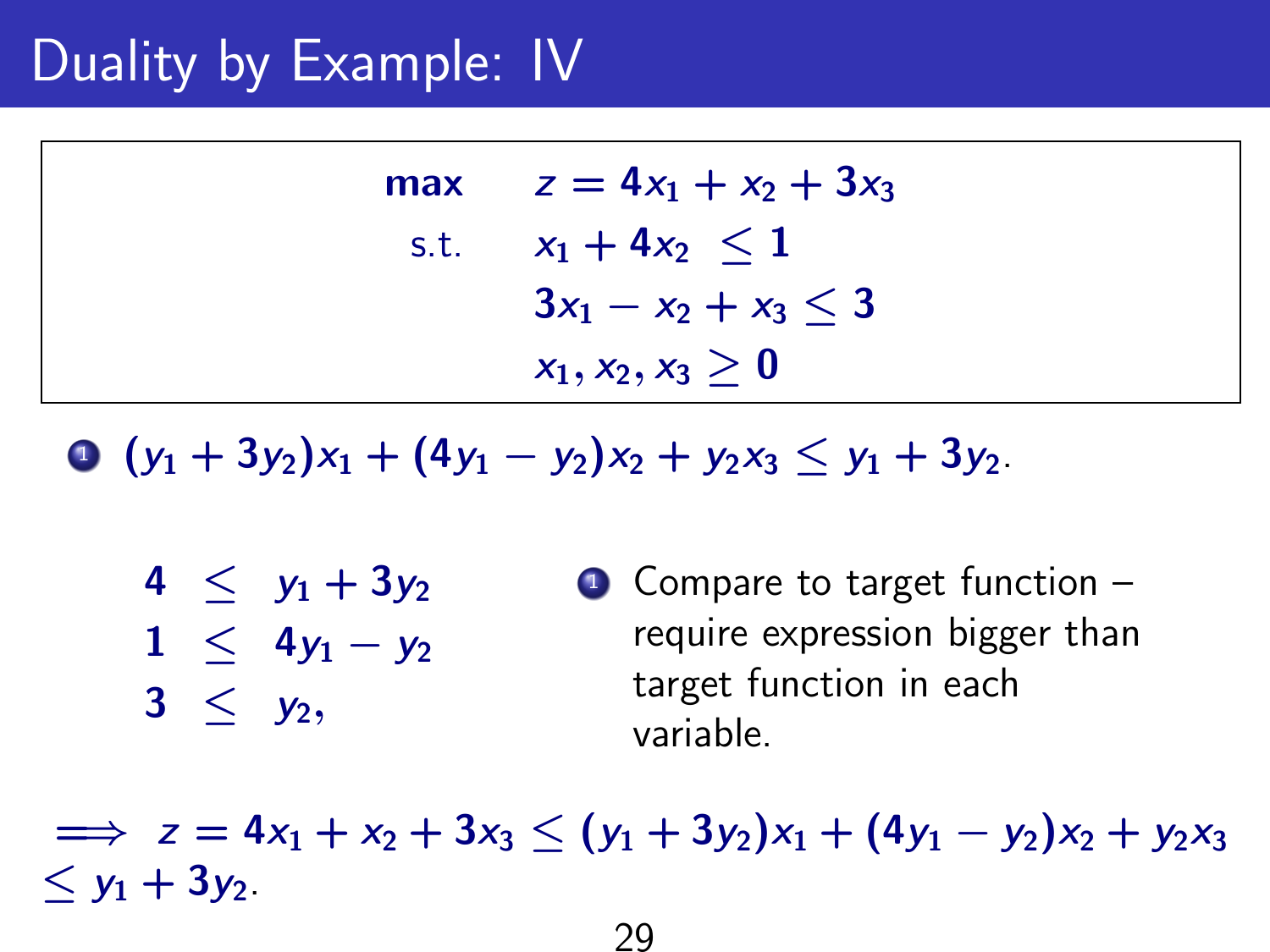| $\mathsf{Primal}~\mathsf{LP} \cdot$ |                           |  |  |
|-------------------------------------|---------------------------|--|--|
| max                                 | $z = 4x_1 + x_2 + 3x_3$   |  |  |
| s.t.                                | $x_1 + 4x_2 \leq 1$       |  |  |
|                                     | $3x_1 - x_2 + x_3 \leq 3$ |  |  |
|                                     | $x_1, x_2, x_3 \geq 0$    |  |  |

Dual LP:  $\hat{I}$ min  $y_1 + 3y_2$ s.t.  $y_1 + 3y_2 \ge 4$  $4y_1 - y_2 > 1$  $y_2 \geq 3$  $y_1, y_2 > 0.$ 

**1** Best upper bound on  $\eta$  (max value of z) then solve the LP  $\hat{L}$ .

- 2 L: Dual program to L.
- $\bullet$  opt. solution of  $\widehat{L}$  is an upper bound on optimal solution for  $L$ .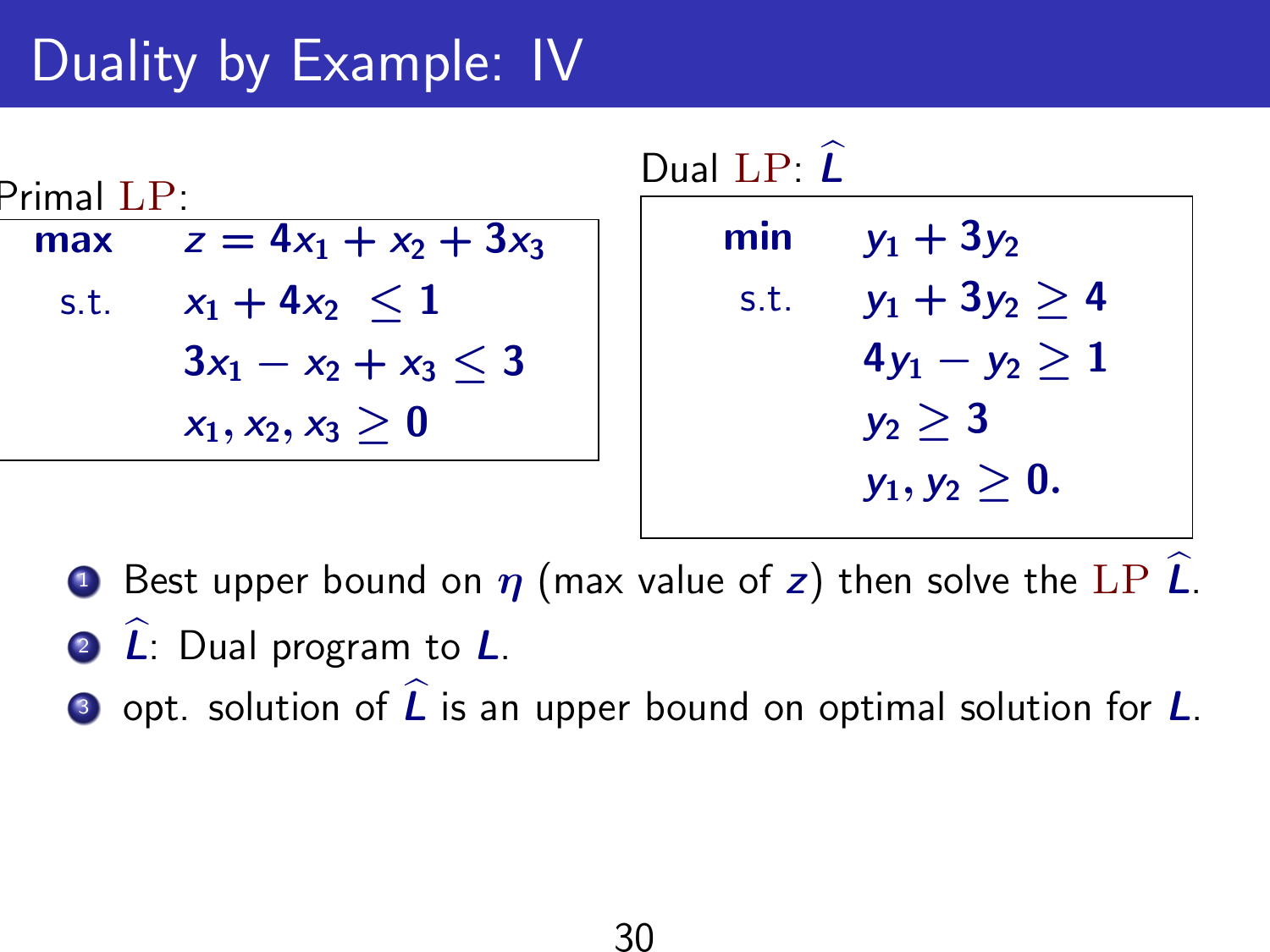# Primal program/Dual program

$$
\begin{array}{ll}\n\text{max} & \sum_{j=1}^{n} c_j x_j \\
\text{s.t.} & \sum_{j=1}^{n} a_{ij} x_j \leq b_i, \\
\text{for } i = 1, \ldots, m, \\
x_j \geq 0, \\
\text{for } j = 1, \ldots, n.\n\end{array}\n\quad\n\begin{array}{ll}\n\text{min} & \sum_{i=1}^{m} b_i y_i \\
\text{s.t.} & \sum_{i=1}^{m} a_{ij} y_i \geq c_j, \\
\text{for } j = 1, \ldots, n, \\
y_i \geq 0, \\
\text{for } i = 1, \ldots, m.\n\end{array}
$$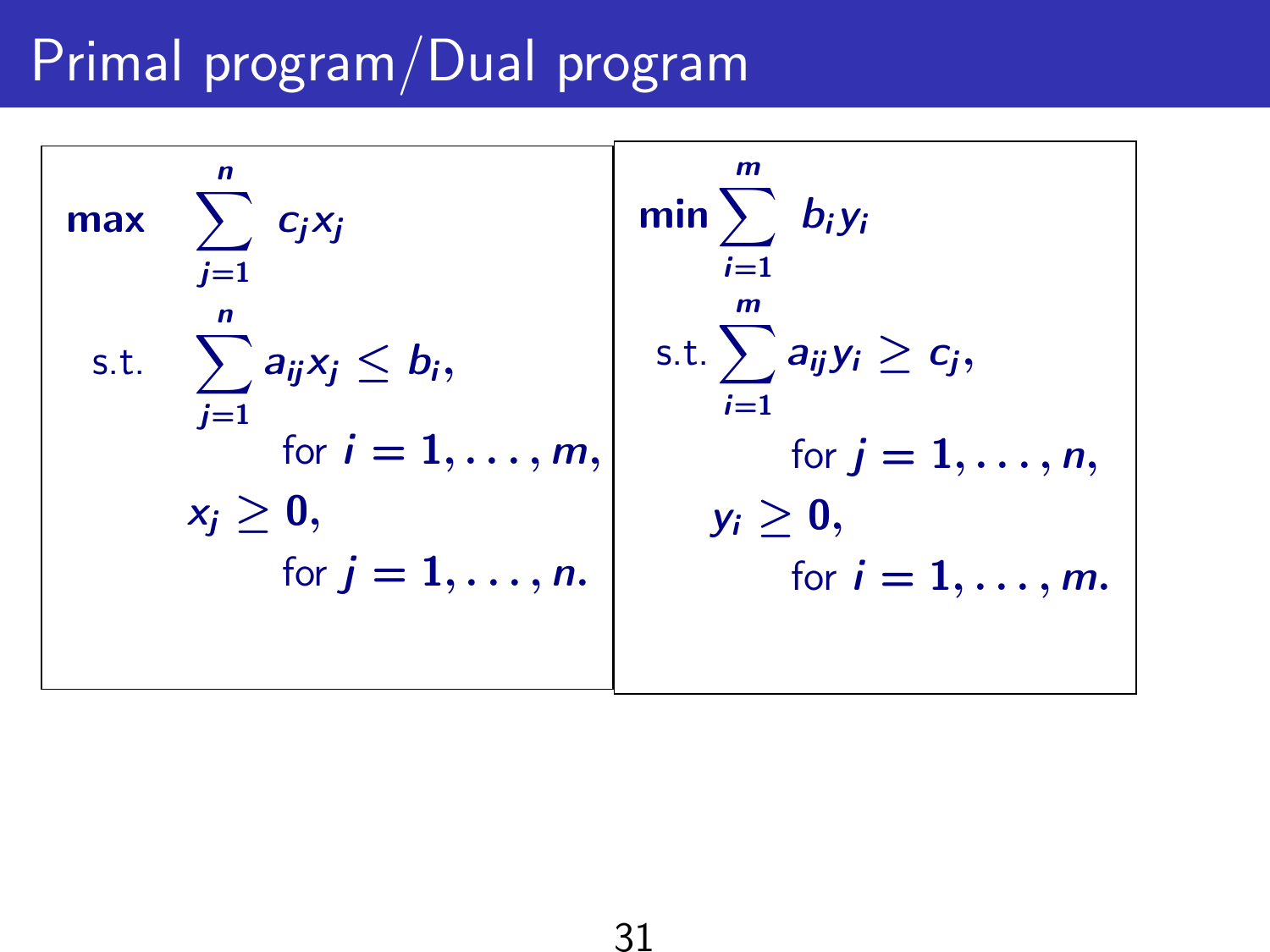## Primal program/Dual program

| Primal<br>Dual<br>variables<br>variables |          |                    | $x_1 \ge 0$ $x_2 \ge 0$ $x_3 \ge 0$ $\cdots$ $x_n \ge 0$ |          |          | Primal<br>relation | Min $v$        |
|------------------------------------------|----------|--------------------|----------------------------------------------------------|----------|----------|--------------------|----------------|
| $y_1 \geq 0$                             | $a_{11}$ | $a_{12}$           | $a_{13}$                                                 | $\cdots$ | $a_{1n}$ | $\leq$             | b <sub>1</sub> |
| $y_2 \ge 0$                              | $a_{21}$ | $a_{22}$           | $a_{23}$                                                 | $\cdots$ | $a_{2n}$ | ≦                  | b <sub>2</sub> |
|                                          |          |                    |                                                          |          |          |                    | ÷              |
| $y_m \geq 0$                             | $a_{m1}$ | $a_{m2}$           | $a_{m3}$                                                 | $\cdots$ | $a_{mn}$ | ≦                  | $b_m$          |
| <b>Dual Relation</b>                     | IIV      | $\mathsf{II} \vee$ | IIV                                                      |          | IIV      |                    |                |
| Max z                                    | $c_{1}$  | c <sub>2</sub>     | $c_3$                                                    | $\cdots$ | $c_n$    |                    |                |

max  $\mathbf{r}_{\mathbf{x}}$ s. t.  $Ax \leq b$ .  $x > 0$ .

min  $y^T b$ s.t.  $y^T A \geq c^T$ .  $y \geq 0$ .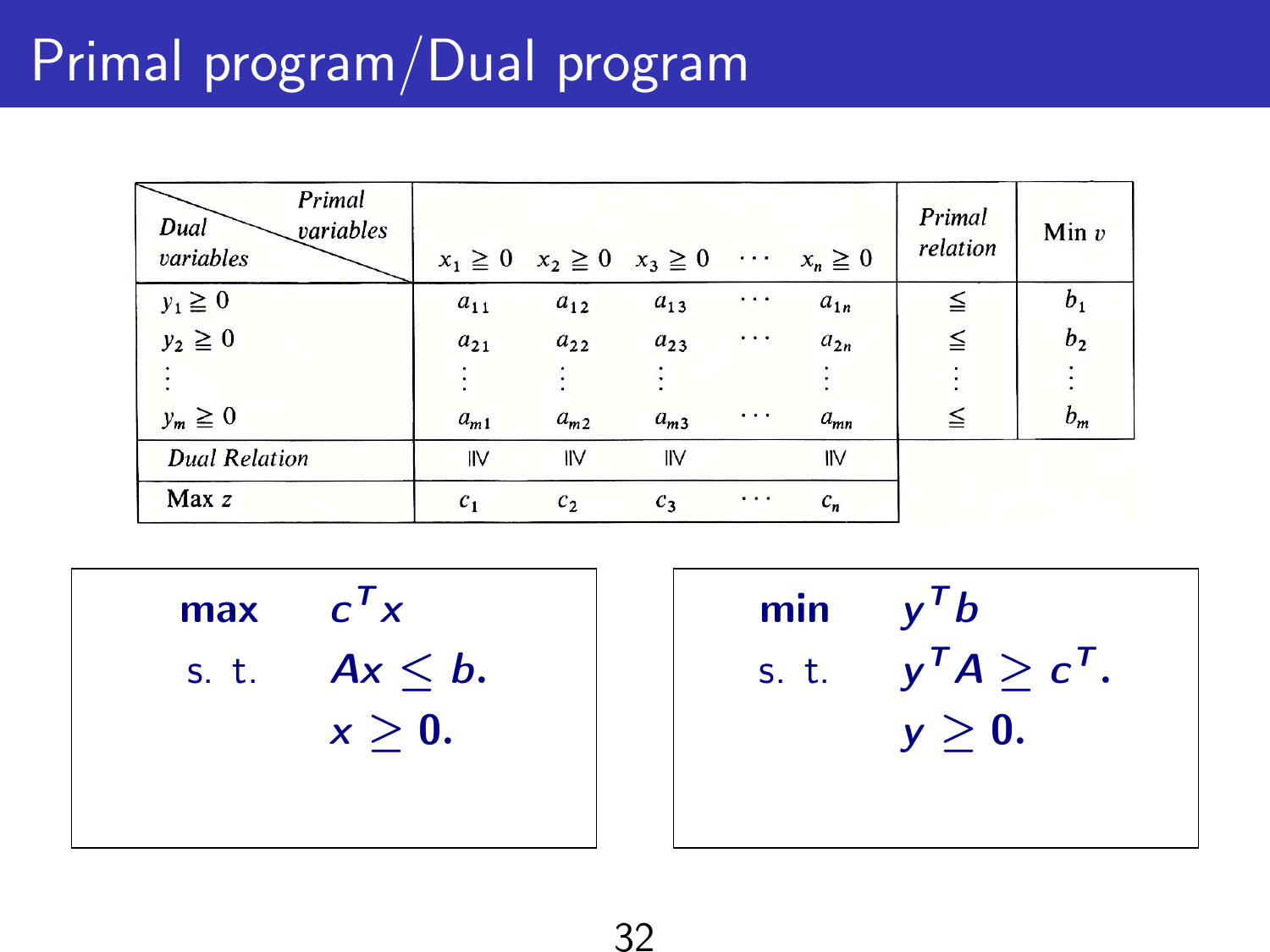## Primal program/Dual program

What happens when you take the dual of the dual?

| max  | $\mathbf n$<br>$\sum c_j x_j$<br>$i=1$     | $\min \sum b_i y_i$<br>$\sum_{i=1}$       |
|------|--------------------------------------------|-------------------------------------------|
| s.t. | n<br>$\sum a_{ij}x_j \leq b_i,$<br>$j=1$   | s.t. $\sum a_{ij}y_i \geq c_j$ ,<br>$i=1$ |
|      | for $i = 1, \ldots, m$ ,<br>$x_j \geq 0$ , | for $j = 1, \ldots, n$ ,<br>$y_i > 0$ ,   |
|      | for $j = 1, \ldots, n$ .                   | for $i = 1, \ldots, m$ .                  |
|      |                                            |                                           |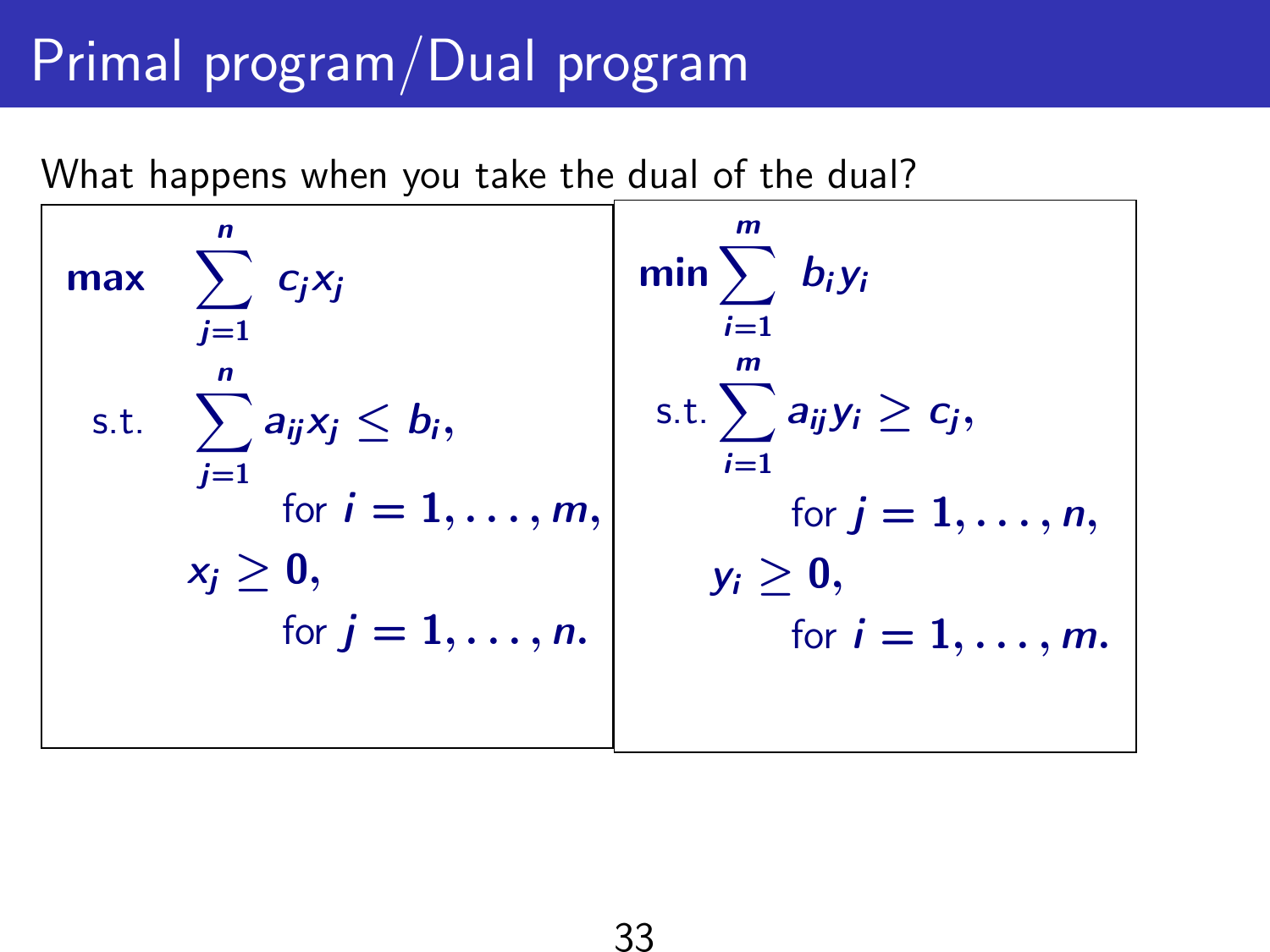# Primal program / Dual program in standard form

$$
\max \sum_{j=1}^{n} c_j x_j
$$
\n
$$
\text{s.t.} \quad \sum_{j=1}^{n} a_{ij} x_j \leq b_i,
$$
\n
$$
\text{for } i = 1, \dots, m,
$$
\n
$$
x_j \geq 0,
$$
\n
$$
\text{for } j = 1, \dots, n.
$$

$$
\max \sum_{i=1}^{m} (-b_i) y_i
$$
\ns.t. 
$$
\sum_{i=1}^{m} (-a_{ij}) y_i \leq -c_j,
$$
\nfor  $j = 1, ..., n$ ,\n
$$
y_i \geq 0,
$$
\nfor  $i = 1, ..., m$ .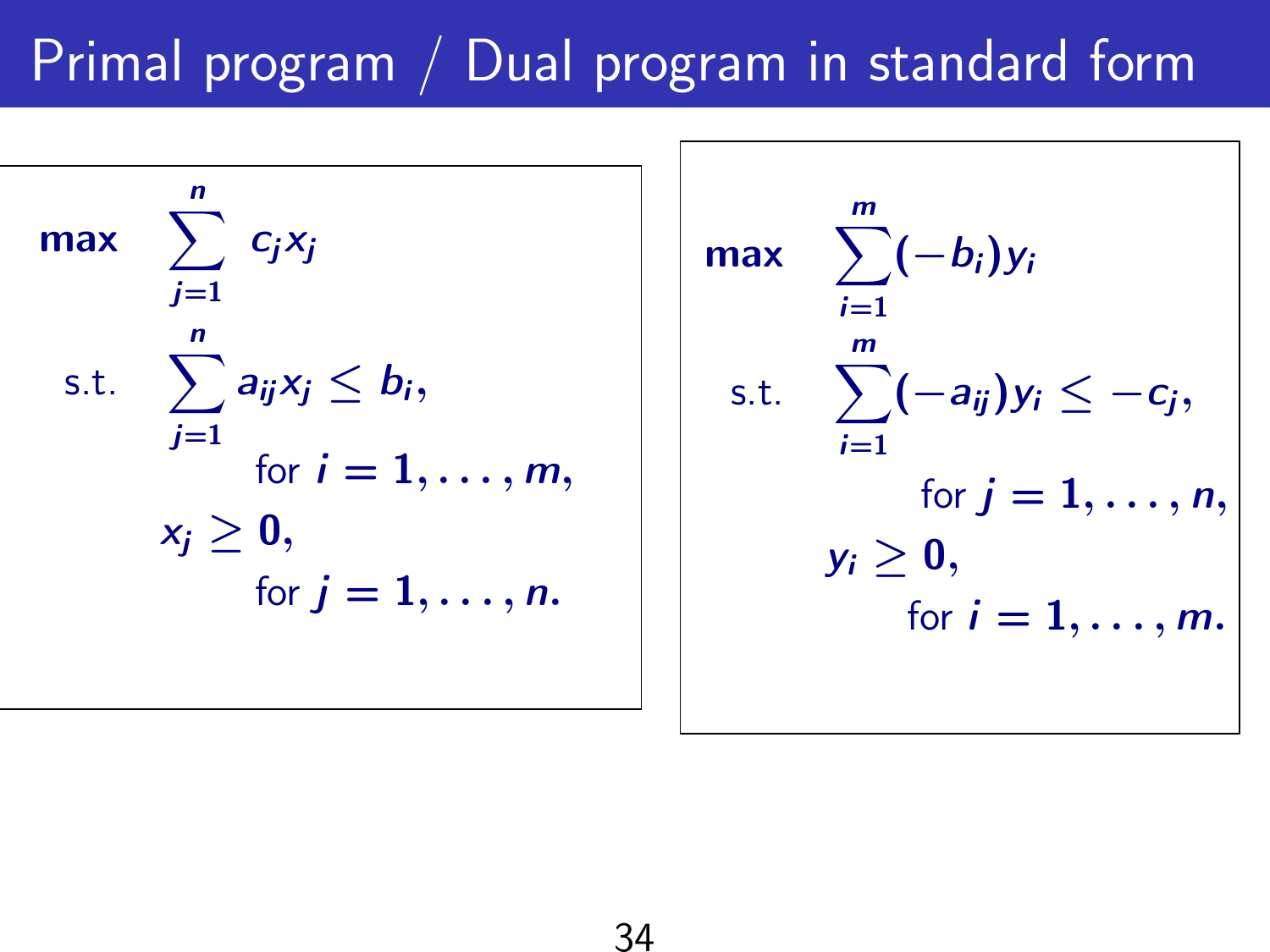### Dual program in standard form Dual of a dual program

$$
\max \sum_{i=1}^{m} (-b_i) y_i
$$
\n
$$
\text{s.t. } \sum_{i=1}^{m} (-a_{ij}) y_i \leq -c_j,
$$
\n
$$
\text{for } j = 1, ..., n,
$$
\n
$$
y_i \geq 0,
$$
\n
$$
\text{for } i = 1, ..., m.
$$

$$
\min \sum_{j=1}^{n} -c_j x_j
$$
\n
$$
\text{s.t. } \sum_{j=1}^{n} (-a_{ij}) x_j \geq -b_i,
$$
\n
$$
\text{for } i = 1, ..., m,
$$
\n
$$
x_j \geq 0,
$$
\n
$$
\text{for } j = 1, ..., n.
$$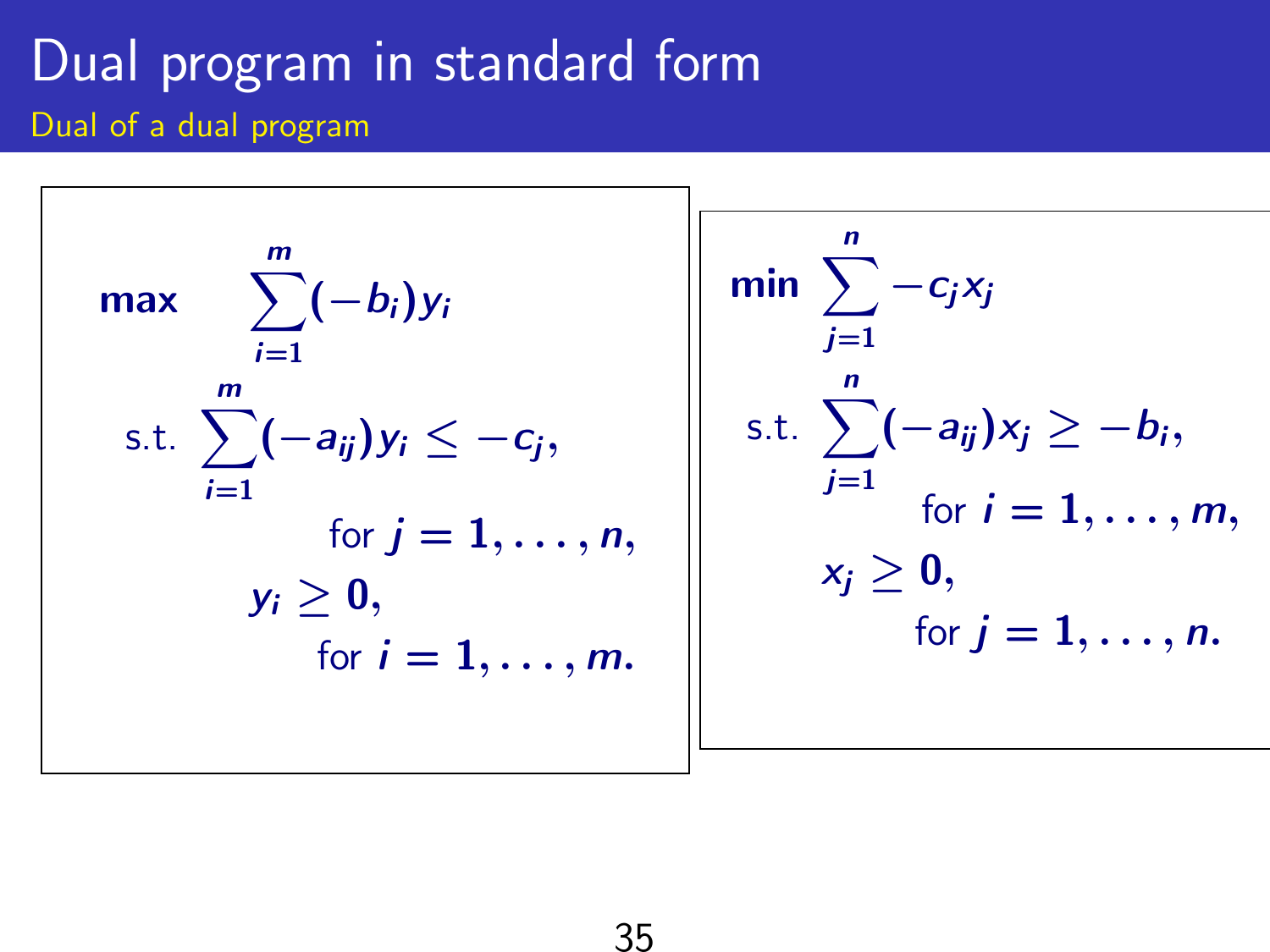## Dual of dual program

Dual of a dual program written in standard form



Dual of the dual  $LP$  is the primal  $LP!$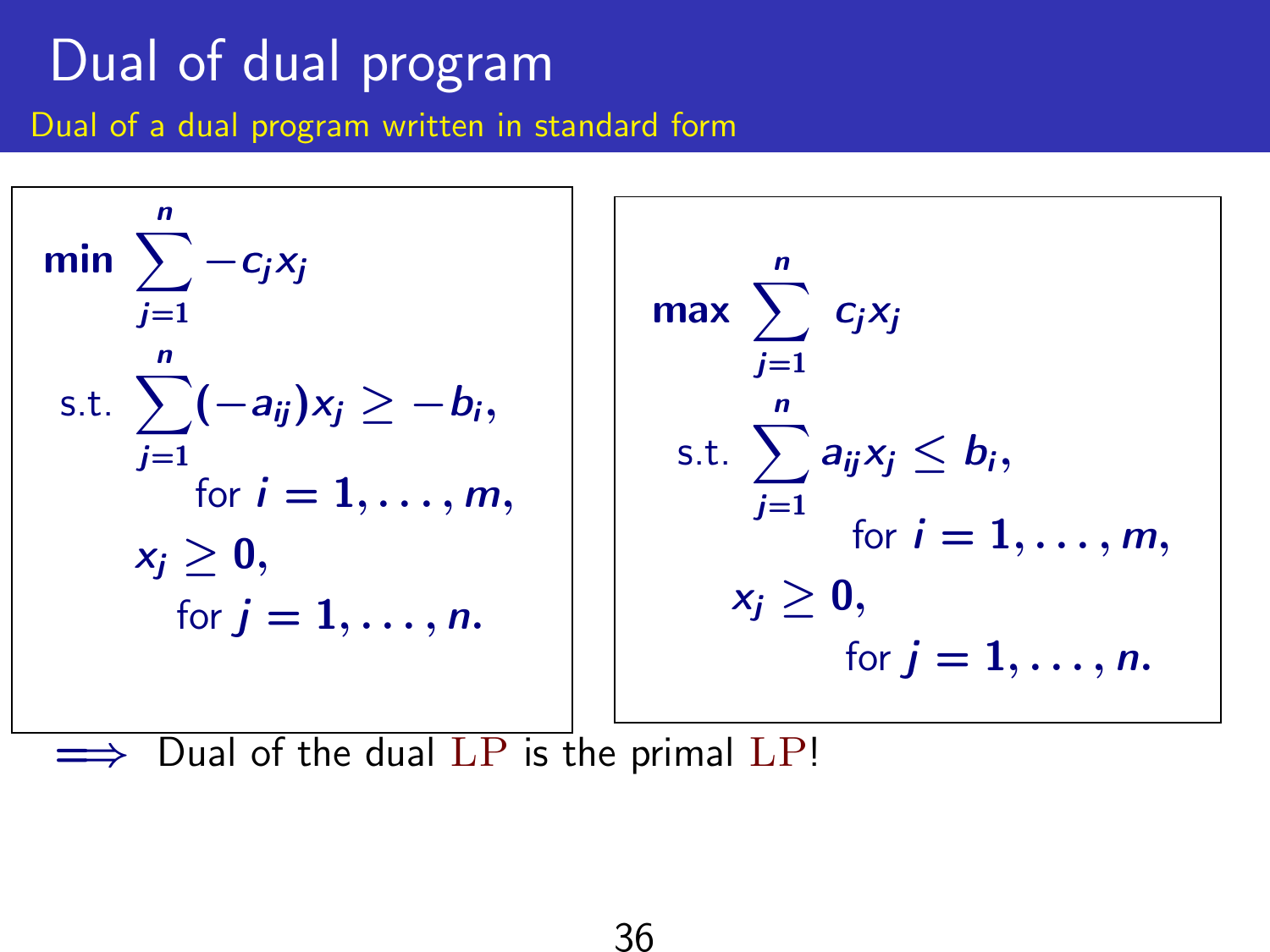### Result

Proved the following:

#### Lemma

Let L be an  $LP$ , and let L' be its dual. Let L" be the dual to L'. Then  $L$  and  $L''$  are the same  $LP$ .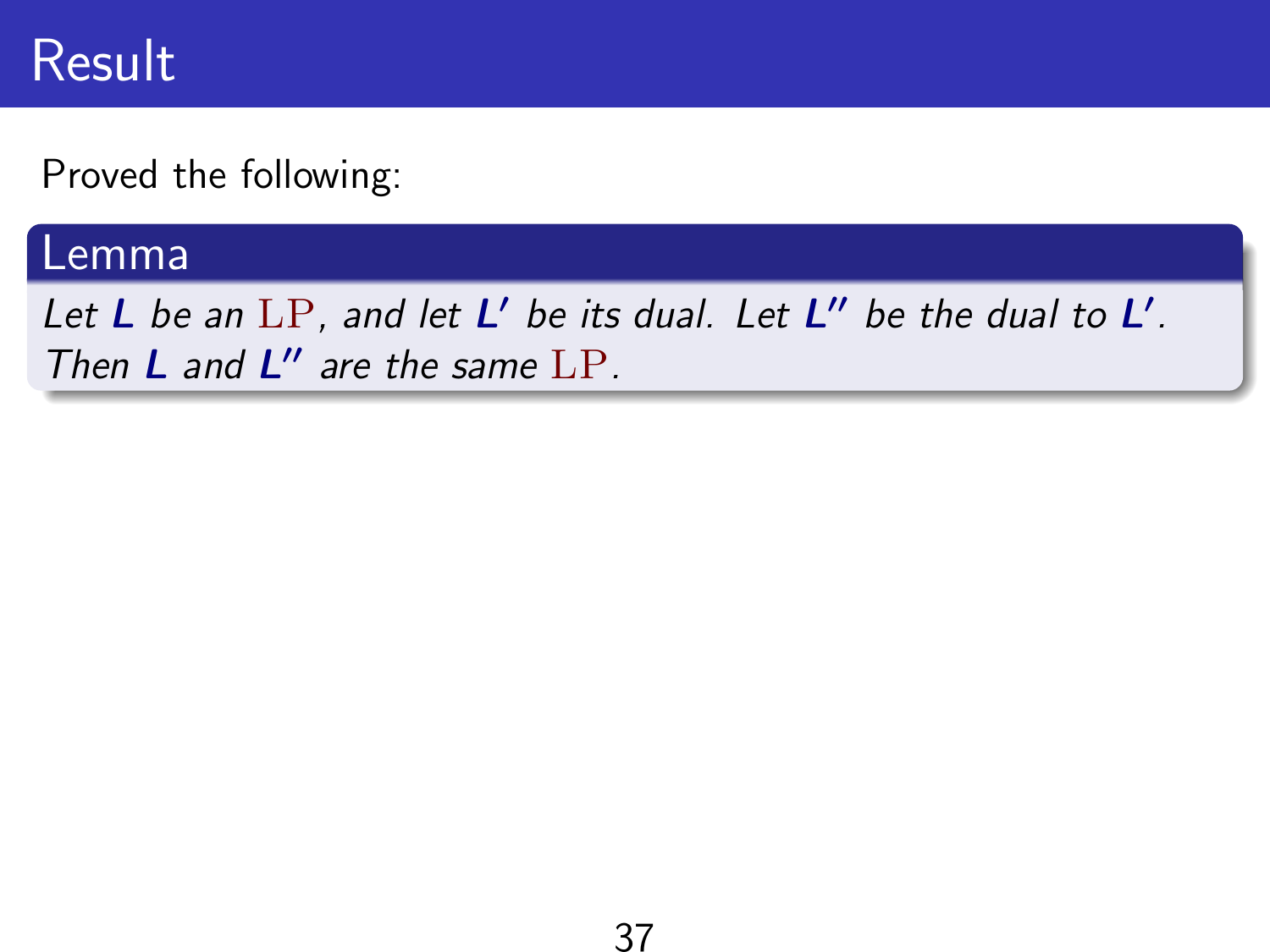# 24.2.2: The Weak Duality Theorem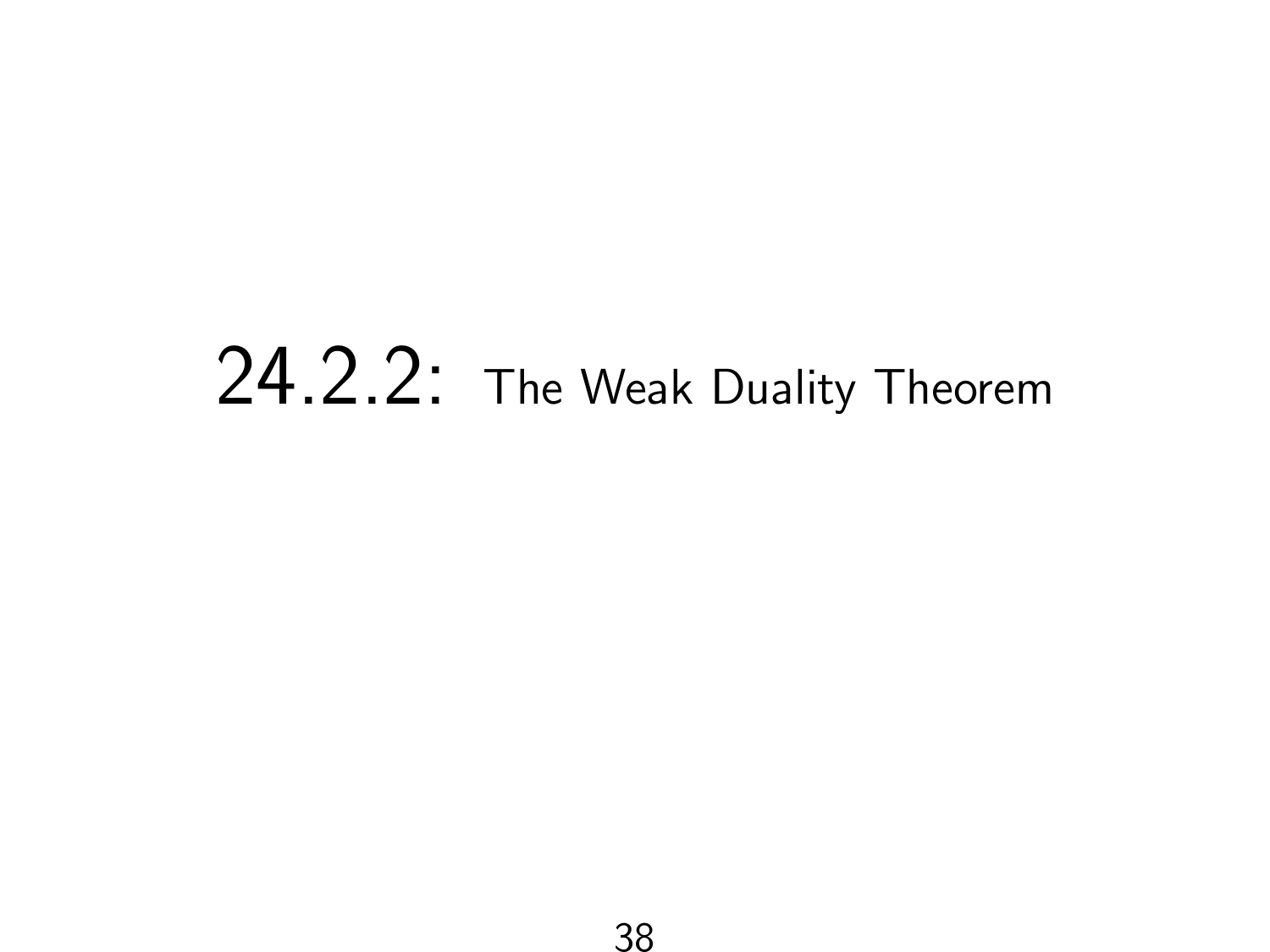## Weak duality theorem

#### Theorem

If  $(x_1, x_2, \ldots, x_n)$  is feasible for the primal LP and  $(y_1, y_2, \ldots, y_m)$  is feasible for the dual LP, then

$$
\sum_j c_j x_j \leq \sum_i b_i y_i.
$$

Namely, all the feasible solutions of the dual bound all the feasible solutions of the primal.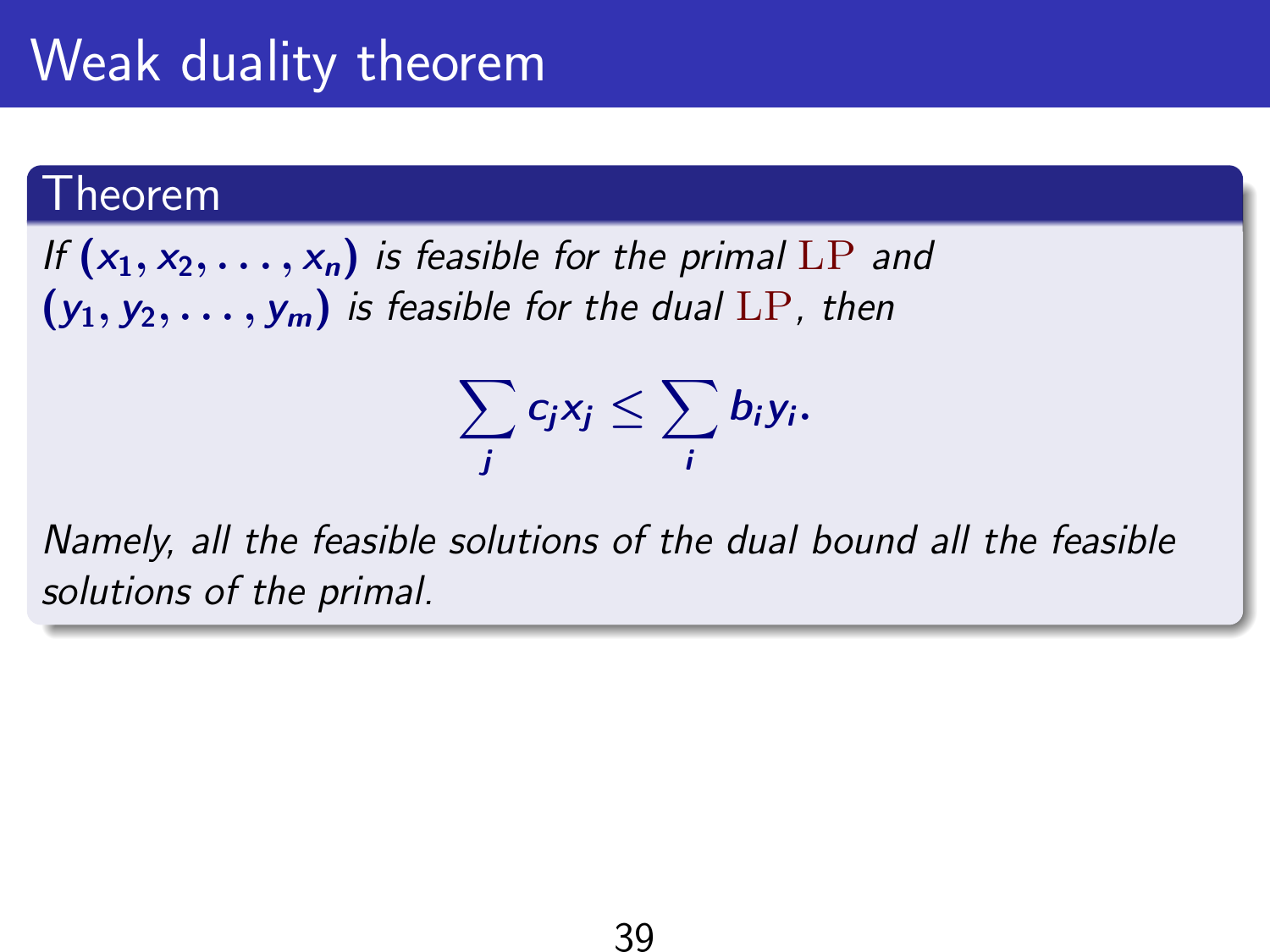### Weak duality theorem – proof

#### Proof.

By substitution from the dual form, and since the two solutions are feasible, we know that

$$
\sum_j c_j x_j \leq \sum_j \left( \sum_{i=1}^m y_i a_{ij} \right) x_j \leq \sum_i \left( \sum_j a_{ij} x_j \right) y_i
$$
  
 
$$
\leq \sum_i b_i y_i .
$$

- $\bf{D}$   $\bf{y}$  being dual feasible implies  $\bf{c}^{\mathsf{T}}\leq \bf{y}^{\mathsf{T}}\bf{A}$
- 2 x being primal feasible implies  $Ax < b$
- $\mathbf{s} \Rightarrow c^{\mathsf{T}} x \leq (y^{\mathsf{T}} A) x \leq y^{\mathsf{T}} (A x) \leq y^{\mathsf{T}} b$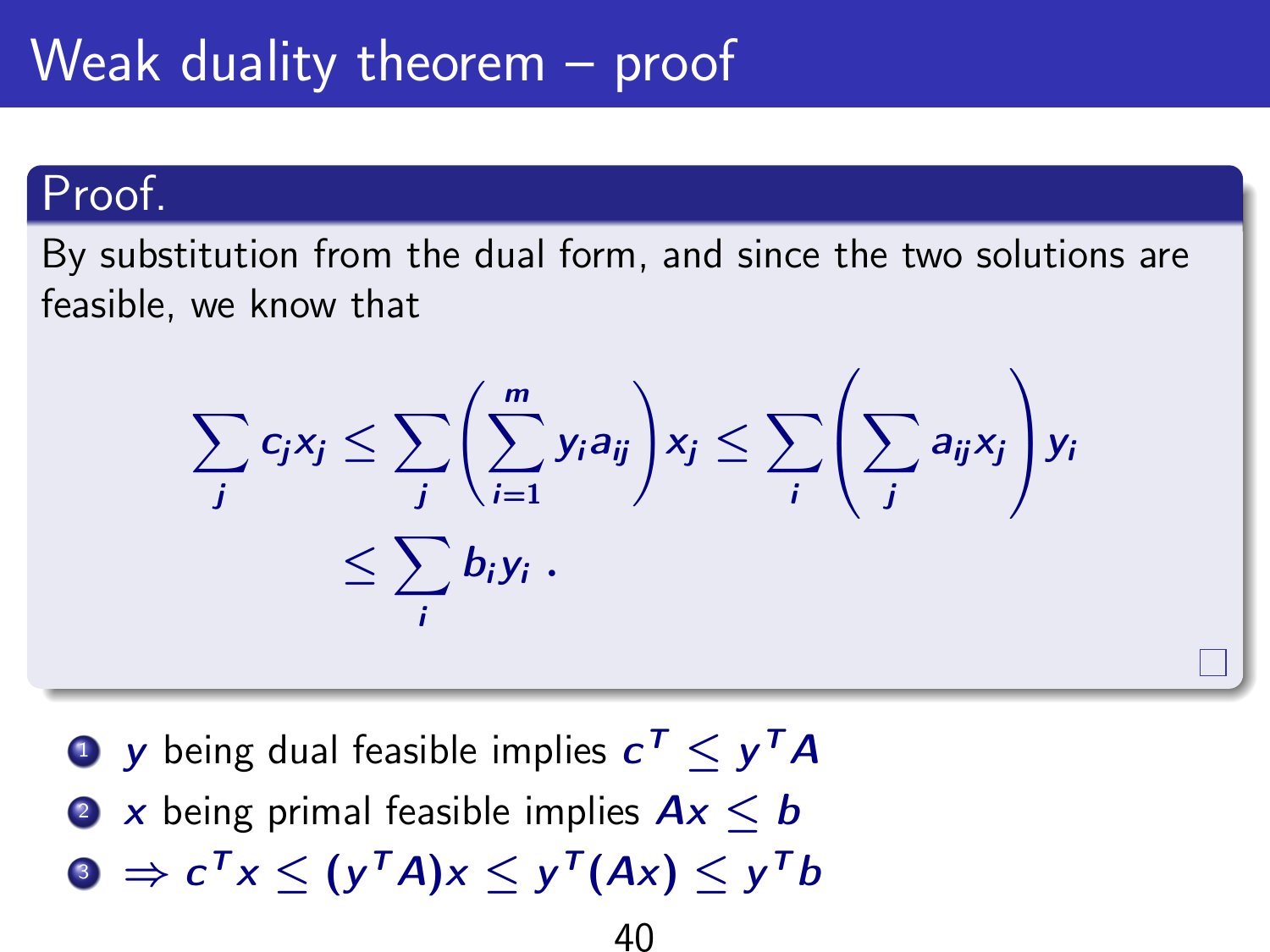### Weak duality is weak...

- **1** If apply the weak duality theorem on the dual program,
- $\sum_{i=1}^{m}(-b_i)y_i\leq \sum_{i=1}^{n} -c_jx_j,$  $i=1$  $i=1$
- <sup>3</sup> which is the original inequality in the weak duality theorem.
- <sup>4</sup> Weak duality theorem does not imply the strong duality theorem which will be discussed next.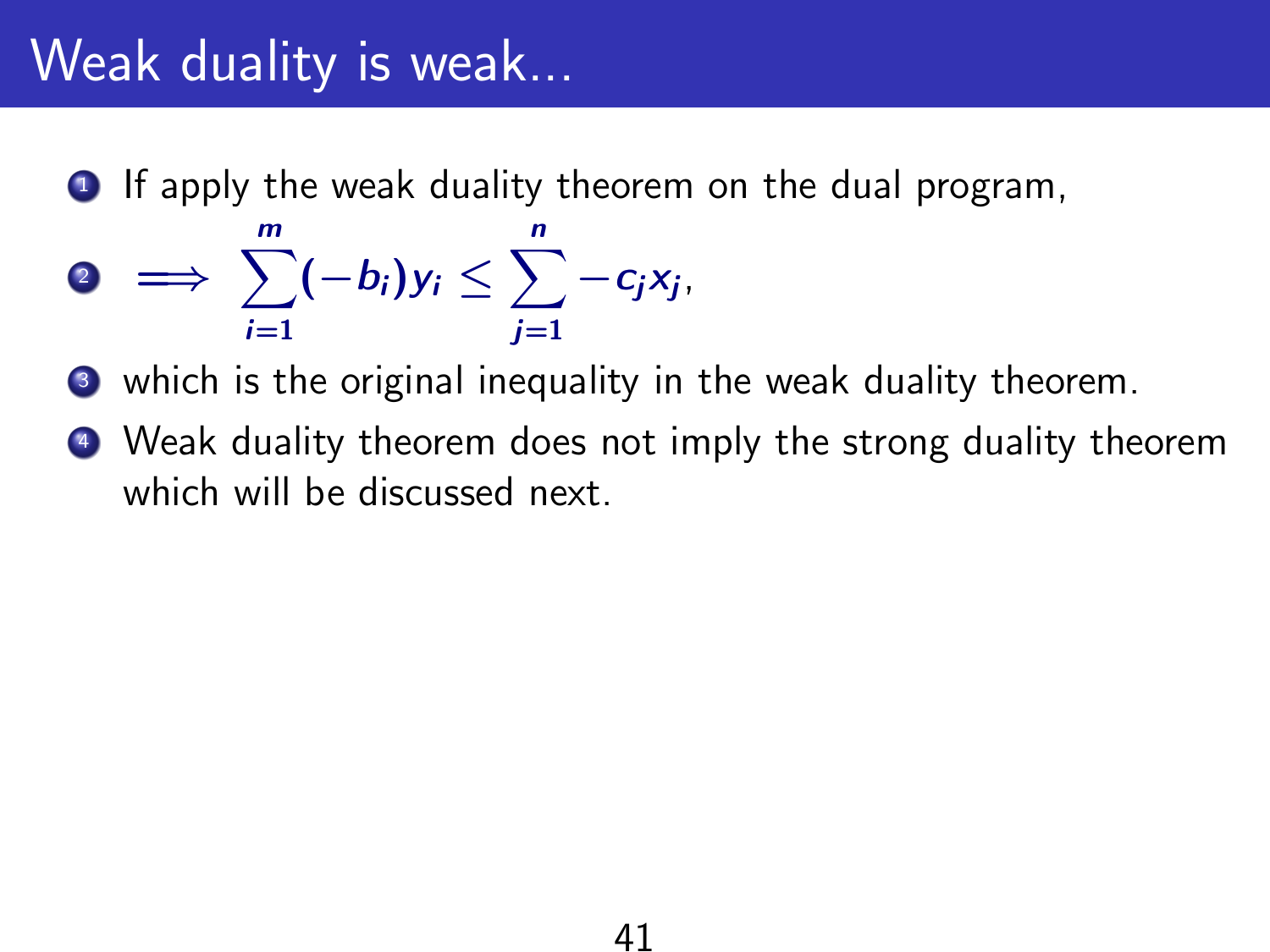# 24.3: The strong duality theorem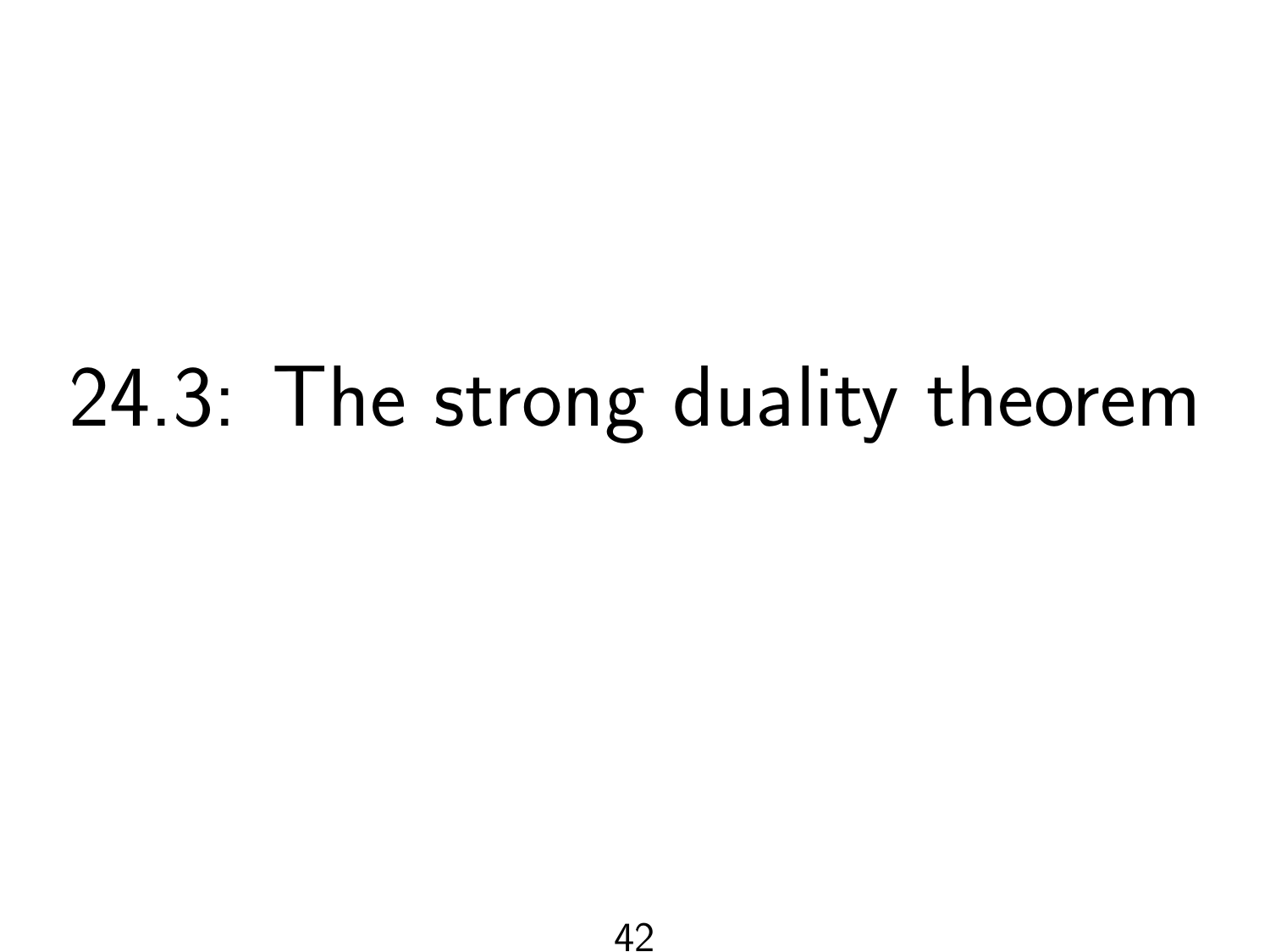## The strong duality theorem

### Theorem (Strong duality theorem.)

If the primal LP problem has an optimal solution  $x^* = (x_1^*, \ldots, x_n^*)$  then the dual also has an optimal solution,  $y^* = (y_1^*, \ldots, y_n^*)$  $y_1^*, \ldots, y_m^*$  $\binom{m}{m}$ , such that

$$
\sum_j c_j x_j^* = \sum_i b_i y_i^*.
$$

Proof is tedious and omitted.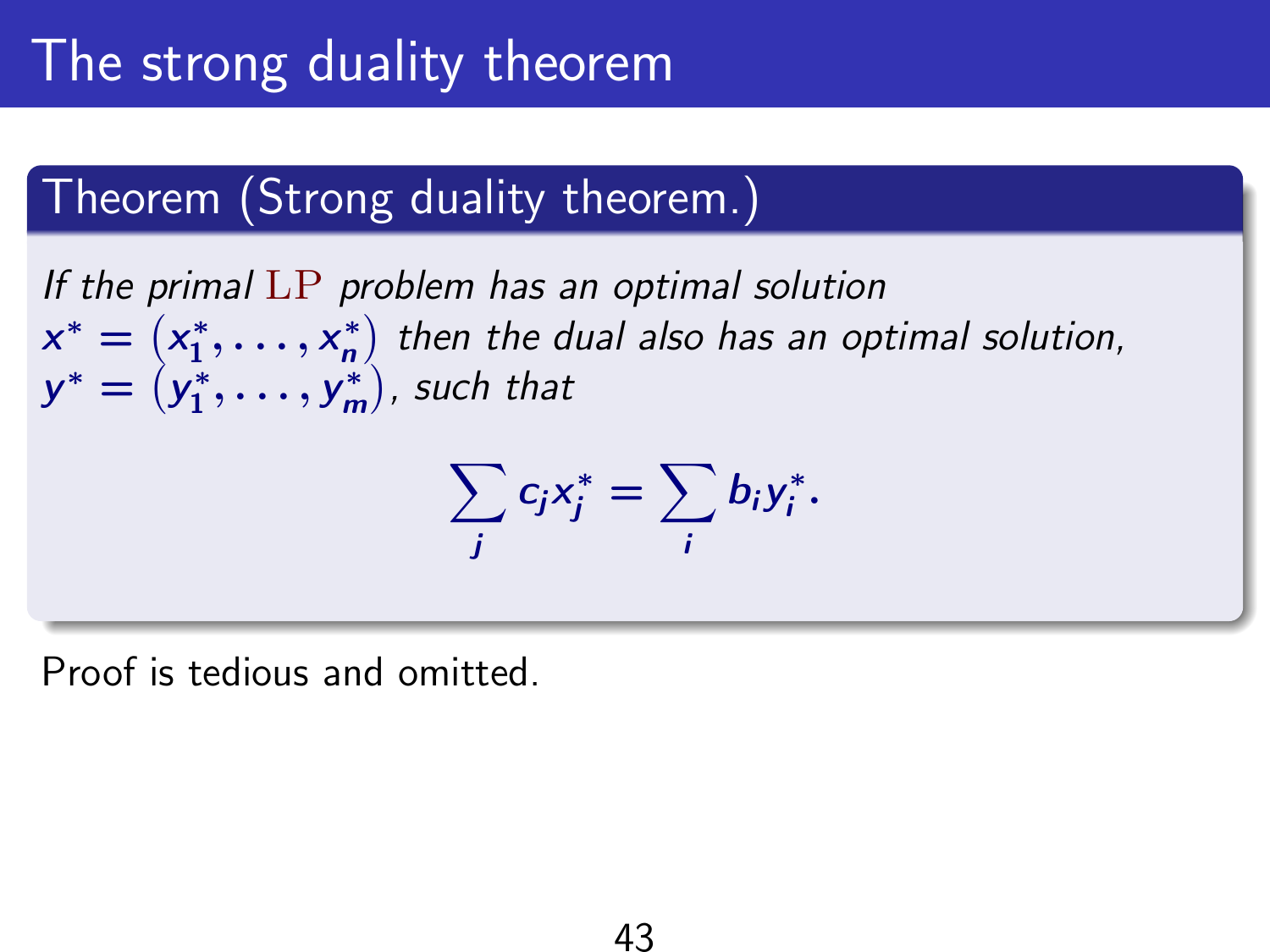# 24.4: Some duality examples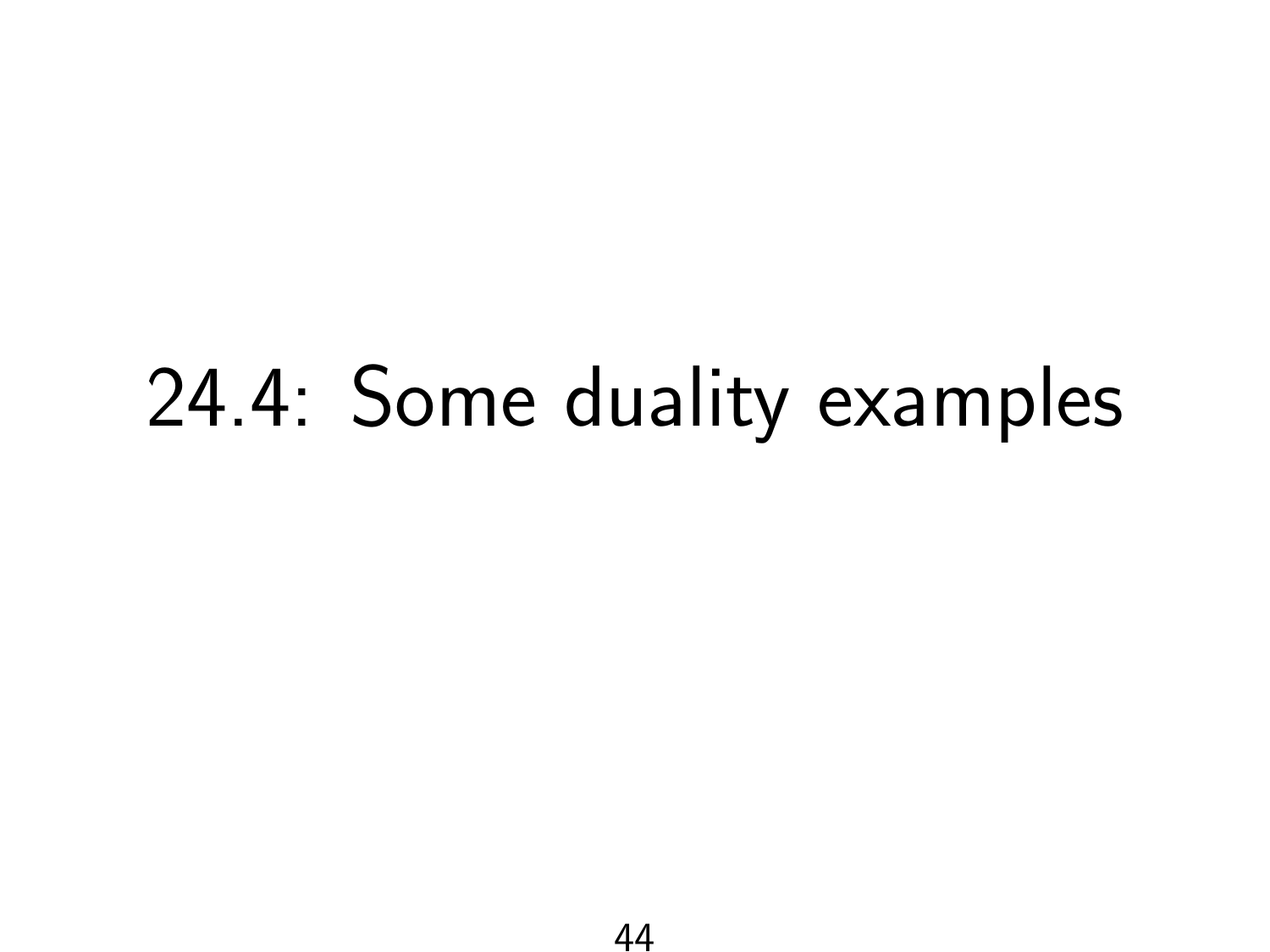# 24.4.1: Maximum matching in Bipartite graph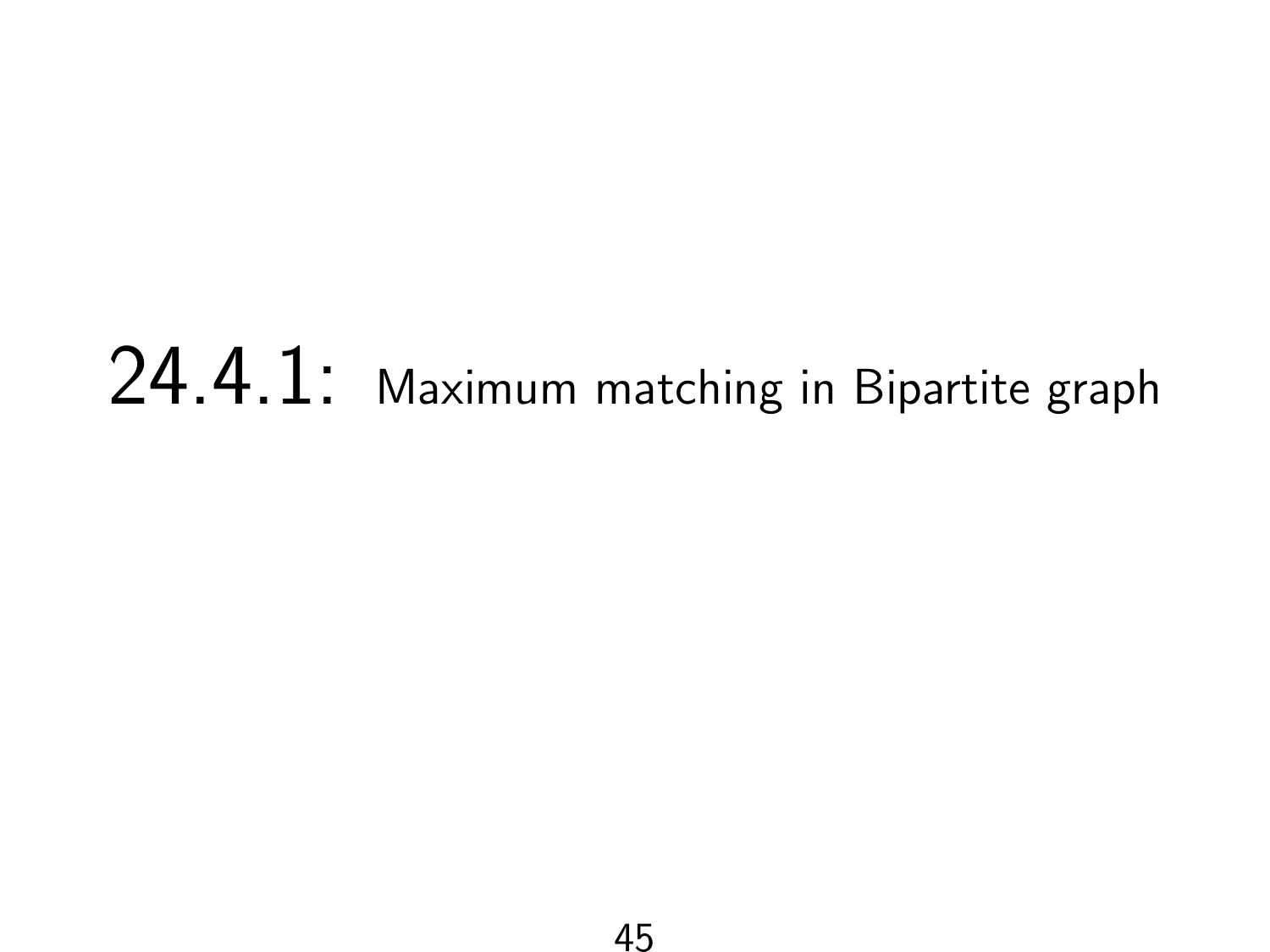### Max matching in bipartite graph as LP

Input: $G = (L \cup R, E)$ .

max  $\sum x_{uv}$  $uv \in E$ s.t.  $\sum$ uv∈E  $x_{uv} \leq 1$   $\forall v \in G$ .  $x_{uv} > 0$   $\forall uv \in E$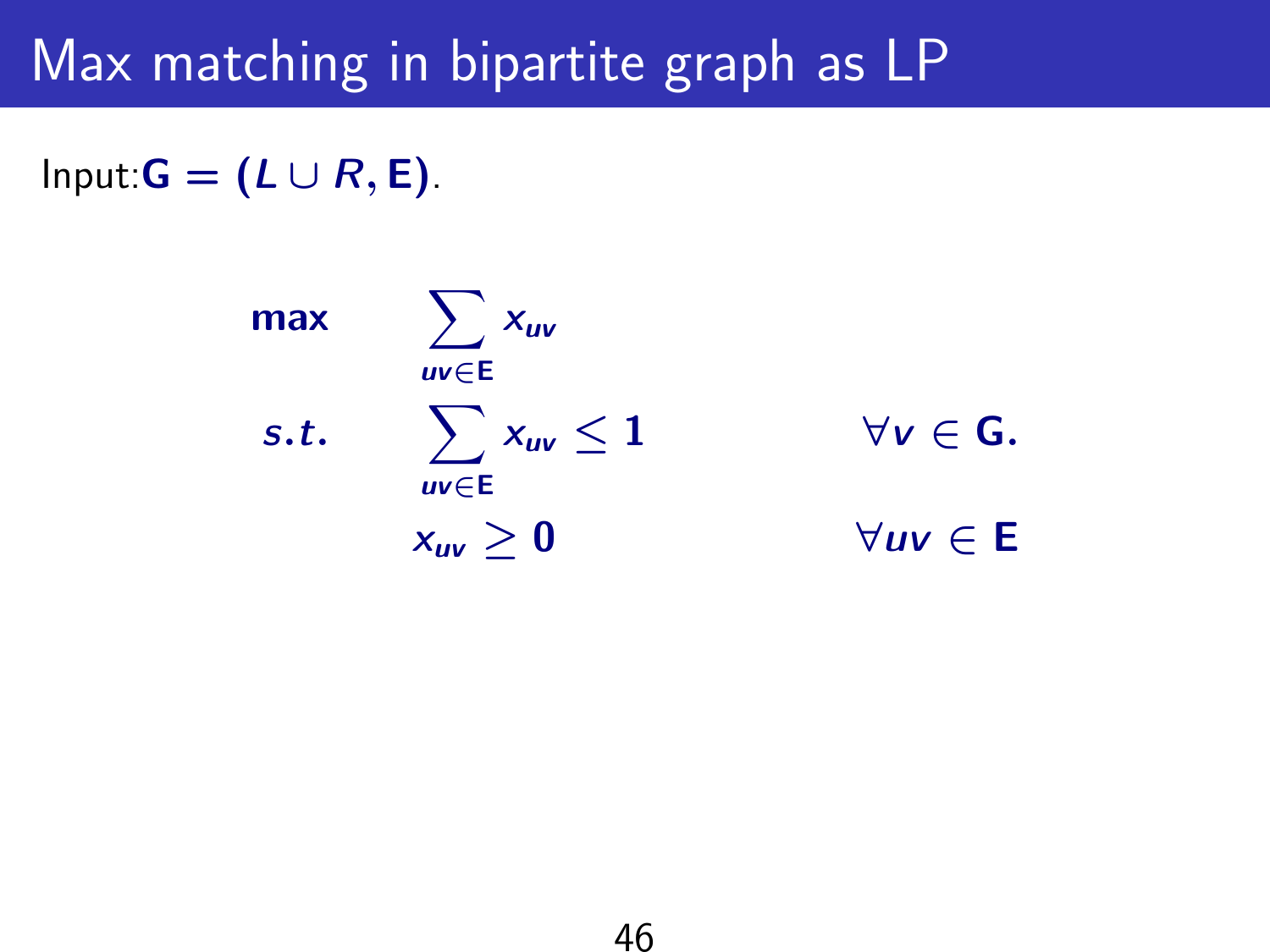## Max matching in bipartite graph as LP (Copy)

$$
\begin{array}{ll}\n\text{Input:} \mathbf{G} &= (\mathbf{L} \cup \mathbf{R}, \mathbf{E}). \\
\hline\n\text{max} & \sum_{uv \in \mathbf{E}} x_{uv} \\
\text{s.t.} & \sum_{uv \in \mathbf{E}} x_{uv} \le 1 \quad \forall v \in \mathbf{G}.\n\end{array}
$$
\n
$$
x_{uv} \ge 0 \qquad \forall uv \in \mathbf{E}
$$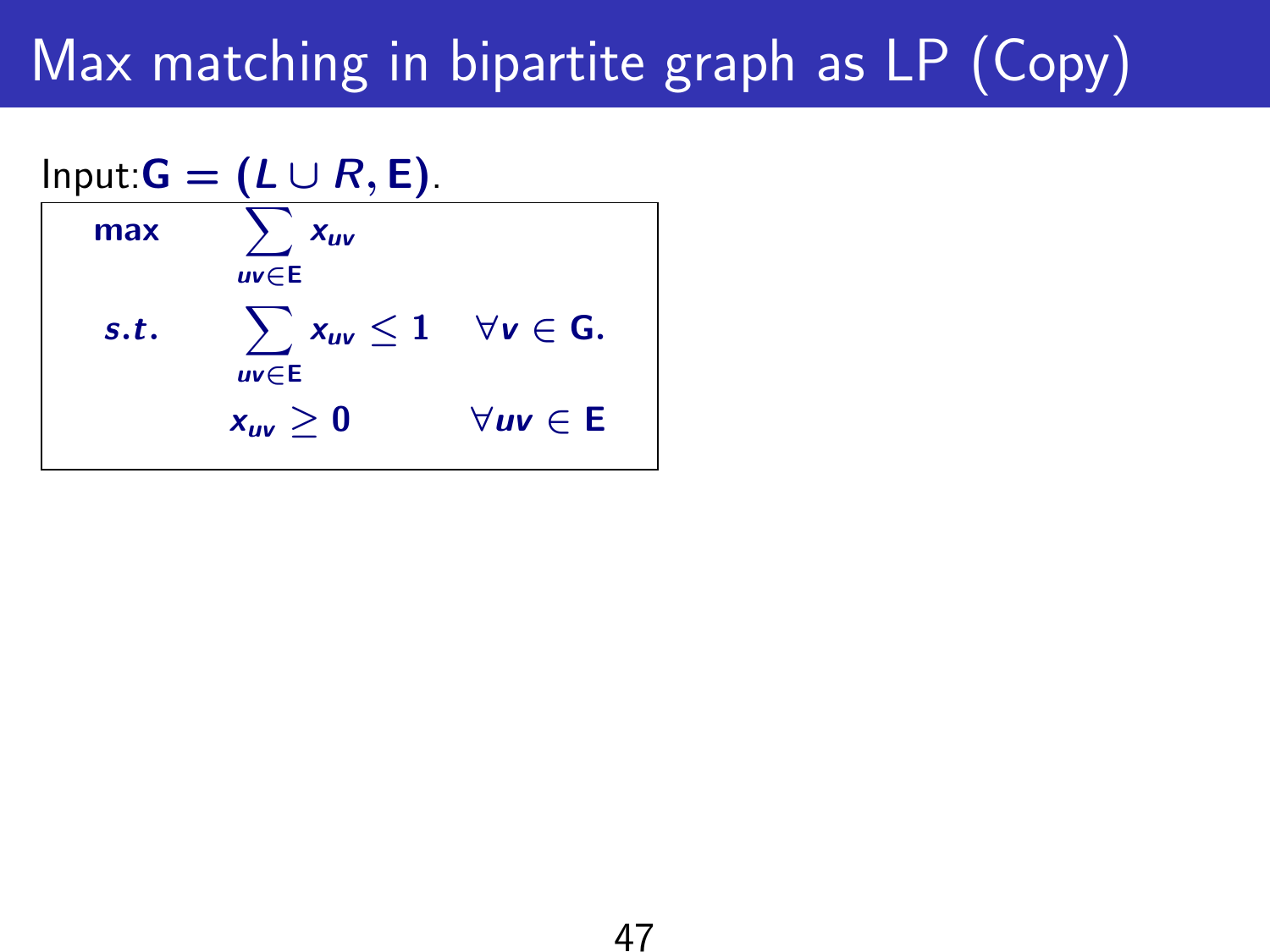## Max matching in bipartite graph as LP (Notes)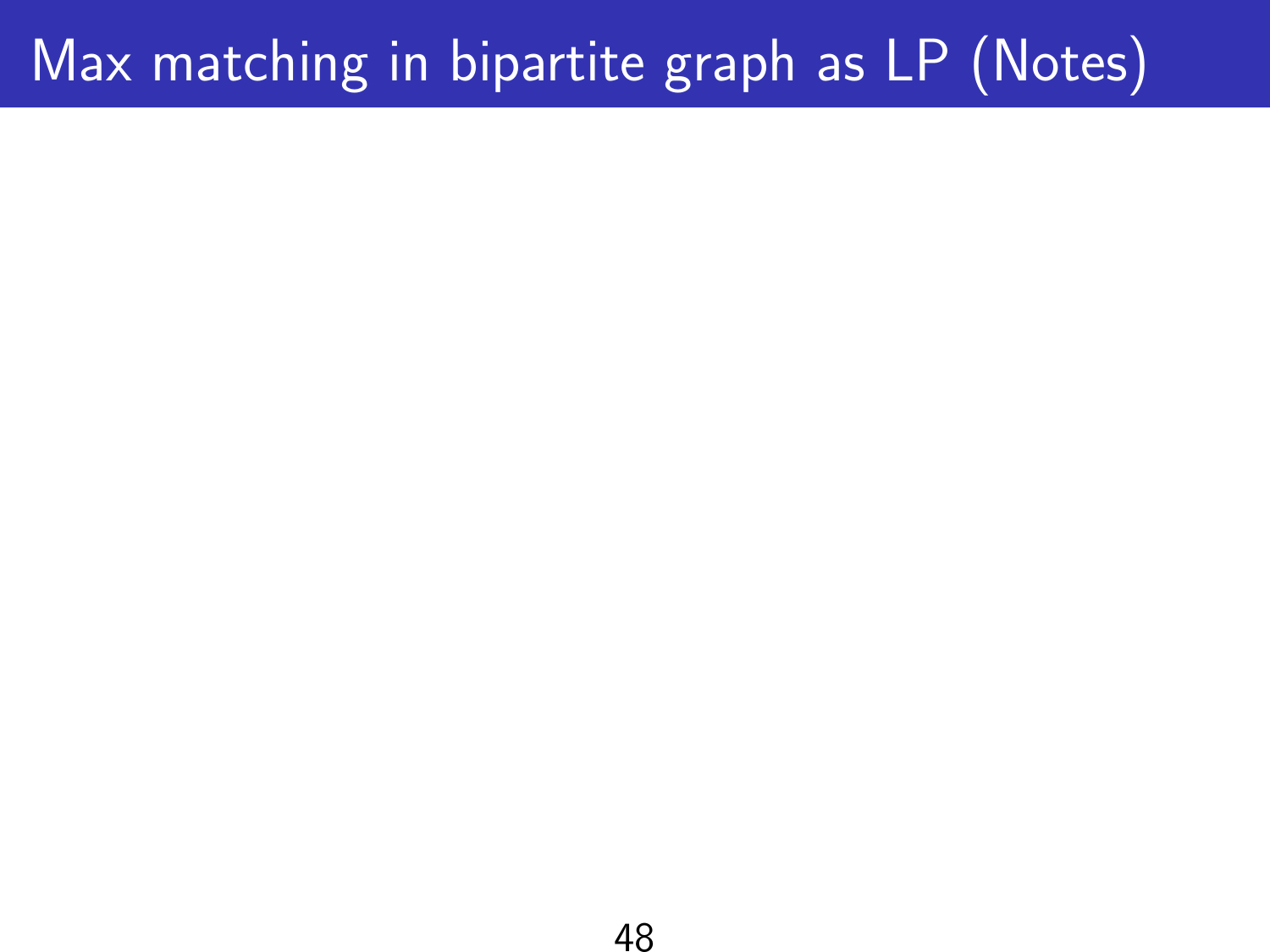# 24.4.2: Shortest path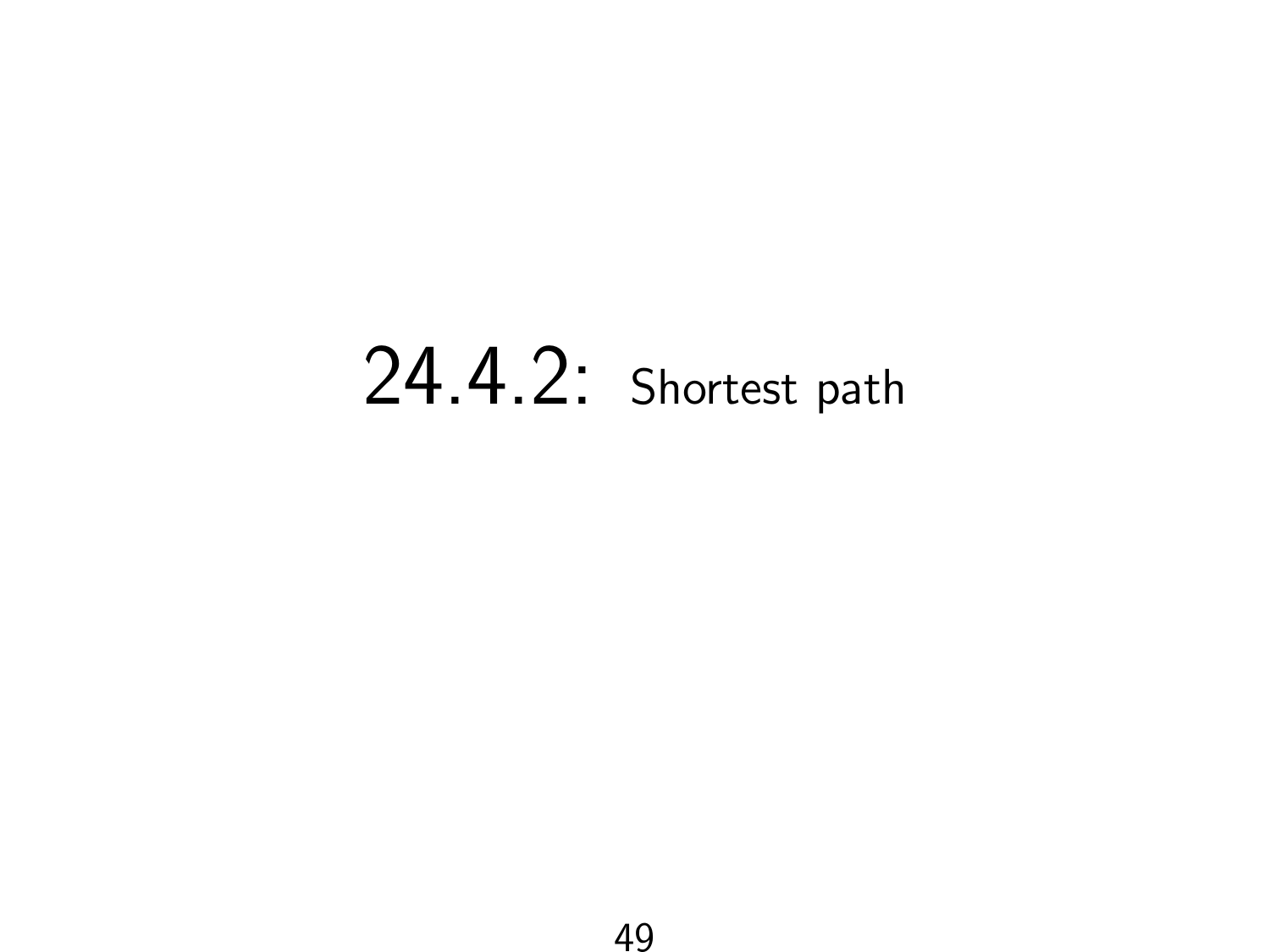# $\mathbf{G} = (\mathbf{V}, \mathbf{E})$ : graph. s: source,

- **2**  $\forall (u, v) \in \mathsf{E}$ : weight  $\omega(u, v)$  on edge.
- **3** Q: Comp. shortest **s-t** path.
- $\bullet$  No edges into s/out of **t**.
- **5**  $d_x$ : var=dist. **s** to x,  $\forall x \in V$ .
- $\Theta$   $\forall$   $(u, v) \in E$ :  $d_u + \omega(u, v) > d_v$ .
- $\bullet$  Also  $d_{s} = 0$ .
- **8** Trivial solution: all variables **0**.
- $\bullet$  Target: find assignment max  $d_{\rm t}$ .
- $LP$  to solve this!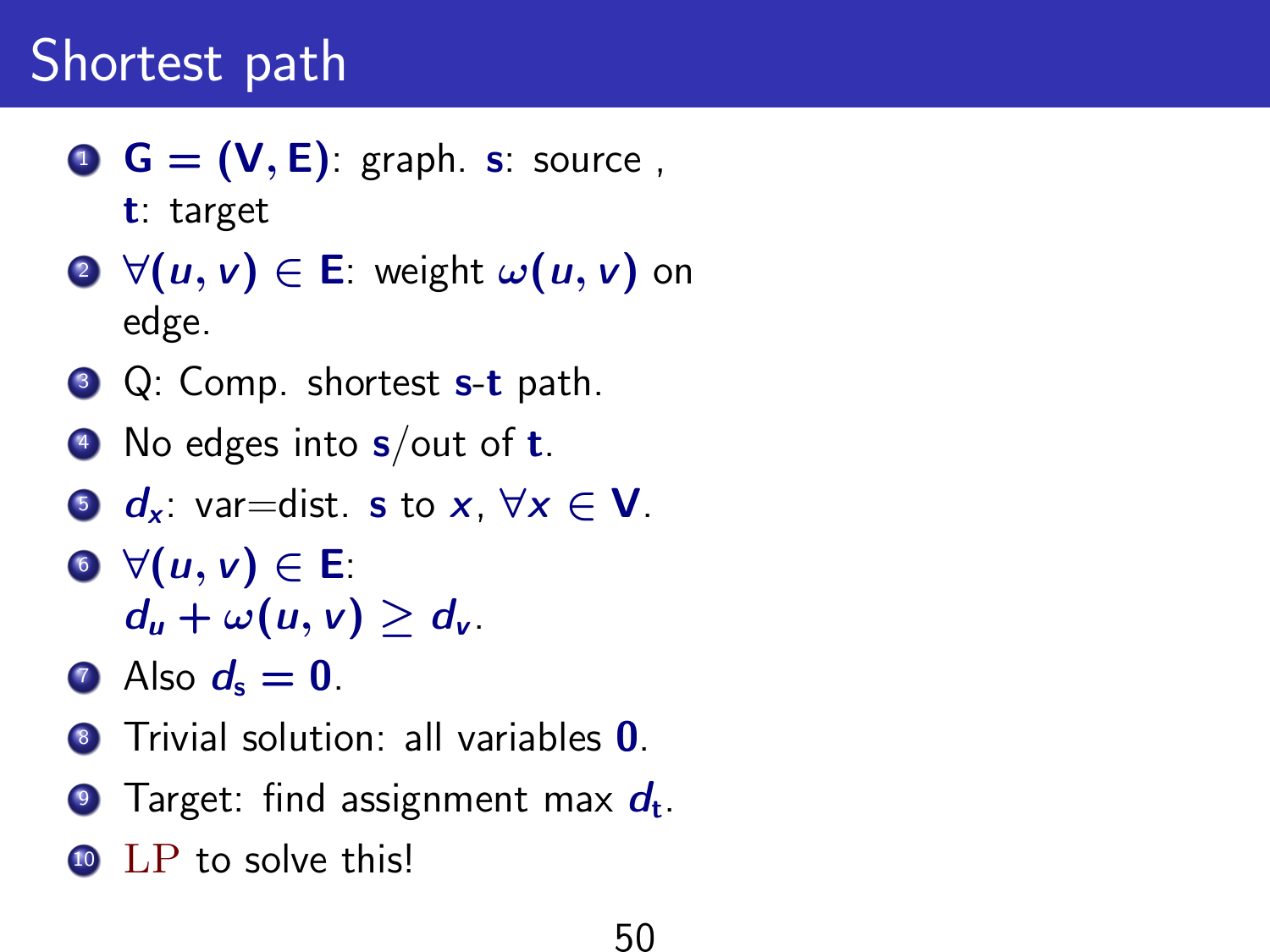# $\mathbf{G} = (\mathbf{V}, \mathbf{E})$ : graph. s: source,

- **2**  $\forall (u, v) \in \mathsf{E}$ : weight  $\omega(u, v)$  on edge.
- **3** Q: Comp. shortest **s-t** path.
- $\bullet$  No edges into s/out of **t**.
- **5**  $d_x$ : var=dist. **s** to x,  $\forall x \in V$ .
- $\Theta$   $\forall$   $(u, v) \in E$ :  $d_u + \omega(u, v) > d_v$ .
- $\bullet$  Also  $d_{s} = 0$ .
- **8** Trivial solution: all variables **0**.
- $\bullet$  Target: find assignment max  $d_{\rm t}$ .
- $LP$  to solve this!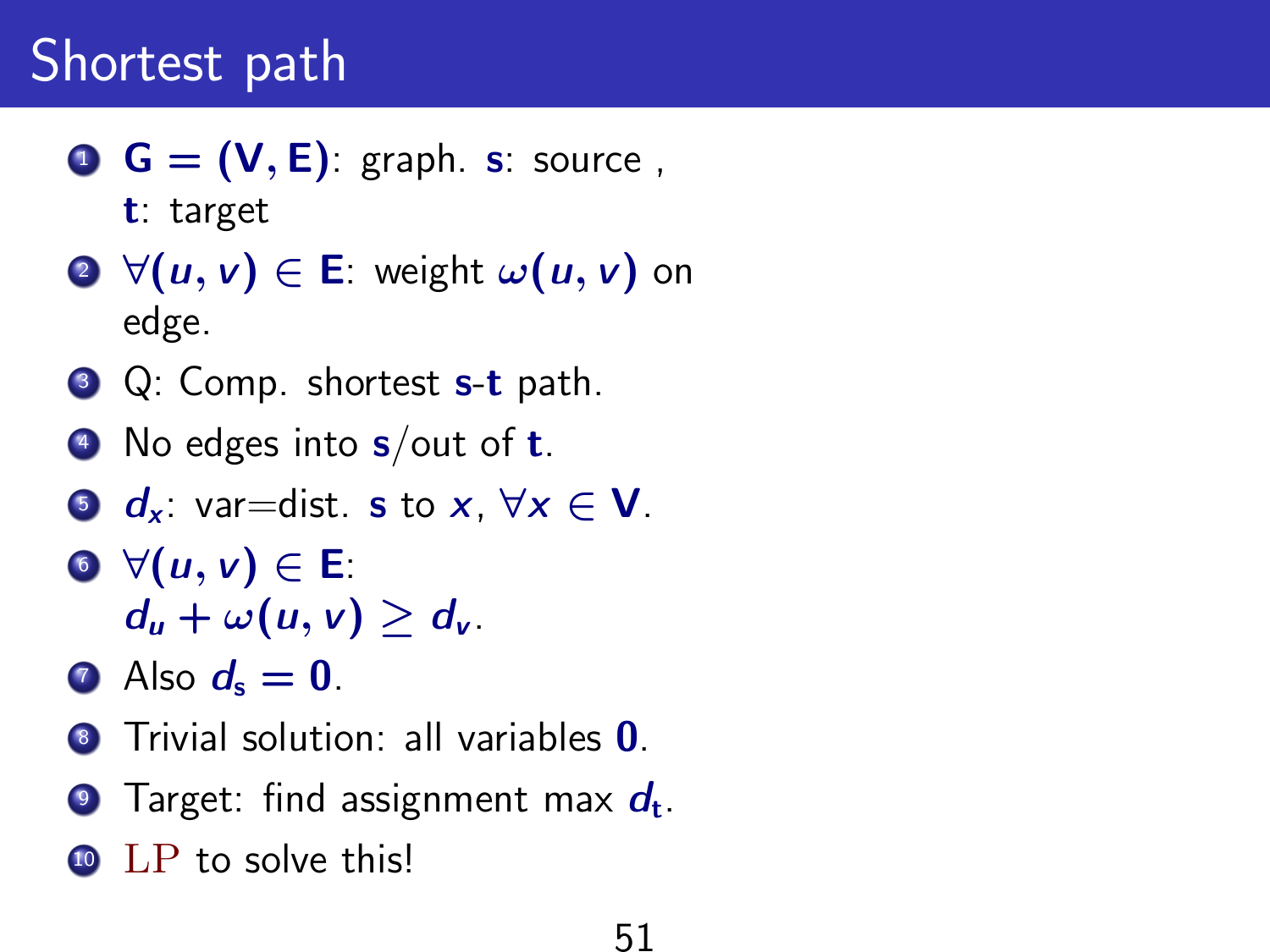# $\mathbf{G} = (\mathbf{V}, \mathbf{E})$ : graph. s: source,

- **2**  $\forall (u, v) \in \mathsf{E}$ : weight  $\omega(u, v)$  on edge.
- **3** Q: Comp. shortest **s-t** path.
- $\bullet$  No edges into s/out of **t**.
- **5**  $d_x$ : var=dist. **s** to x,  $\forall x \in V$ .
- $\Theta$   $\forall$   $(u, v) \in E$ :  $d_u + \omega(u, v) > d_v$ .
- $\bullet$  Also  $d_{s} = 0$ .
- **8** Trivial solution: all variables **0**.
- $\bullet$  Target: find assignment max  $d_{\rm t}$ .
- $LP$  to solve this!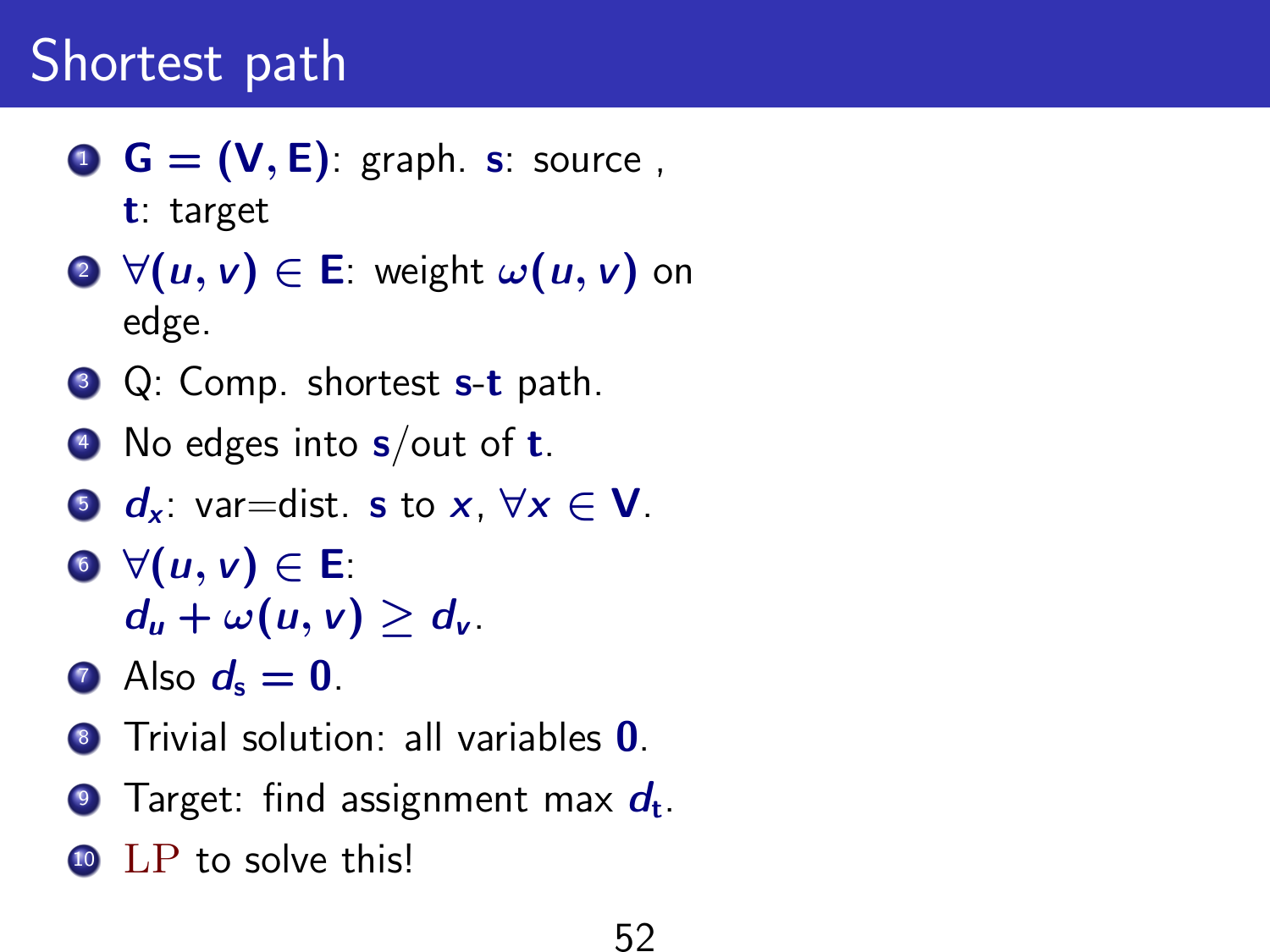# $\mathbf{G} = (\mathbf{V}, \mathbf{E})$ : graph. s: source,

- **2**  $\forall (u, v) \in \mathsf{E}$ : weight  $\omega(u, v)$  on edge.
- **3** Q: Comp. shortest **s-t** path.
- $\bullet$  No edges into s/out of **t**.
- **5**  $d_x$ : var=dist. **s** to x,  $\forall x \in V$ .
- $\Theta$   $\forall$   $(u, v) \in E$ :  $d_u + \omega(u, v) > d_v$ .
- $\bullet$  Also  $d_{s} = 0$ .
- **8** Trivial solution: all variables **0**.
- $\bullet$  Target: find assignment max  $d_{\rm t}$ .
- $LP$  to solve this!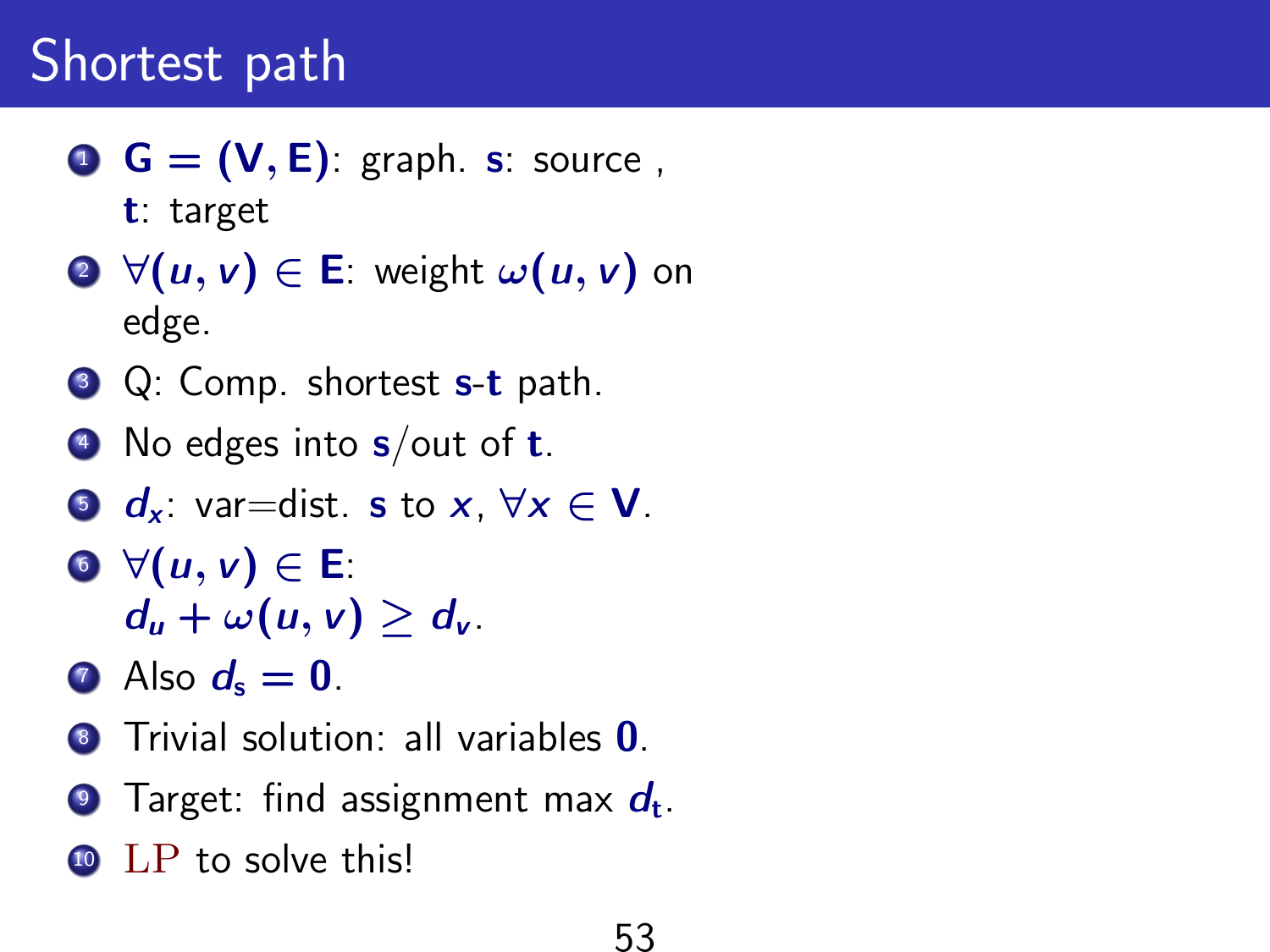# $\mathbf{G} = (\mathbf{V}, \mathbf{E})$ : graph. s: source,

- **2**  $\forall (u, v) \in \mathsf{E}$ : weight  $\omega(u, v)$  on edge.
- **3** Q: Comp. shortest **s-t** path.
- $\bullet$  No edges into s/out of **t**.
- **5**  $d_x$ : var=dist. **s** to x,  $\forall x \in V$ .
- $\Theta$   $\forall$   $(u, v) \in E$ :  $d_u + \omega(u, v) > d_v$ .
- $\bullet$  Also  $d_{s} = 0$ .
- **8** Trivial solution: all variables **0**.
- $\bullet$  Target: find assignment max  $d_{\rm t}$ .
- $LP$  to solve this!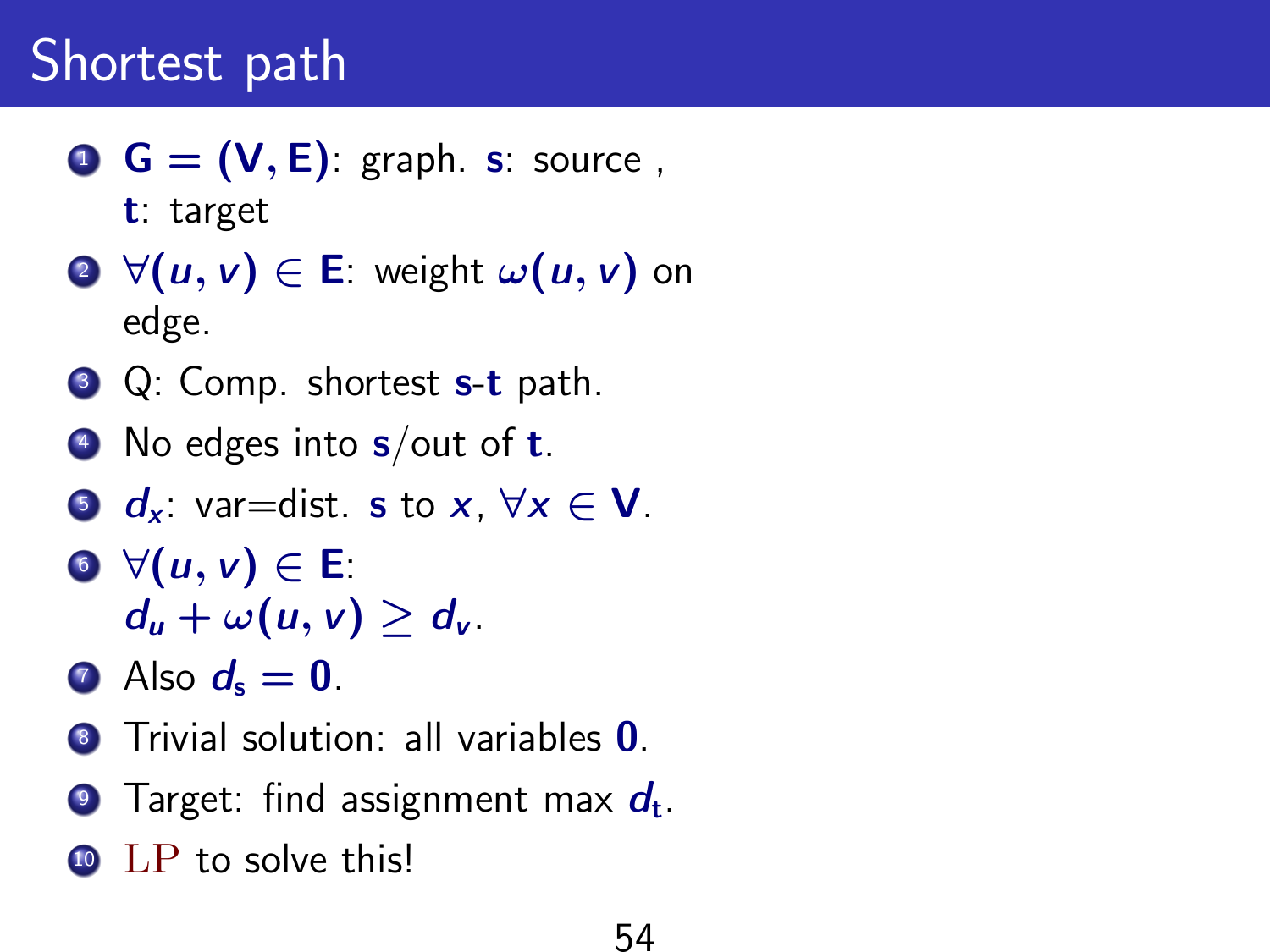# $\mathbf{G} = (\mathbf{V}, \mathbf{E})$ : graph. s: source,

- **2**  $\forall (u, v) \in \mathsf{E}$ : weight  $\omega(u, v)$  on edge.
- **3** Q: Comp. shortest **s-t** path.
- $\bullet$  No edges into s/out of **t**.
- **5**  $d_x$ : var=dist. **s** to x,  $\forall x \in V$ .
- $\Theta$   $\forall$   $(u, v) \in E$ :  $d_u + \omega(u, v) > d_v$ .
- $\bullet$  Also  $d_{s} = 0$ .
- **8** Trivial solution: all variables **0**.
- $\bullet$  Target: find assignment max  $d_{\rm t}$ .
- $LP$  to solve this!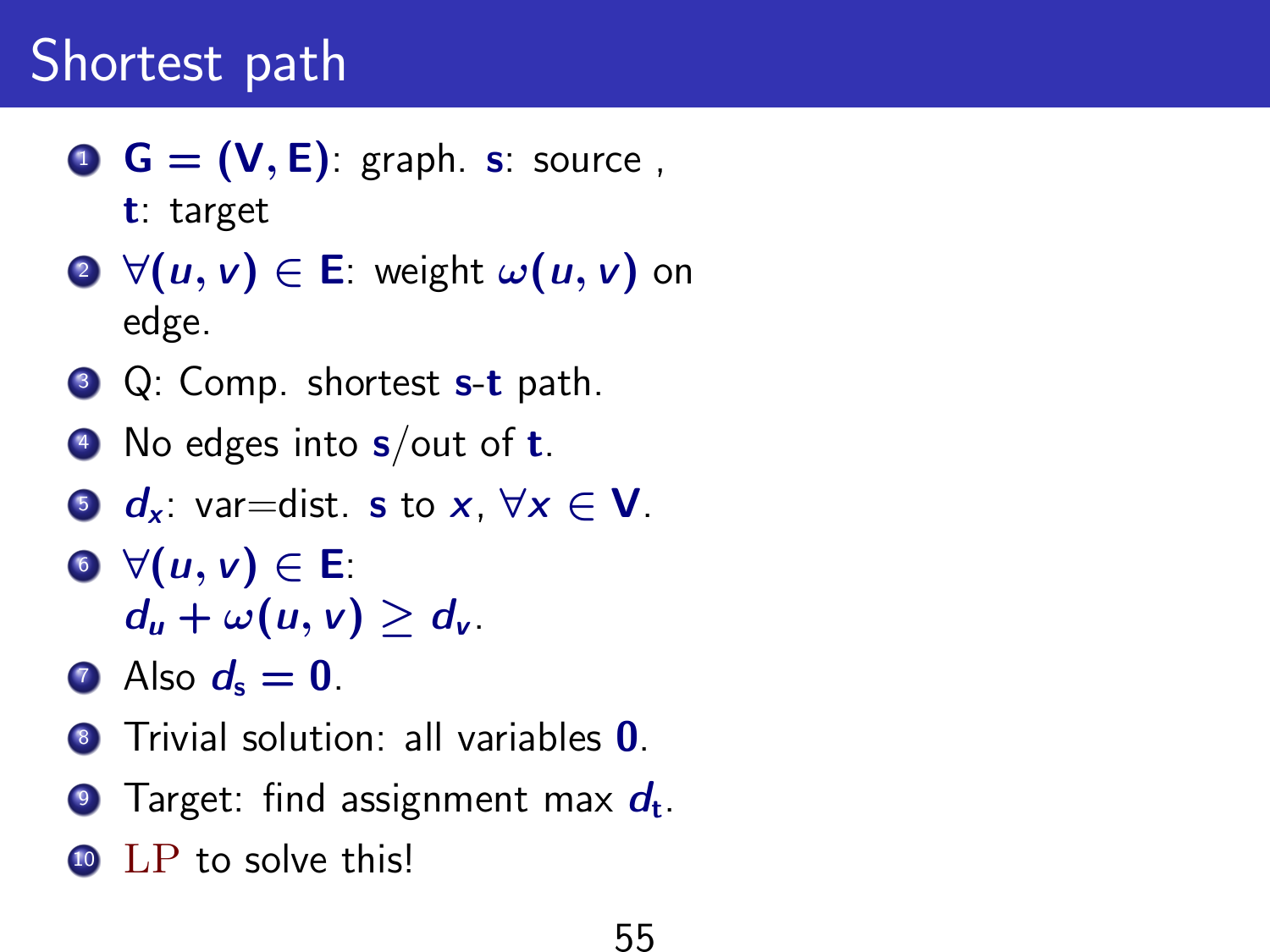# $\mathbf{G} = (\mathbf{V}, \mathbf{E})$ : graph. s: source,

- **2**  $\forall (u, v) \in \mathsf{E}$ : weight  $\omega(u, v)$  on edge.
- **3** Q: Comp. shortest **s-t** path.
- $\bullet$  No edges into s/out of **t**.
- **5**  $d_x$ : var=dist. **s** to x,  $\forall x \in V$ .
- $\Theta$   $\forall$   $(u, v) \in E$ :  $d_u + \omega(u, v) > d_v$ .
- $\bullet$  Also  $d_{s} = 0$ .
- **8** Trivial solution: all variables **0**.
- $\bullet$  Target: find assignment max  $d_{\rm t}$ .
- $LP$  to solve this!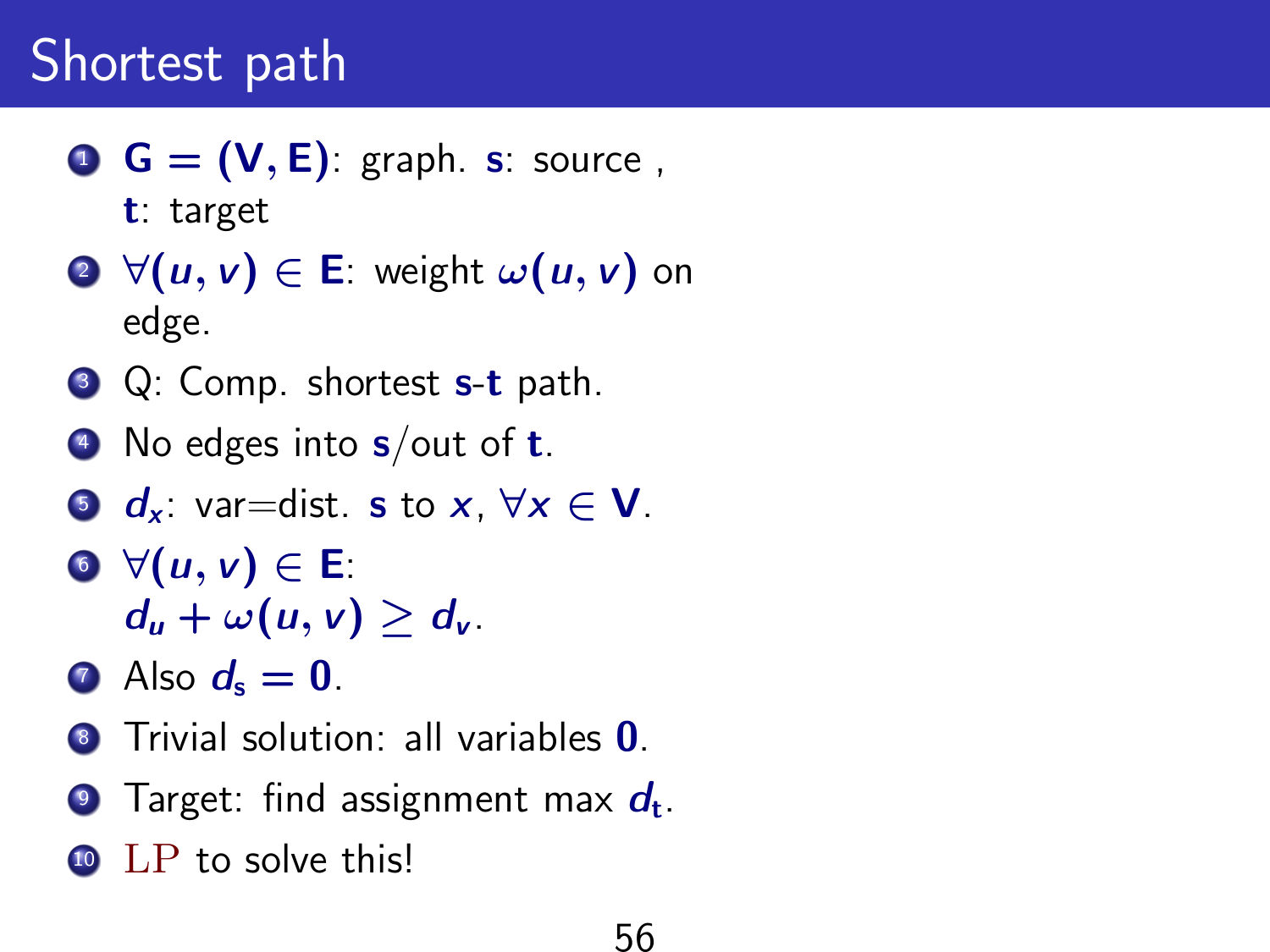# $\mathbf{G} = (\mathbf{V}, \mathbf{E})$ : graph. s: source,

- **2**  $\forall (u, v) \in \mathsf{E}$ : weight  $\omega(u, v)$  on edge.
- **3** Q: Comp. shortest **s-t** path.
- $\bullet$  No edges into s/out of **t**.
- **5**  $d_x$ : var=dist. **s** to x,  $\forall x \in V$ .
- $\Theta$   $\forall$   $(u, v) \in E$ :  $d_u + \omega(u, v) > d_v$ .
- $\bullet$  Also  $d_{s} = 0$ .
- **8** Trivial solution: all variables **0**.
- $\bullet$  Target: find assignment max  $d_{\rm t}$ .
- $LP$  to solve this!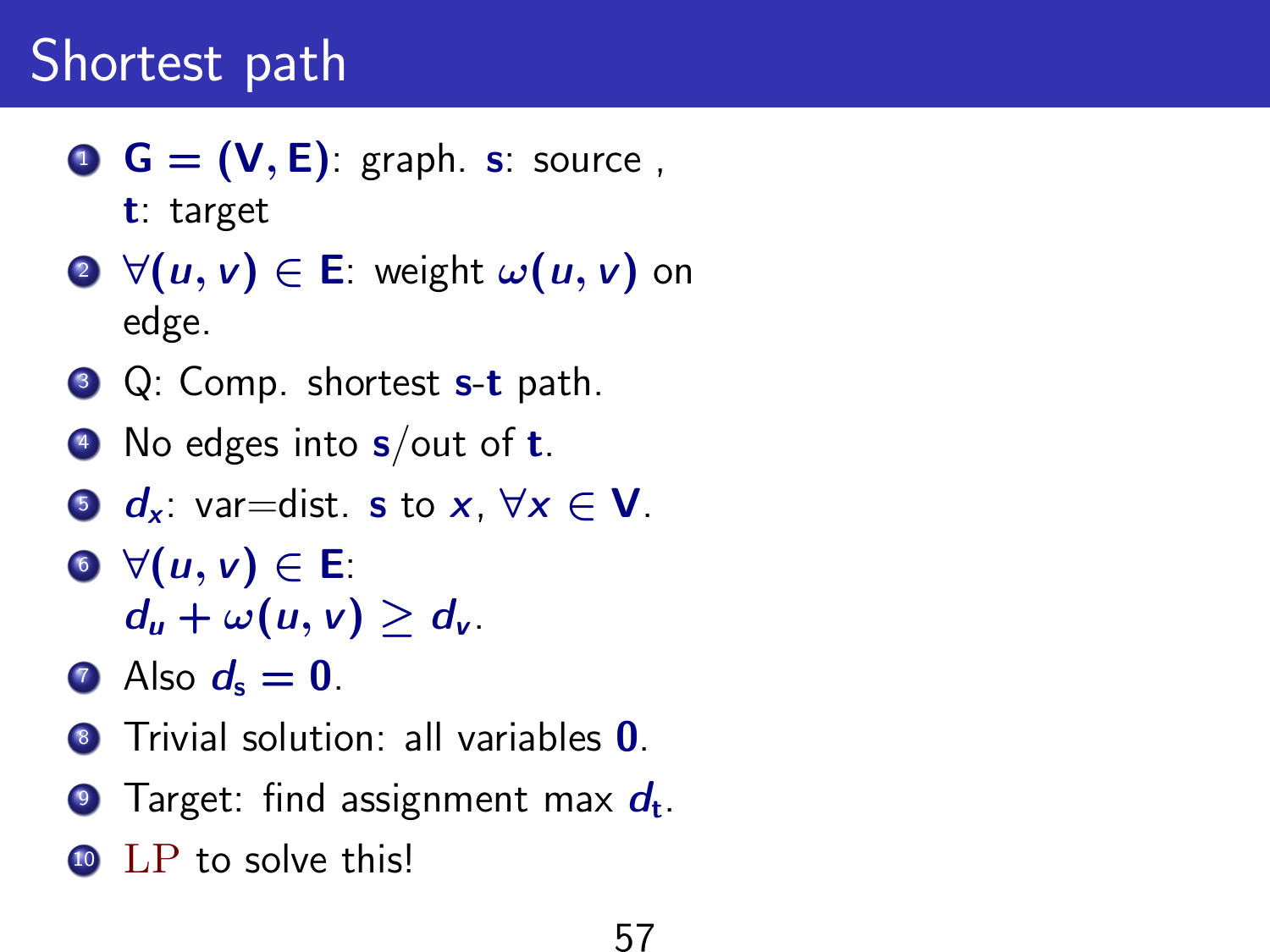# $\mathbf{G} = (\mathbf{V}, \mathbf{E})$ : graph. s: source,

- **2**  $\forall (u, v) \in \mathsf{E}$ : weight  $\omega(u, v)$  on edge.
- **3** Q: Comp. shortest **s-t** path.
- $\bullet$  No edges into s/out of **t**.
- **5**  $d_x$ : var=dist. **s** to x,  $\forall x \in V$ .
- $\Theta$   $\forall$   $(u, v) \in E$ :  $d_u + \omega(u, v) > d_v$ .
- $\bullet$  Also  $d_{s} = 0$ .
- **8** Trivial solution: all variables **0**.
- $\bullet$  Target: find assignment max  $d_{\rm t}$ .
- $LP$  to solve this!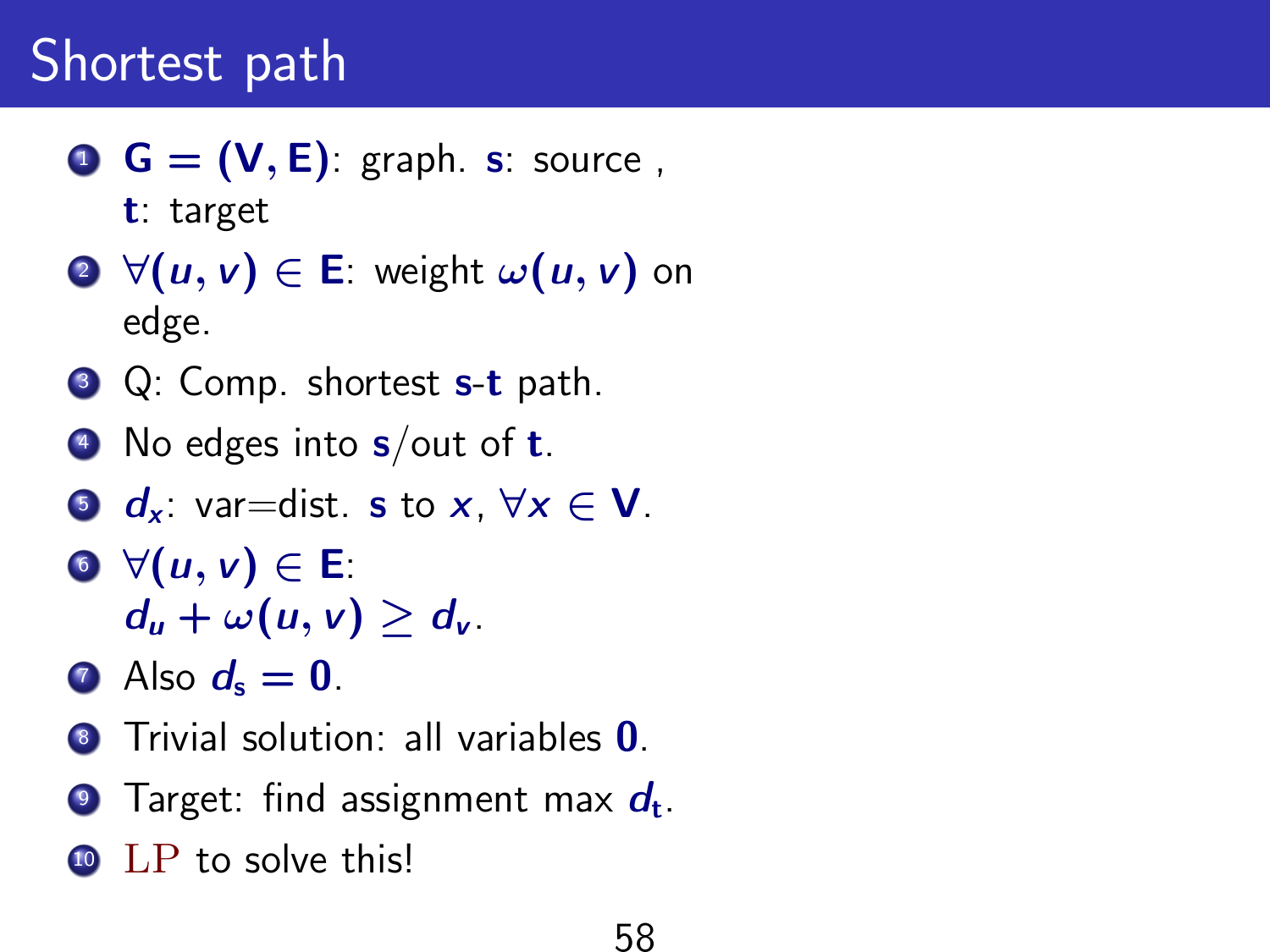# $\mathbf{G} = (\mathbf{V}, \mathbf{E})$ : graph. s: source,

- **2**  $\forall (u, v) \in \mathsf{E}$ : weight  $\omega(u, v)$  on edge.
- **3** Q: Comp. shortest **s-t** path.
- $\bullet$  No edges into s/out of **t**.
- **5**  $d_x$ : var=dist. **s** to x,  $\forall x \in V$ .
- $\Theta$   $\forall$   $(u, v) \in E$ :  $d_u + \omega(u, v) > d_v$ .
- $\bullet$  Also  $d_{s} = 0$ .
- **8** Trivial solution: all variables **0**.
- $\bullet$  Target: find assignment max  $d_{\rm t}$ .
- $LP$  to solve this!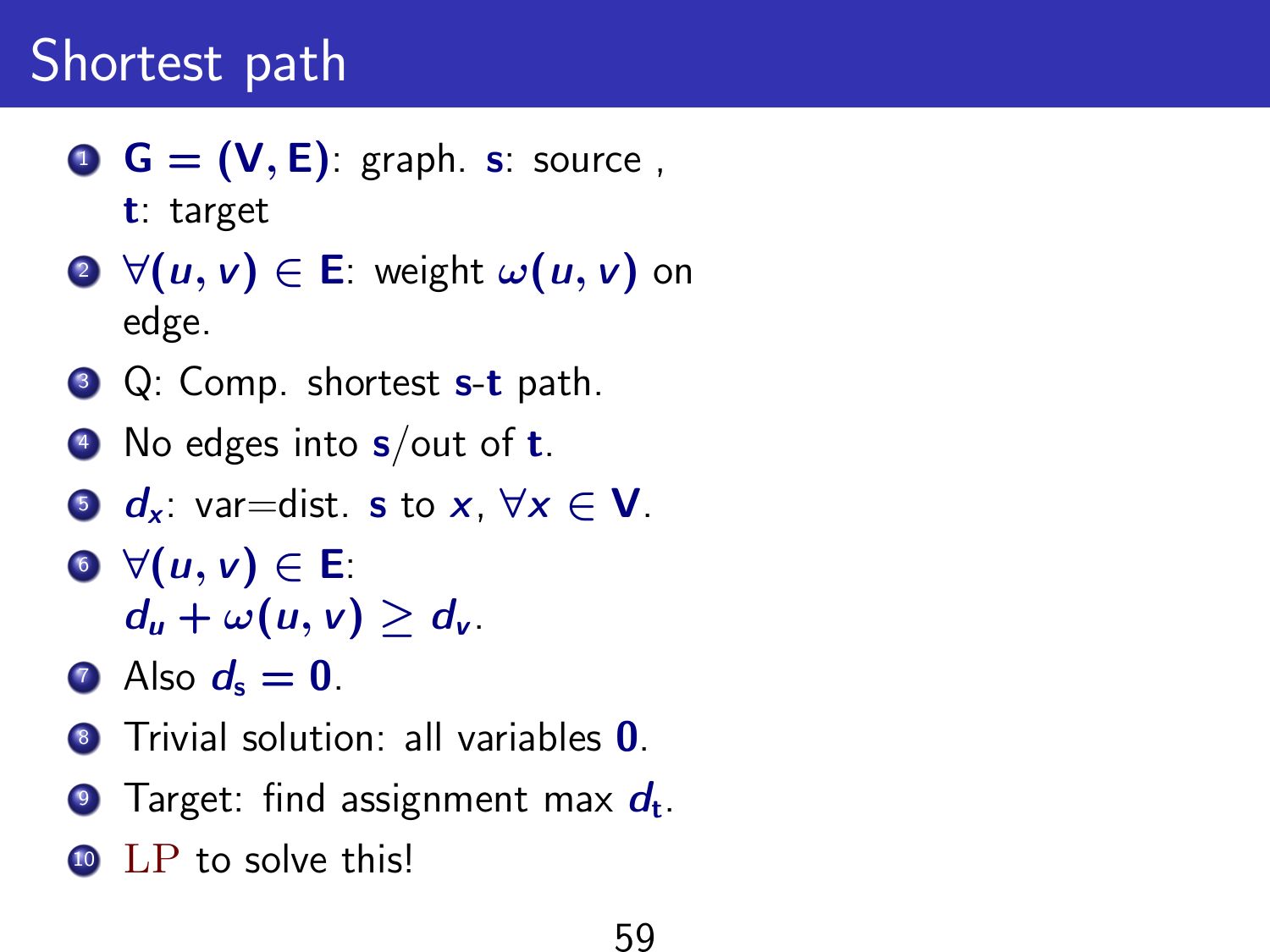$max$  d<sub>t</sub> s.t.  $d_s \leq 0$  $d_u + \omega(u, v) > d_v$  $\forall (u, v) \in E,$  $d_x > 0 \quad \forall x \in V$ .

- $\mathbf{G} = (\mathbf{V}, \mathbf{E})$ : graph. s: source, t: target
- **2**  $\forall (u, v) \in E$ : weight  $\omega(u, v)$  on edge.
- **3** Q: Comp. shortest **s-t** path.
- $\bullet$  No edges into  $s$ /out of **t**.
- **5**  $d_x$ : var=dist. **s** to x,  $\forall x \in V$ .
- $\Theta$   $\forall$   $(u, v) \in E$ :  $d_u + \omega(u, v) > d_v$ .
- $\Omega$  Also  $d_{s} = 0$ .
- **8** Trivial solution: all variables **0**.
- $\bullet$  Target: find assignment max  $d_{\rm t}$ .
- **10** LP to solve this!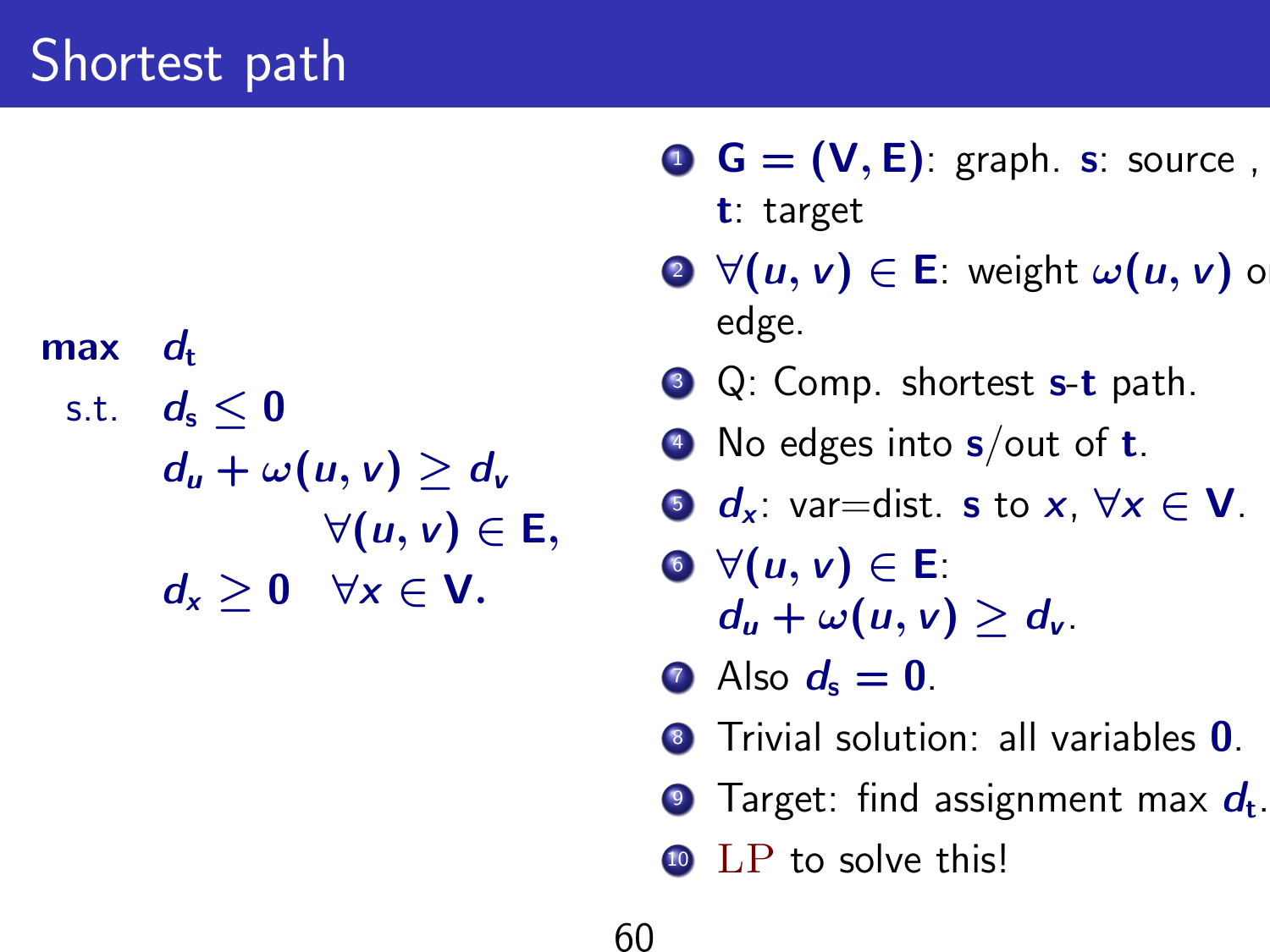$max$  d<sub>t</sub> s.t.  $d_{s} < 0$  $d_u + \omega(u, v) > d_v$  $\forall (u, v) \in E,$  $d_x > 0 \quad \forall x \in V$ .

Equivalently:  $max$  d<sub>t</sub>

> s.t.  $d_s \leq 0$  $d_v - d_u \leq \omega(u, v)$  $\forall (u, v) \in E,$  $d_x > 0$   $\forall x \in V$ .

- $\bullet$   $\bullet$   $\bullet$   $=$   $(V, E)$ : graph. s: source, t: target
- **2**  $\forall (u, v) \in \mathsf{E}$ : weight  $\omega(u, v)$  on edge.
- **3** Q: Comp. shortest **s-t** path.
- $\bullet$  No edges into  $s$ /out of **t**.
- **5**  $d_x$ : var=dist. **s** to  $x, \forall x \in V$ .
- $\Theta$   $\forall$   $(u, v) \in E$ :  $d_u + \omega(u, v) > d_v$ .
- $\bullet$  Also  $d_{s} = 0$ .
- **8** Trivial solution: all variables **0**.
- $\bullet$  Target: find assignment max  $d_{\rm t}$ .
- **10** LP to solve this!

61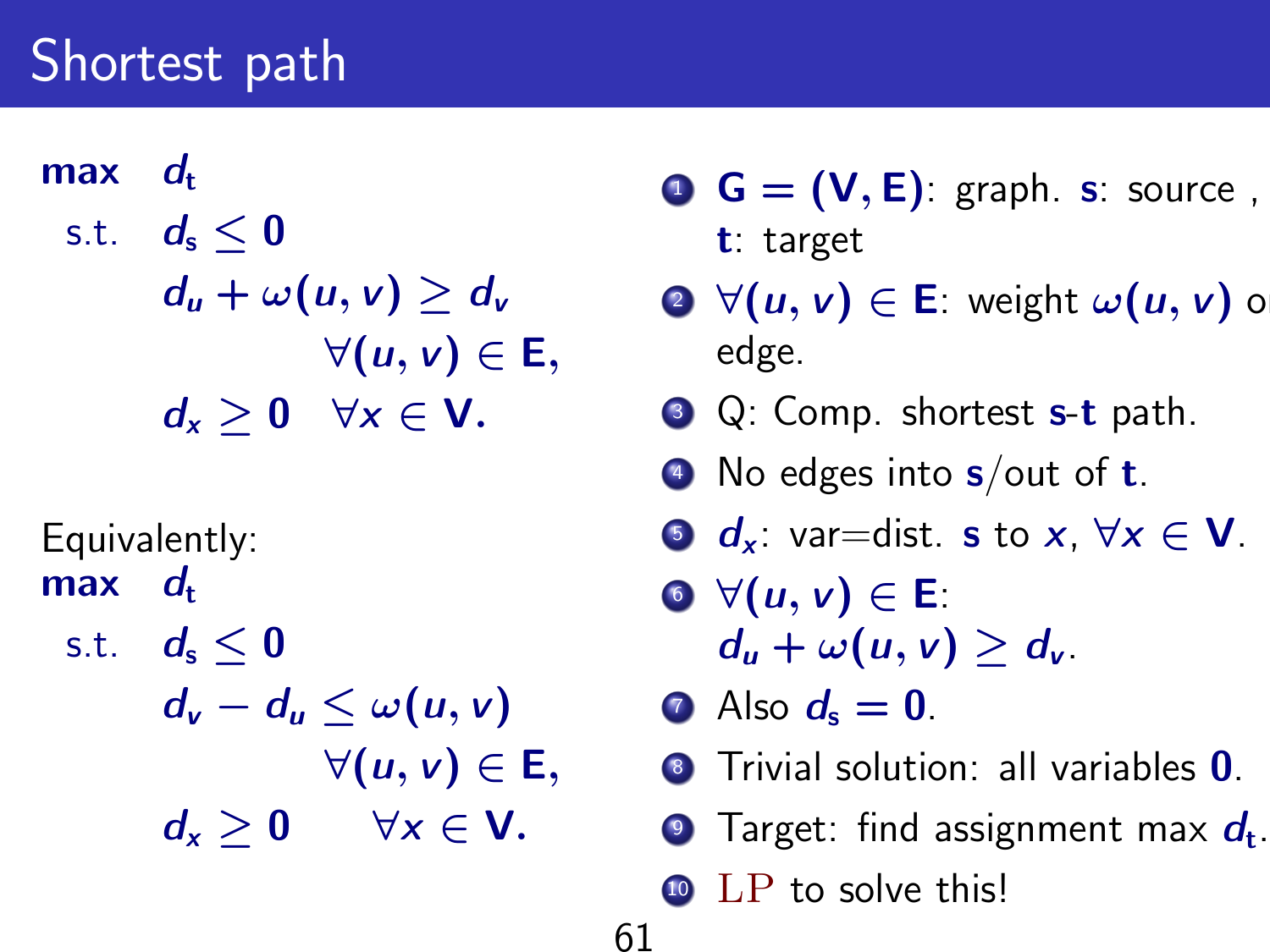The dual

min  
\n
$$
\sum_{(u,v)\in E} y_{uv} \omega(u,v)
$$
\ns.t.  $y_s - \sum_{(s,u)\in E} y_{su} \ge 0$  (\*)  
\n
$$
\sum_{(u,x)\in E} y_{ux} - \sum_{(x,v)\in E} y_{xv} \ge 0
$$
\n
$$
\forall x \in V \setminus \{s,t\} \quad (*)
$$
\nE,  
\n
$$
\sum_{(u,t)\in E} y_{ut} \ge 1
$$
\n
$$
\sum_{(y,v)\in E} y_{uv} \ge 0, \quad \forall (u,v) \in E,
$$
\n
$$
y_s \ge 0.
$$

$$
\begin{aligned}\n\max \quad d_{\mathrm{t}}\\ \n\text{s.t.} \quad d_{\mathrm{s}} &\leq 0\\ \n d_{\mathrm{v}} - d_{\mathrm{u}} &\leq \omega(u, v)\\ \n\forall (u, v) \in \mathsf{E},\\ \n d_{\mathrm{x}} &\geq 0 \qquad \forall \mathrm{x} \in \mathsf{V}.\n\end{aligned}
$$

62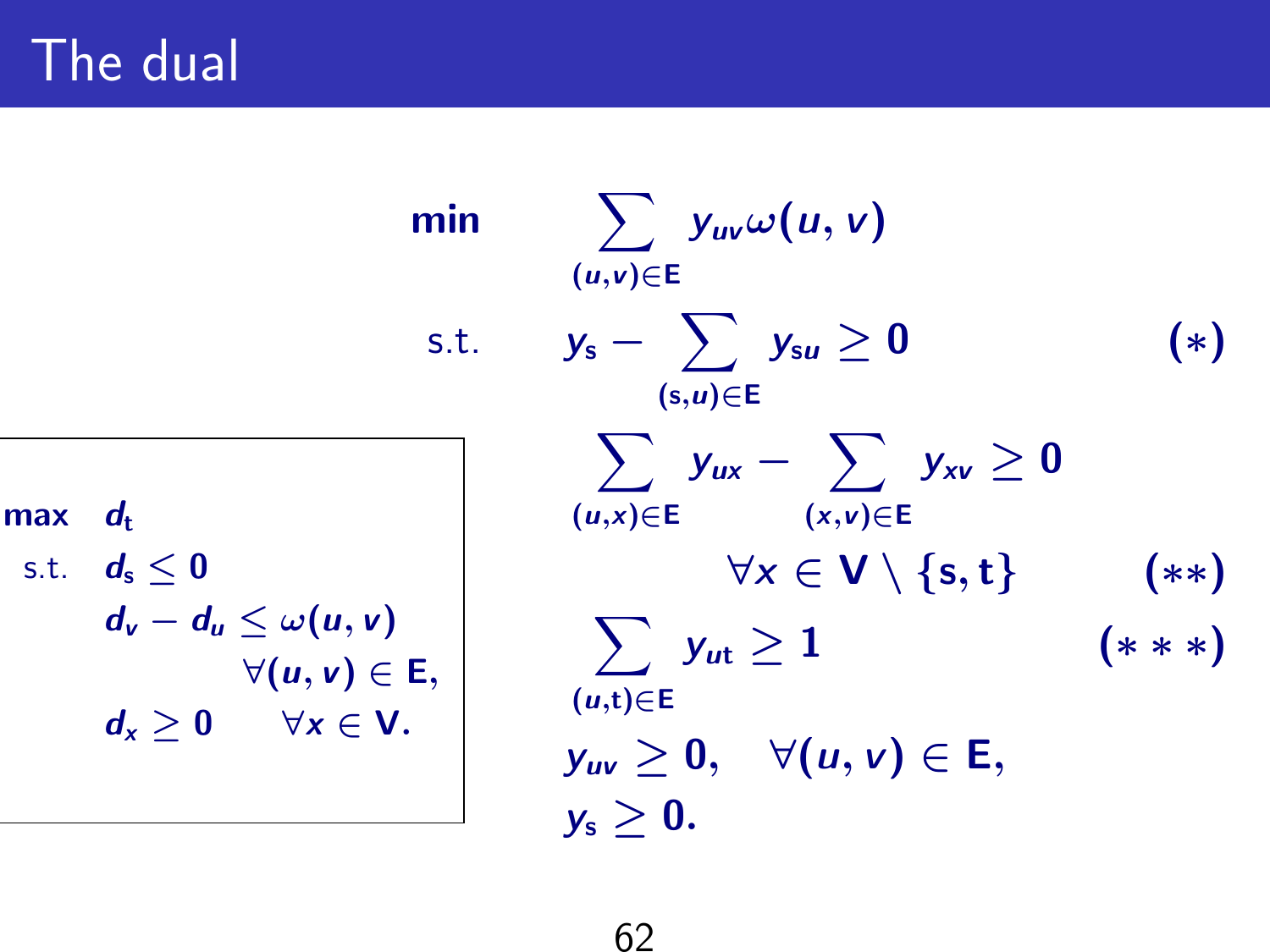### The dual – details

- $\bullet$   $y_{uv}$ : dual variable for the edge  $(u, v)$ .
- $\textbf{y}_{\rm s}$ : dual variable for  $\textbf{\textit{d}}_{\rm s} \leq \textbf{0}$
- **3** Think about the  $y_{uv}$  as a flow on the edge  $y_{uv}$ .
- 4 Assume that weights are positive.
- **EX** LP is min cost flow of sending 1 unit flow from source **s** to **t**.
- $\bullet$  Indeed... (\*\*) can be assumed to be hold with equality in the optimal solution...
- **2** conservation of flow.
- **8** Equation (\*\*\*) implies that one unit of flow arrives to the sink **t**.
- $\bullet$  (\*) implies that at least  $y_s$  units of flow leaves the source.
- **10** Remaining of LP implies that  $y_s > 1$ .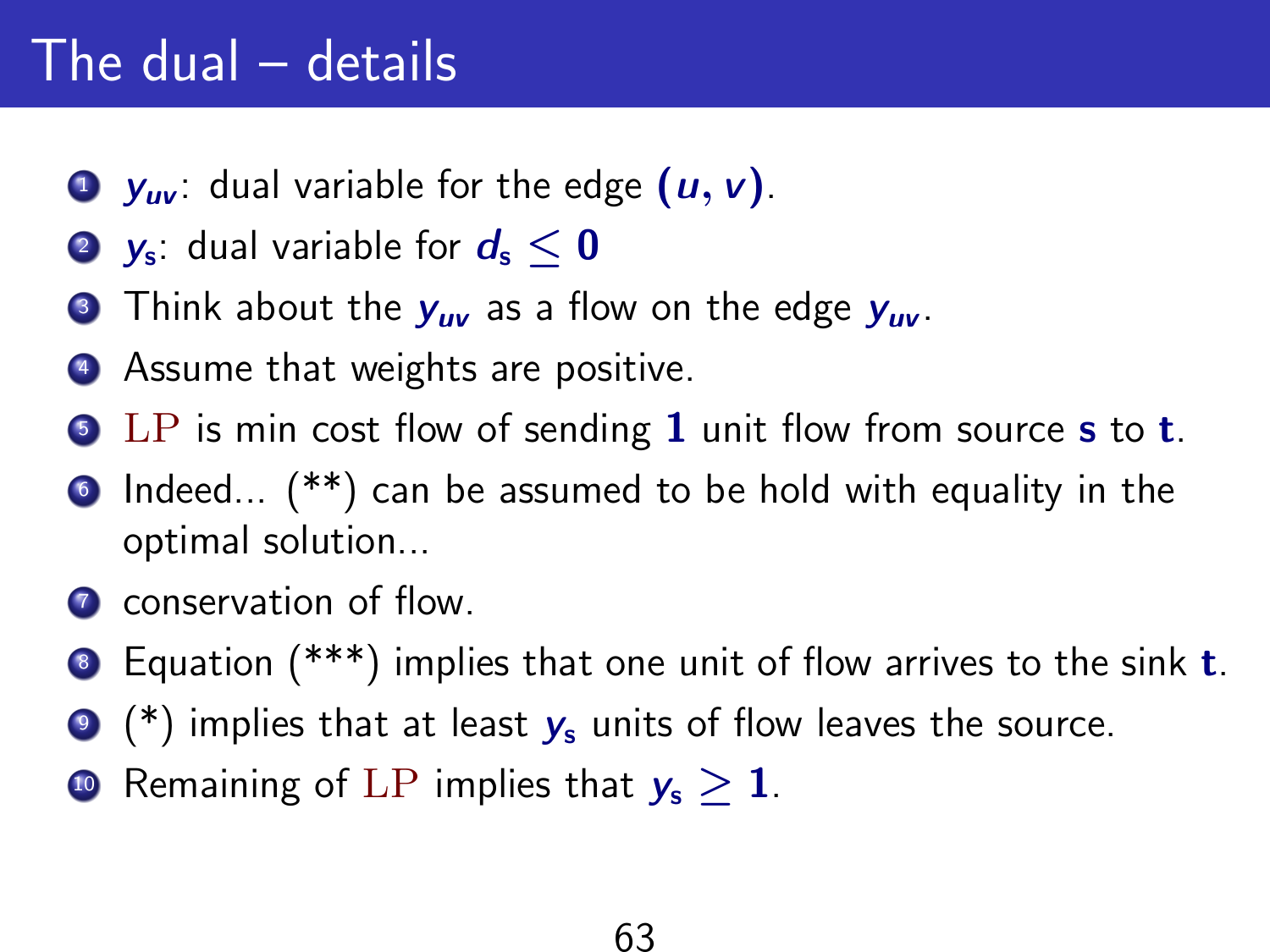## **Integrality**

- **1** In the previous example there is always an optimal solution with integral values.
- 2 This is not an obvious statement.
- **3** This is not true in general.
- $\bullet$  If it were true we could solve NPC problems with  $LP$ .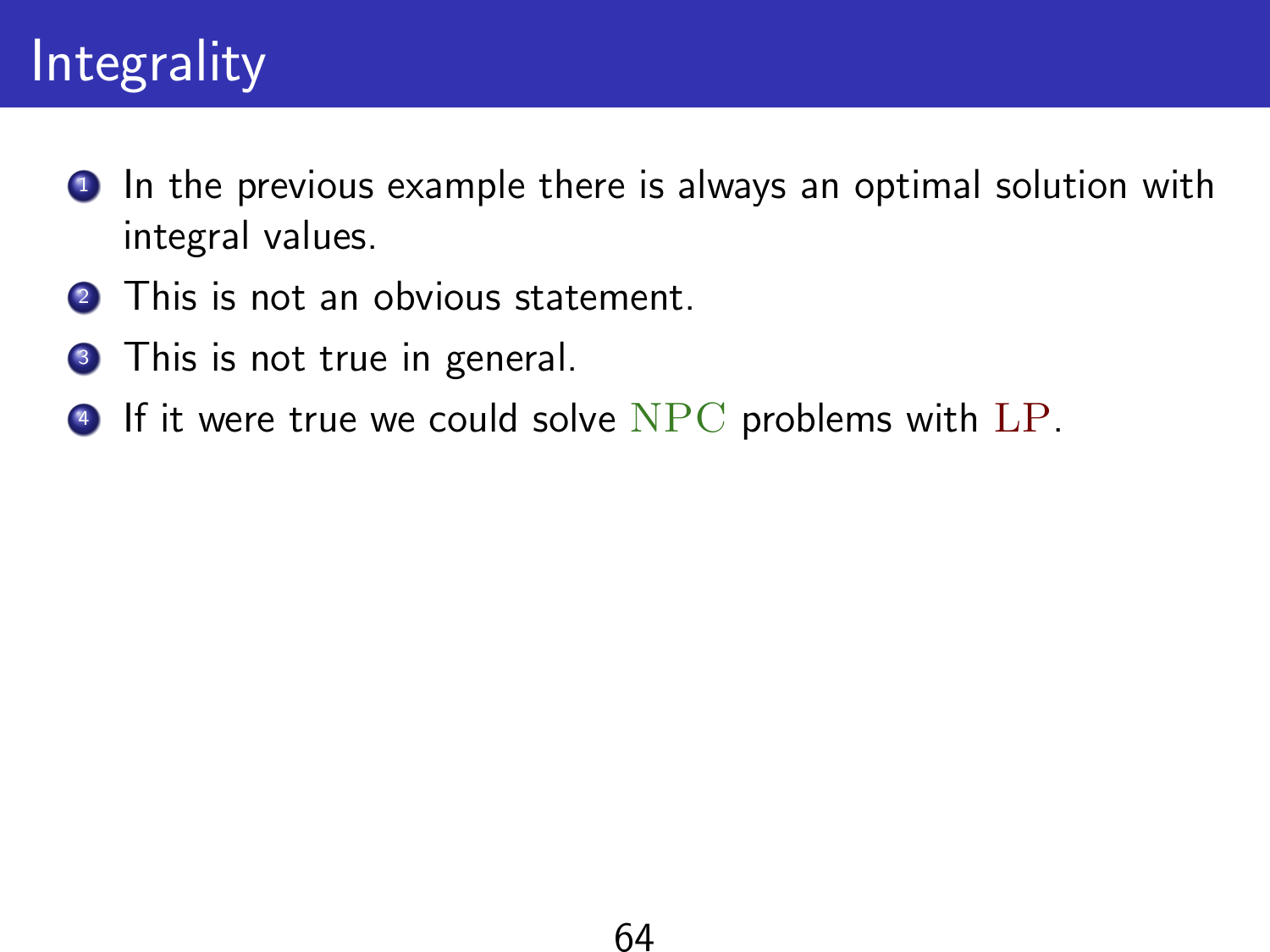Set cover... Details in notes...

Set cover LP:

 $min \quad \nabla$ 

s.t.

$$
\sum_{F_j \in \mathcal{F}} x_j
$$
  

$$
\sum_{\substack{F_j \in \mathcal{F}, \\ u_i \in F_j}} x_j \ge 1
$$
  

$$
x_j \ge 0
$$

 $\forall u_i \in S,$  $\forall F_j \in \mathcal{F}.$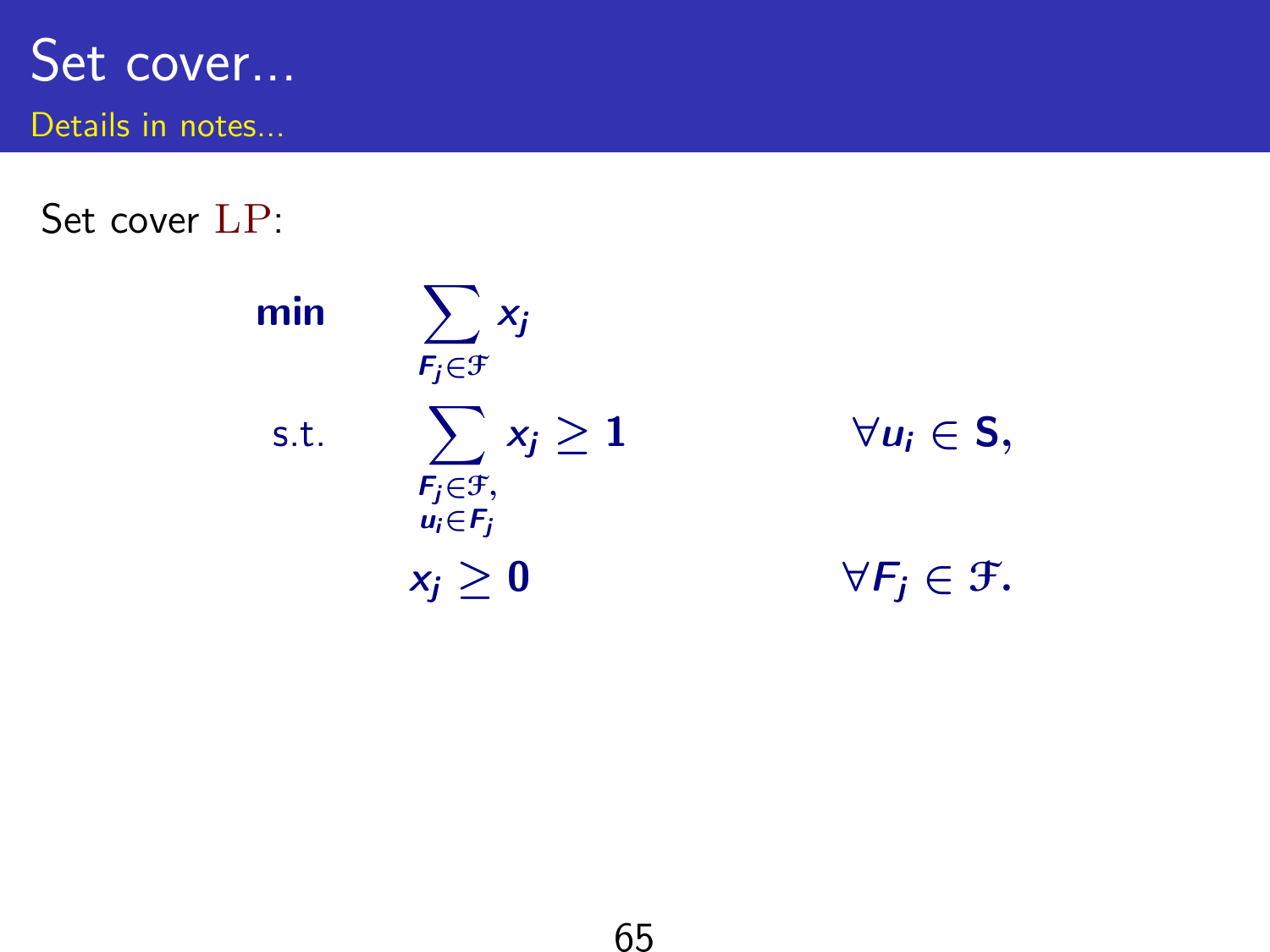### Set cover dual is a packing LP... Details in notes...

max  $\sum$  $u_i$  $\in$ S yi s.t.  $\sum y_i \leq 1$  $u_i \in F_i$ 

 $\forall F_i \in \mathcal{F},$  $y_i \geq 0$   $\forall u_i \in S$ .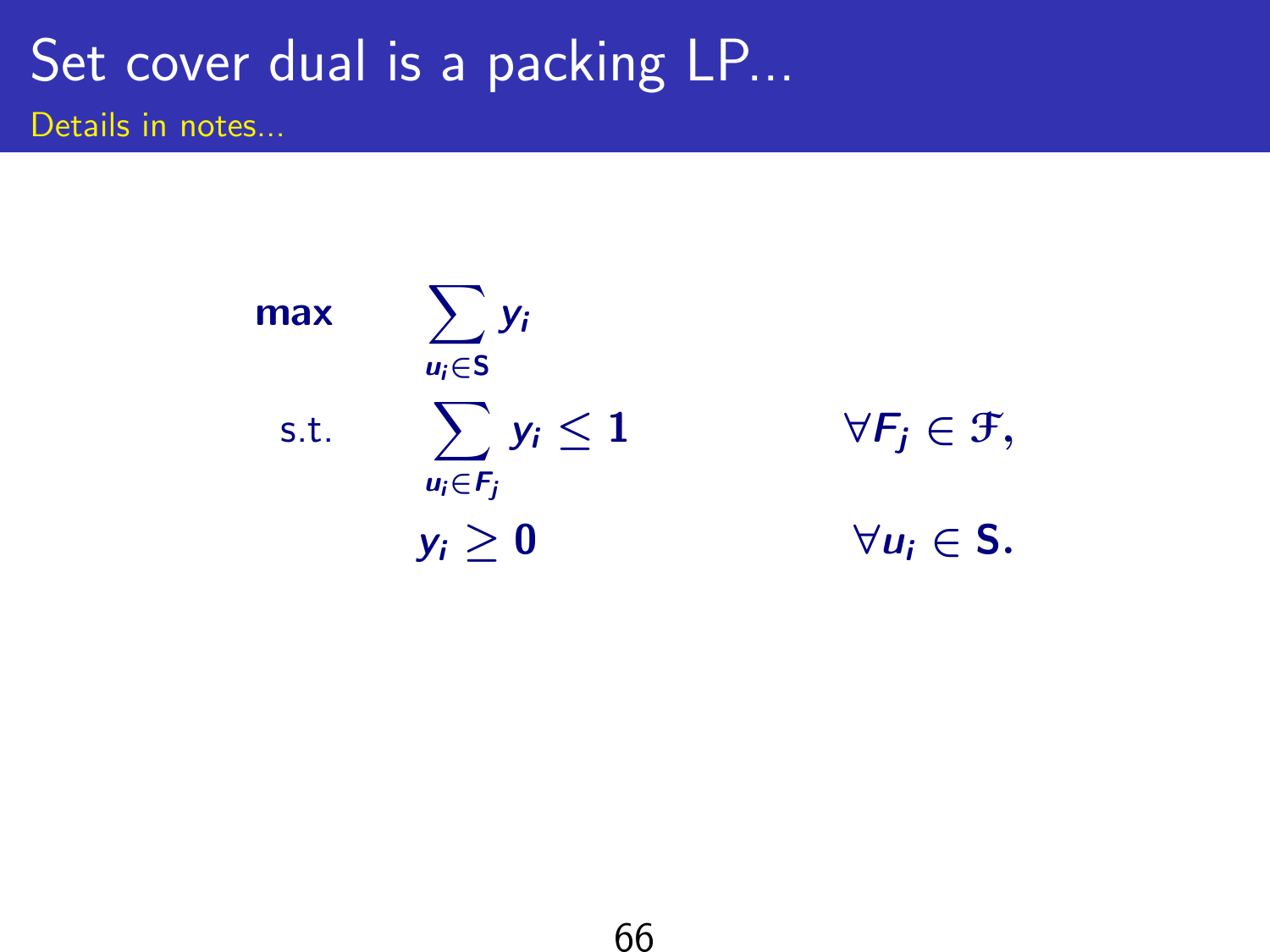### Network flow

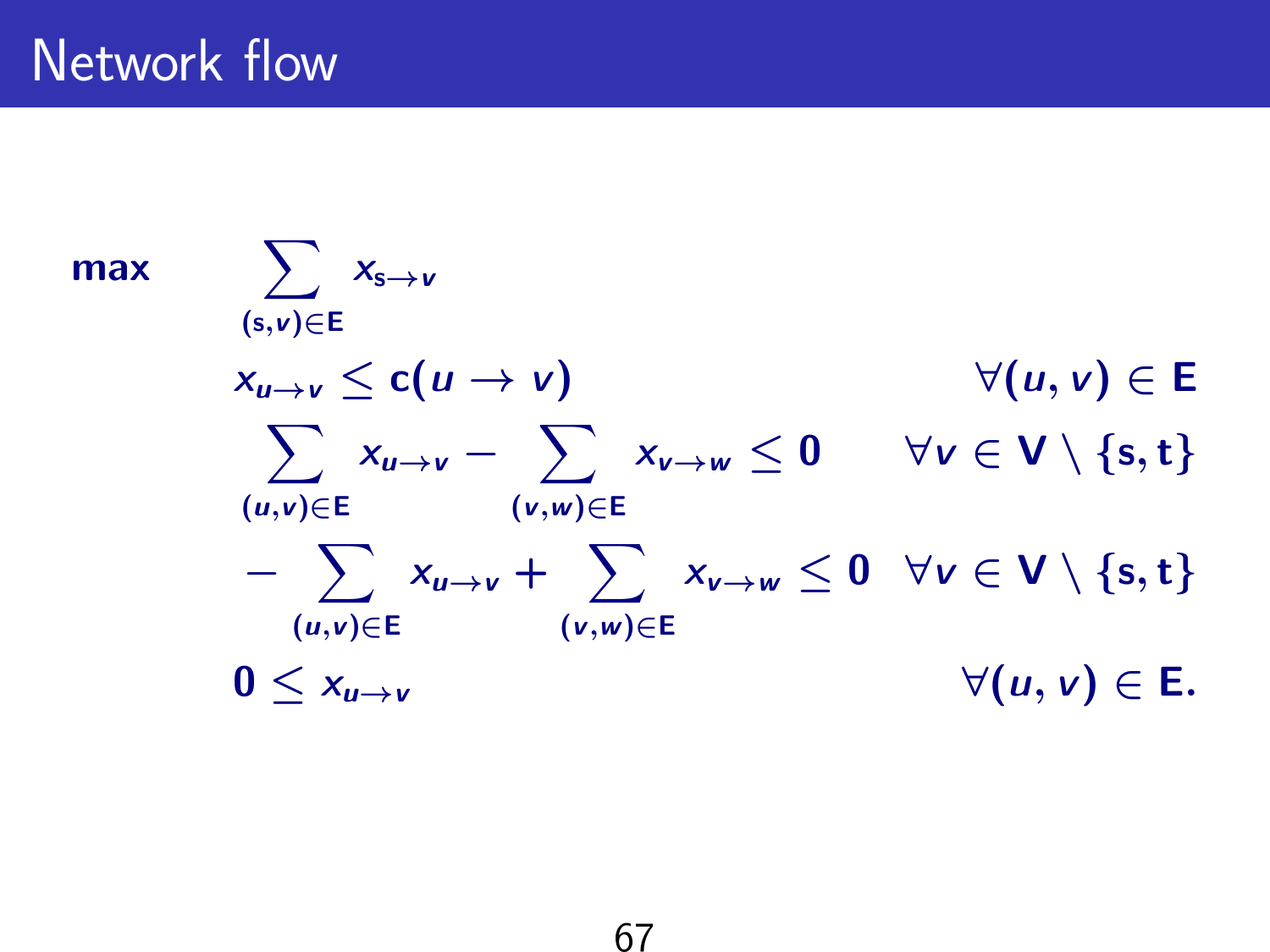### Dual of network flow...

$$
\min \sum_{(u,v)\in \mathsf{E}} \mathsf{c}(u \to v) \, y_{u \to v} \\
 d_u - d_v \leq y_{u \to v} \qquad \forall (u, v) \in \mathsf{E} \\
 y_{u \to v} \geq 0 \qquad \forall (u, v) \in \mathsf{E} \\
 d_s = 1, \qquad d_t = 0.
$$

Under right interpretation: shortest path (see notes).